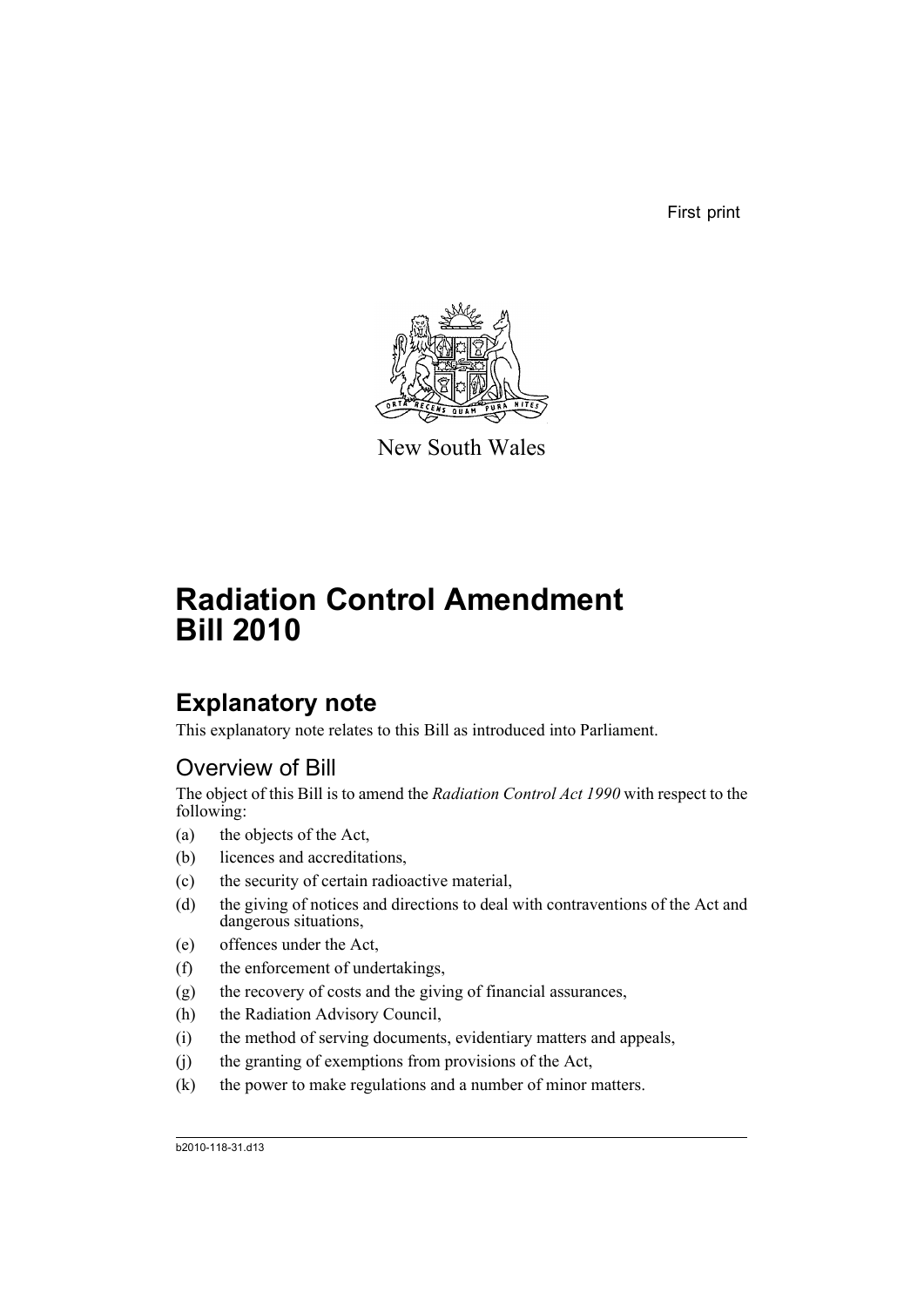Explanatory note

# Outline of provisions

**Clause 1** sets out the name (also called the short title) of the proposed Act.

**Clause 2** provides for the commencement of the proposed Act on the date of assent to the proposed Act except for a number of specified provisions that are to commence on a day or days to be appointed by proclamation.

# **Schedule 1 Amendment of Radiation Control Act 1990 No 13**

**Schedule 1 [1]** provides that the objects of the *Radiation Control Act 1990* (the *Principal Act*) include protecting security enhanced sources from misuse that may result in harm to people or the environment and promoting of the radiation protection principles.

**Schedule 1 [2]** omits some redundant definitions and inserts a number of new definitions for the purposes of the Principal Act. **Schedule 1 [9]** makes a consequential amendment.

**Schedule 1 [3]** clarifies the status of notes in the Principal Act.

**Schedule 1 [4]** inserts proposed sections 5 and 5A. Proposed section 5 sets out the matters that the Environment Protection Authority (the *Authority*) may take into consideration in determining whether a person is a fit and proper person to hold a licence or accreditation under the Principal Act. Proposed section 5A provides for certain of the functions of the Authority under the Principal Act to be exercised, in certain circumstances, by other public bodies instead of the Authority. In the case of radioactive ore those functions will be exercised by the Director-General of the Department of Industry and Investment. **Schedule 1 [24]** provides that a natural person who exercises functions under proposed section 5A on behalf of a public body is not personally liable for any thing the person does or omits to do in exercising those functions.

**Schedule 1 [5]** omits existing Part 2 (Regulatory controls) of the Principal Act and inserts proposed Parts 2 and 2A. Proposed Part 2 introduces 2 new classes of licence (a radiation management licence and a radiation user licence) and 2 classes of accreditation (accreditation as a consulting radiation expert and accreditation as a radiation security assessor).

The new licences relate to regulated material (which means radioactive substances, ionising radiation apparatus, non-ionising radiation apparatus of a kind prescribed by the regulations and sealed source devices). A person who owns, stores, sells, gives away or has possession of regulated material (other than a person who has possession of the regulated material only for the purposes of transporting or using the material and in the case of a user, holds a radiation user licence in respect of the material) is a person responsible for the regulated material. Each person responsible for regulated material must hold a radiation management licence in respect of the material unless the Minister for Climate Change and the Environment grants an exemption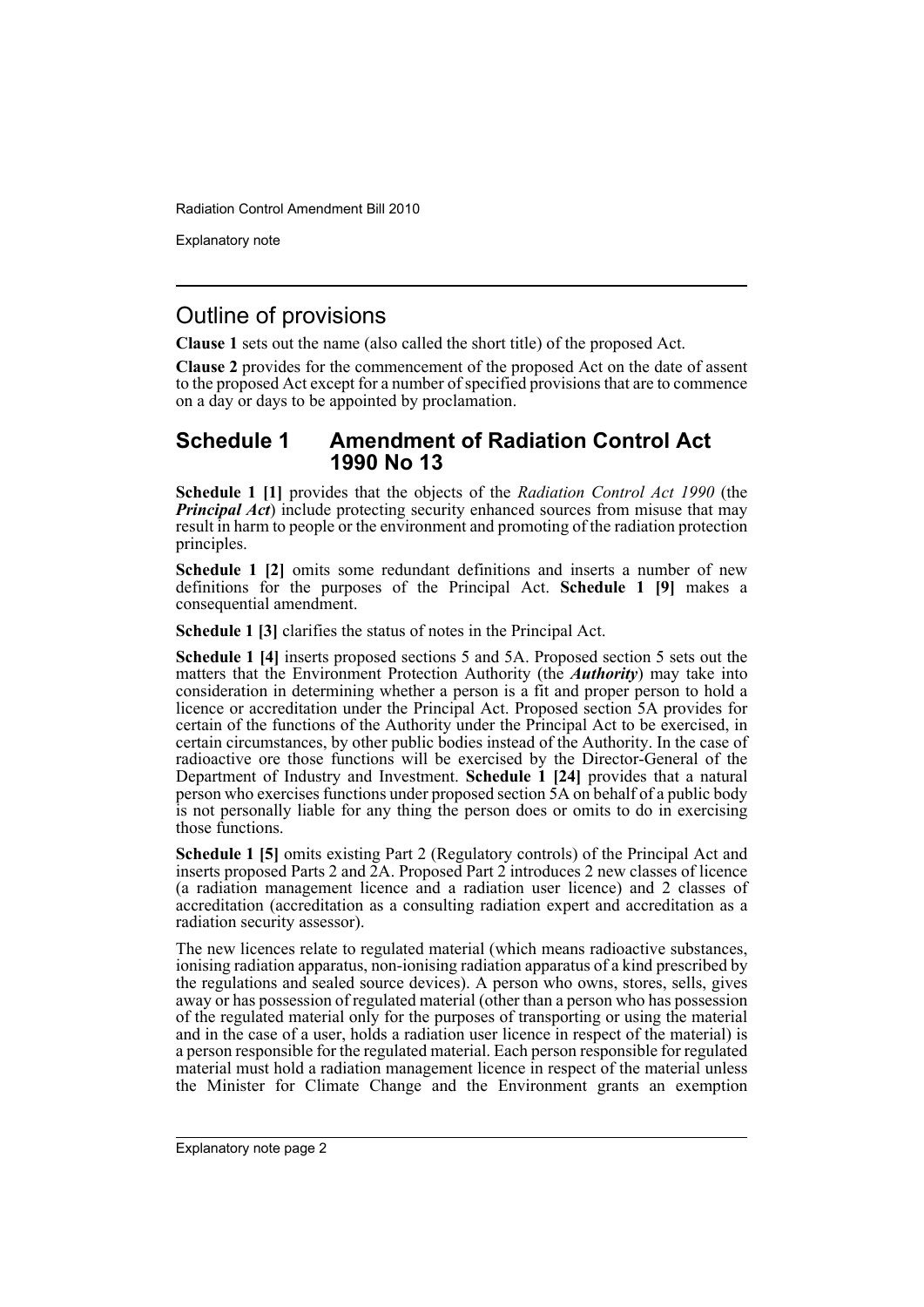Explanatory note

(maximum penalty \$165,000 in the case of a corporation or \$27,500 or imprisonment for 2 years, or both, in any other case). Each person responsible for regulated material must also ensure that the regulated material is not sold, leased or given to, or stored, possessed or used by, any other person unless that other person is the holder of an appropriate licence (maximum penalty \$165,000 in the case of a corporation or \$27,500 or imprisonment for 2 years, or both, in any other case). A person who uses regulated material is required to hold a radiation user licence (maximum penalty \$27,500 or imprisonment for 2 years, or both). A radiation user licence can only be issued to a natural person.

A person is not permitted to carry on any of the activities prescribed as the activities of a consulting radiation expert or a radiation security assessor unless the person holds the relevant accreditation (maximum penalty \$11,000). An accreditation can only be granted to a natural person.

A person may apply to the Authority for a licence or accreditation or for a renewal or variation of a licence or accreditation held by the person. The Authority must (or may in the case of a renewal) refuse an application if the person is not a fit and proper person, the person fails to meet any requirements that are prescribed by the regulations or are set out in the National Directory, or in the case of a radiation user licence, the person does not have appropriate knowledge of radiation safety, or in the case of an accreditation, the person does not have sufficient expertise. The Authority may vary a licence or accreditation on its own motion or on the application of the holder of the licence or accreditation.

A licence or accreditation remains in force for the term specified by the Authority in the licence or accreditation. However, if an application to renew the licence is received by the Authority before, or within 60 days after, the end of that specified term, the licence or accreditation remains in force until the application is determined.

A licence or accreditation may be surrendered only with the written approval of the Authority. The Authority may, at its discretion, suspend or cancel a licence or accreditation. A decision to suspend or cancel a licence or accreditation does not take effect until the holder of the licence or accreditation has had an opportunity to appeal the decision to the District Court. A licence or accreditation may be suspended or cancelled, or the surrender of a licence or accreditation may be approved, unconditionally or subject to conditions. The former holder of a licence or accreditation that has been cancelled or surrendered, or the holder of a licence or accreditation that has been suspended, must comply with such conditions (maximum penalty in respect of a licence is \$165,000 in the case of a corporation or \$27,500 or imprisonment for 2 years, or both, in any other case and the maximum penalty in respect of an accreditation is \$11,000).

Conditions of licences and accreditations and conditions of a surrender, cancellation or suspension have continuing effect even if any such condition specifies a time by which, or period within which, the condition must be complied with.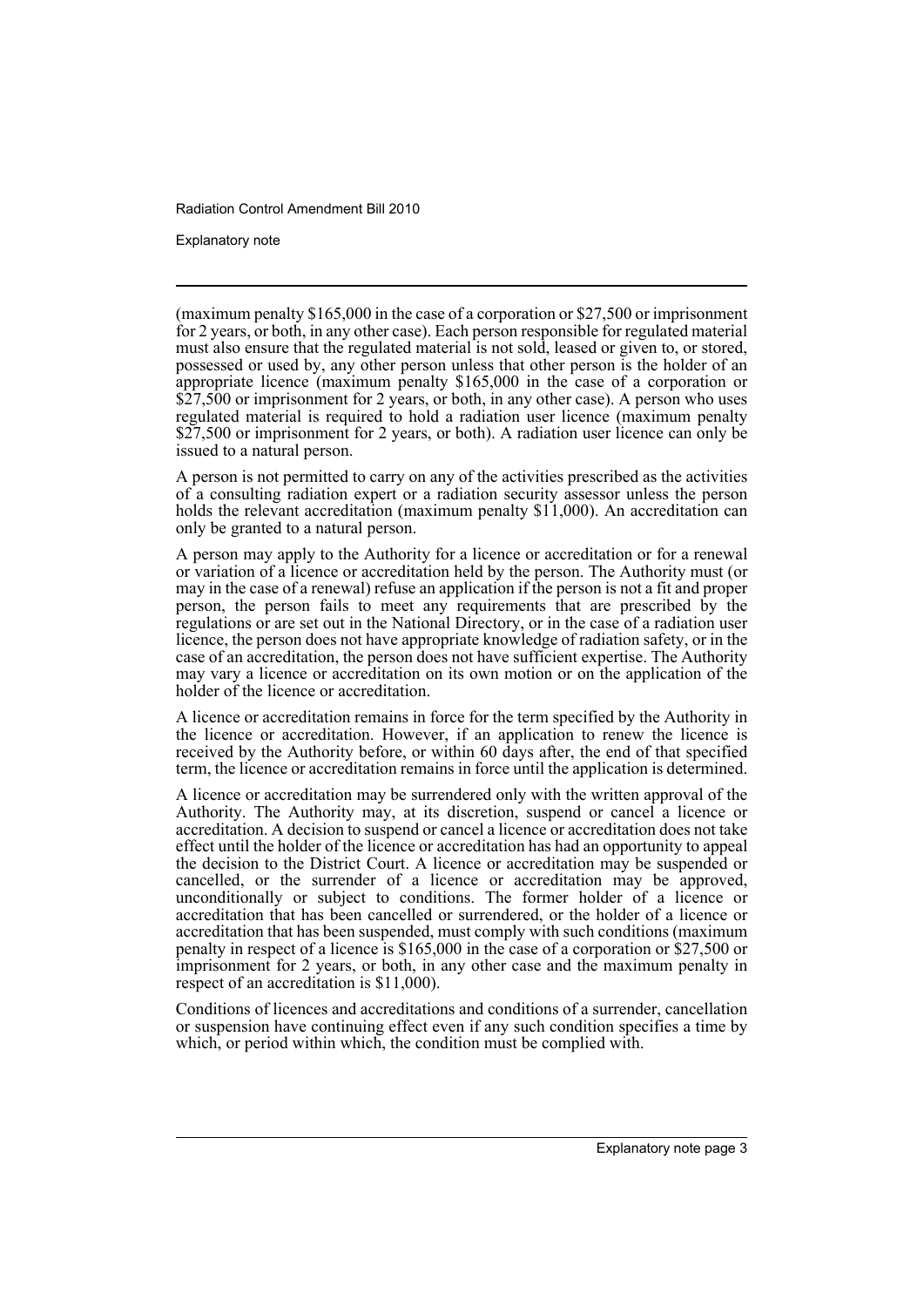Explanatory note

The Authority is required to maintain a public register of information about licences and is to make the register available to members of the public to inspect free of charge at its principal office during ordinary office hours and on its website.

Proposed Part 2A provides for the security of security enhanced sources (being sealed radioactive sources prescribed by the regulations). Each person responsible for a security enhanced source (which means each person who is responsible for the regulated material contained in the source) must ensure that a source security plan is made that addresses the security of the source and if the source is to be transported, a source transport security plan is made that addresses the security of the source during transport. Each person responsible is also required to ensure that a security plan is supplied to the Authority as required, is reviewed periodically and is implemented and complied with. A security plan must set out how the source is to be protected from unauthorised access, nominate a natural person who is to be responsible for implementing the plan and deal with any other matters that may be prescribed by the regulations. A security plan cannot be made or amended unless a radiation security assessor has reviewed and endorsed the plan. A person who has been given a copy of a security plan or part of such a plan in respect of a security enhanced source must comply with the plan or the part in the person's dealings with the source. It is an offence if a person fails to comply with the above requirements in relation to a security plan (maximum penalty \$165,000 in the case of a corporation or \$27,500 in any other case).

Each responsible person for a security enhanced source must also ensure that the source is protected by any security protection measures that may be prescribed with respect to the source. A person must not interfere with any such measure unless the interference occurs during repair or maintenance, is to a measure that is no longer required, is by the Authority or an authorised officer or by a person acting in accordance with a direction or notice given under the Principal Act or occurs in circumstances prescribed by the regulations. It is an offence if a person fails to comply with the above requirements in relation to a security measure (maximum penalty \$165,000 in the case of a corporation or \$27,500 in any other case).

Each person responsible for a security enhanced source prescribed by the regulations must also ensure that natural persons who deal with the source and natural persons prescribed by the regulations have undergone and satisfied an identity check. Each person responsible for a security enhanced source must ensure that certain natural persons have undergone and satisfied a security check including a person nominated as being responsible for implementing a security plan in respect of the source, a person who transports the source, any person prescribed by the regulations and if the source is prescribed by the regulations, a person who deals with the source. Certain persons are exempt from the requirement for an identification or security check if under the direct supervision of another person at all times when engaged in the activity in respect of which the check would otherwise be required. A person must not engage in any activity for which the person is required to undergo a check unless the person has undergone and satisfied that check. It is an offence if a person fails to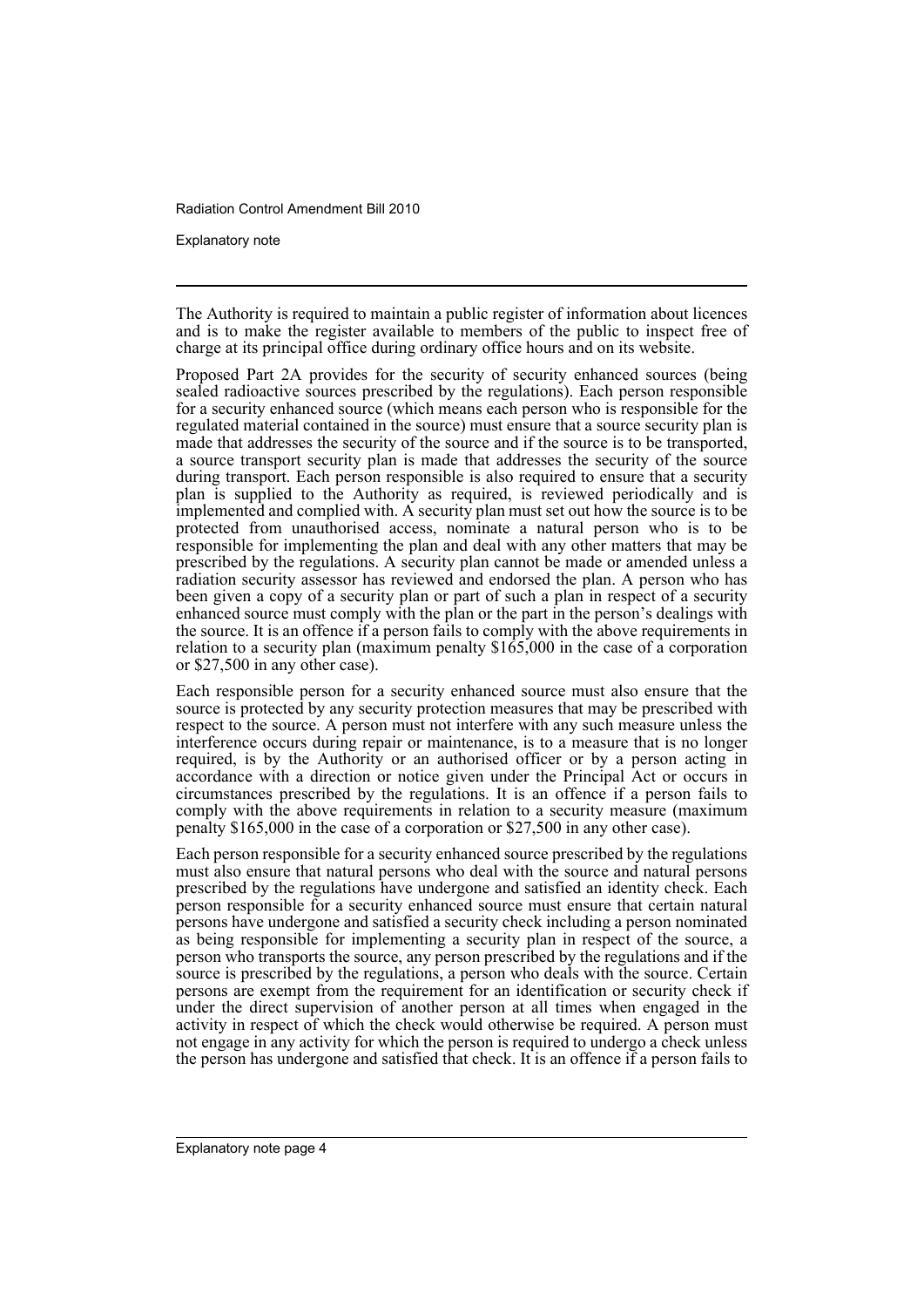Explanatory note

comply with the above requirements in relation to a check (maximum penalty  $$16\overline{5}000$  in the case of a corporation or  $$27,500$  in any other case).

**Schedule 1 [6]** substitutes sections 18 and 19 of the Principal Act. Proposed section 18 permits an authorised officer to serve a notice on a person if the officer believes on reasonable grounds that the person is, or is likely to become, responsible for unnecessary exposure to, or contamination by, radiation or for a contravention of the Principal Act, the regulations or a condition of a licence or accreditation (including a condition of a suspension, cancellation or surrender of a licence or accreditation). A person on whom a notice is served must comply with the notice and pay the prescribed fee (maximum penalty \$22,000). A person may appeal to the District Court against a decision of the Authority under the proposed section. Proposed section 19 provides for the Authority to give directions if the Authority considers that a dangerous or potentially dangerous situation exists involving actual or threatened exposure of any person, animal or thing or the environment to an excessive level of radiation or contamination by regulated material. A person to whom a direction is given must comply with the direction (maximum penalty \$165,000 in the case of a corporation or  $\frac{27}{500}$  or imprisonment for 2 years, or both, in any other case) and pay the prescribed fee (maximum penalty \$22,000). **Schedule 1 [12]** permits the Authority to require a person, who has been served with a notice under proposed section 18 or given a direction under proposed section 19, to pay all reasonable costs incurred by the Authority in monitoring action under the notice or direction, ensuring compliance with the notice or direction and other associated matters.

**Schedule 1 [7]** provides for a higher penalty for any offence against the Principal Act if it is proved beyond reasonable doubt that the person convicted of the offence knew that its commission was likely to cause serious harm to a person, animal or thing or the environment by exposure to radiation. In such a case the maximum penalty is \$1,100,000 in the case of a corporation or \$165,000 or imprisonment for  $\hat{2}$  years, or both, in any other case.

**Schedule 1 [8]** permits the Authority to accept a written undertaking from a person whom the Authority reasonably believes to have committed an offence under the Principal Act. If the person breaches the undertaking, the Authority can apply to the District Court for certain orders including an order that orders the person to pay an amount to the Sate or an order suspending or cancelling any licence or accreditation held by the person.

**Schedule 1 [10]** permits proceedings for an offence under the Principal Act to be commenced within 12 months after evidence of the alleged offence first comes to the attention of an authorised officer in addition to being commenced within 12 months after the date on which the offence is alleged to have been committed.

**Schedule 1 [11]** provides for a penalty notice to be withdrawn within 28 days after it is served. In such a case any amount paid under the notice is to be paid back and further proceedings may be commenced as if the penalty notice had never been served.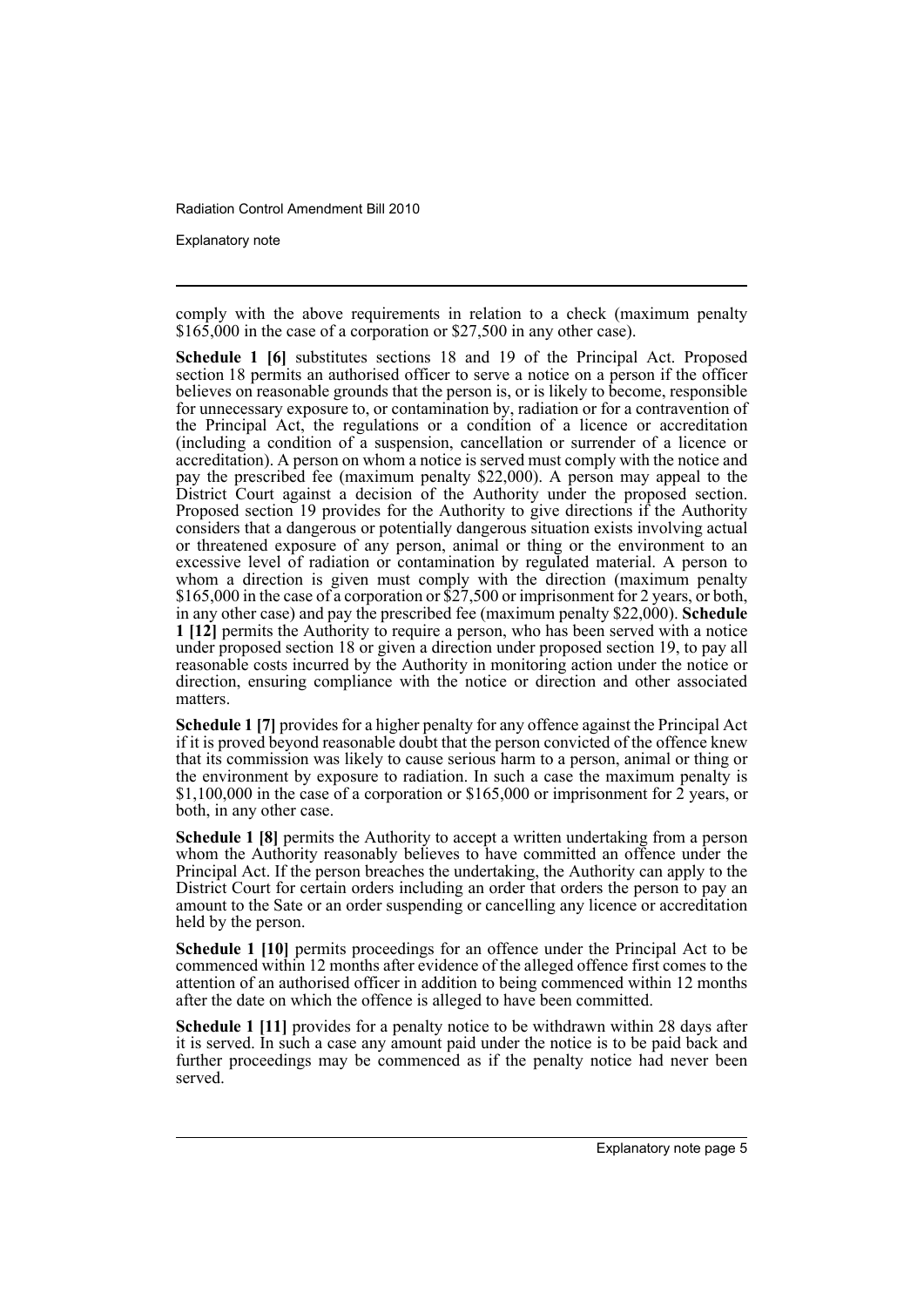Explanatory note

**Schedule 1 [13]** provides for the Authority to impose conditions on a radiation management licence (or conditions on the suspension, cancellation or surrender of such a licence) to provide financial assurances to guarantee funding for works and programs required under the licence. The amount of financial assurance cannot be more than the cost of carrying out the work or program. If the holder or former holder of a licence fails to carry out the work or program, the Authority may carry it out or direct another person to carry it out and claim the cost of carrying it out from the assurance.

**Schedule 1 [15] and [16]** add an additional member to the Radiation Advisory Council. The additional member is to be a person with expertise in mine radiation safety. **Schedule 1 [14]** renames Part 4 of the Principal Act to reflect that the provisions in the Part deal with the Council and **Schedule 1 [18]** ensures all provisions dealing with the Council are in that Part.

**Schedule 1 [19]** creates an offence (maximum penalty \$165,000 in the case of a corporation or \$27,500 or imprisonment for 2 years, or both, in any other case) if a person abandons any radioactive substance without reasonable excuse.

**Schedule 1 [20]** omits sections 35 and 36 of the Principal Act and inserts proposed sections 35–36B. Proposed section 35 provides for the issuing, giving or service of notices or other documents under the Principal Act. Proposed section 36 provides for a number of evidentiary matters including that the holder of a radiation management licence is taken to be a person responsible for the regulated material to which the licence relates. It also allows the Director-General of the Department of Environment, Climate Change and Water to give a certificate certifying certain matters. Proposed section 36A provides for appeals to the District Court against certain decisions of the Authority. Proposed section 36B creates an offence (maximum penalty \$165,000 in the case of a corporation or \$27,500 in any other case) if a person provides false or misleading information in certain circumstances.

**Schedule 1 [23]** provides that the Authority may exempt a person from compliance with all or any specified provision of the Principal Act in an emergency or in circumstances where it is not practicable to comply and the Authority is satisfied that non-compliance will not have any significant adverse effect on human health, property or the environment.

**Schedule 1 [25]** provides for a review of the Principal Act to be undertaken as soon as practicable after the period of 10 years after the commencement of the proposed amendment.

**Schedule 1 [27]** authorises the making of regulations for or with respect to any matter relating to the security of radioactive substances, radiation apparatus and sealed radioactive sources.

**Schedule 1 [28]** increases the maximum penalty that may be imposed for an offence in the regulations to \$44,000 in the case of an offence committed by a corporation and \$22,000 in any other case.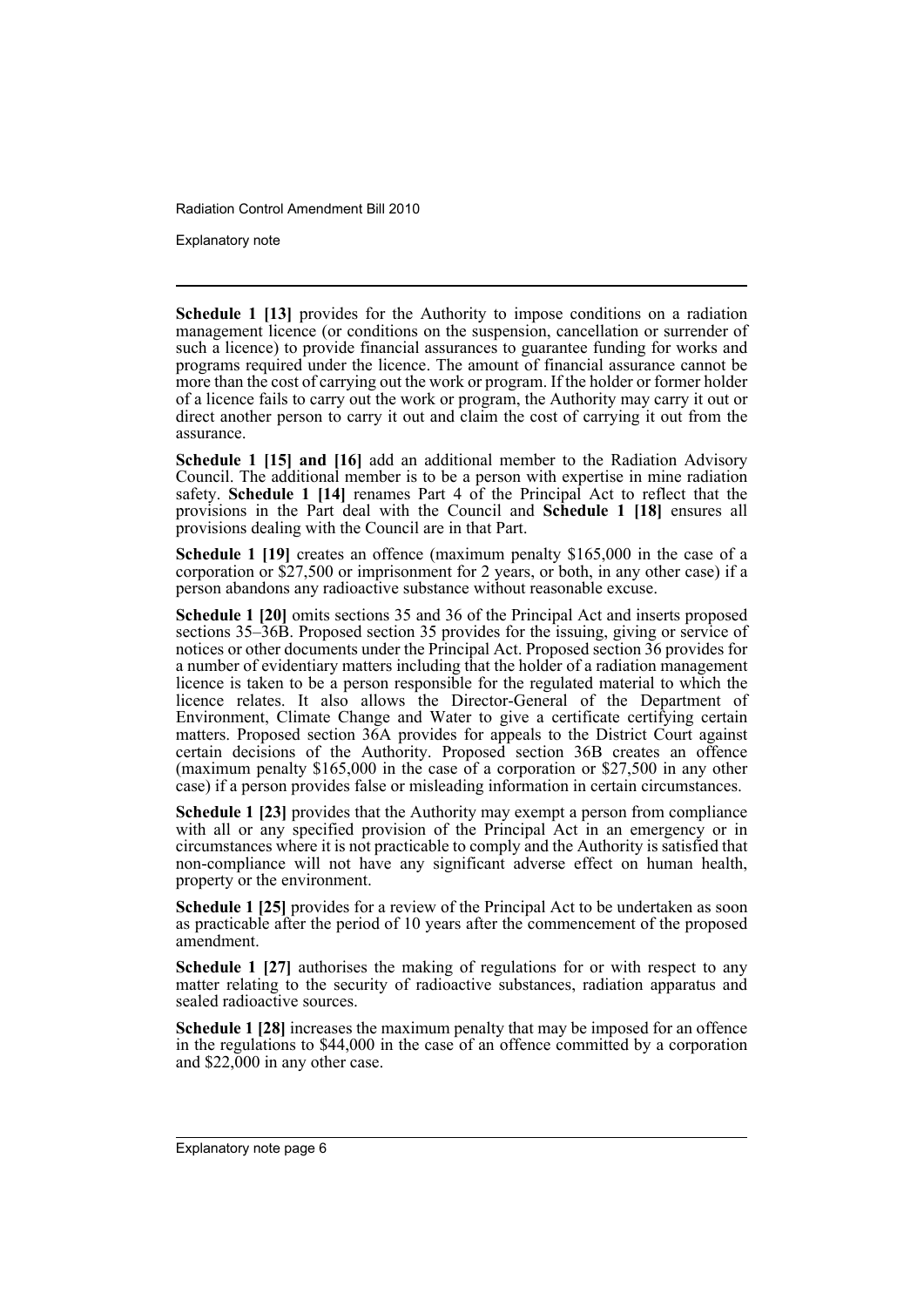Explanatory note

**Schedule 1 [32]** permits the regulations to contain provisions of a savings or transitional nature consequent on the enactment of the proposed Act.

**Schedule 1 [34]** inserts a number of savings and transitional provisions in Schedule 2 to the Principal Act consequential on the amendments made by the proposed Act.

**Schedule 1 [17] and [26]** are consequential on the substitution of Part 2 of the Principal Act.

**Schedule 1 [21], [22], [30] and [31]** update cross references.

**Schedule 1 [29] and [33]** omit redundant provisions.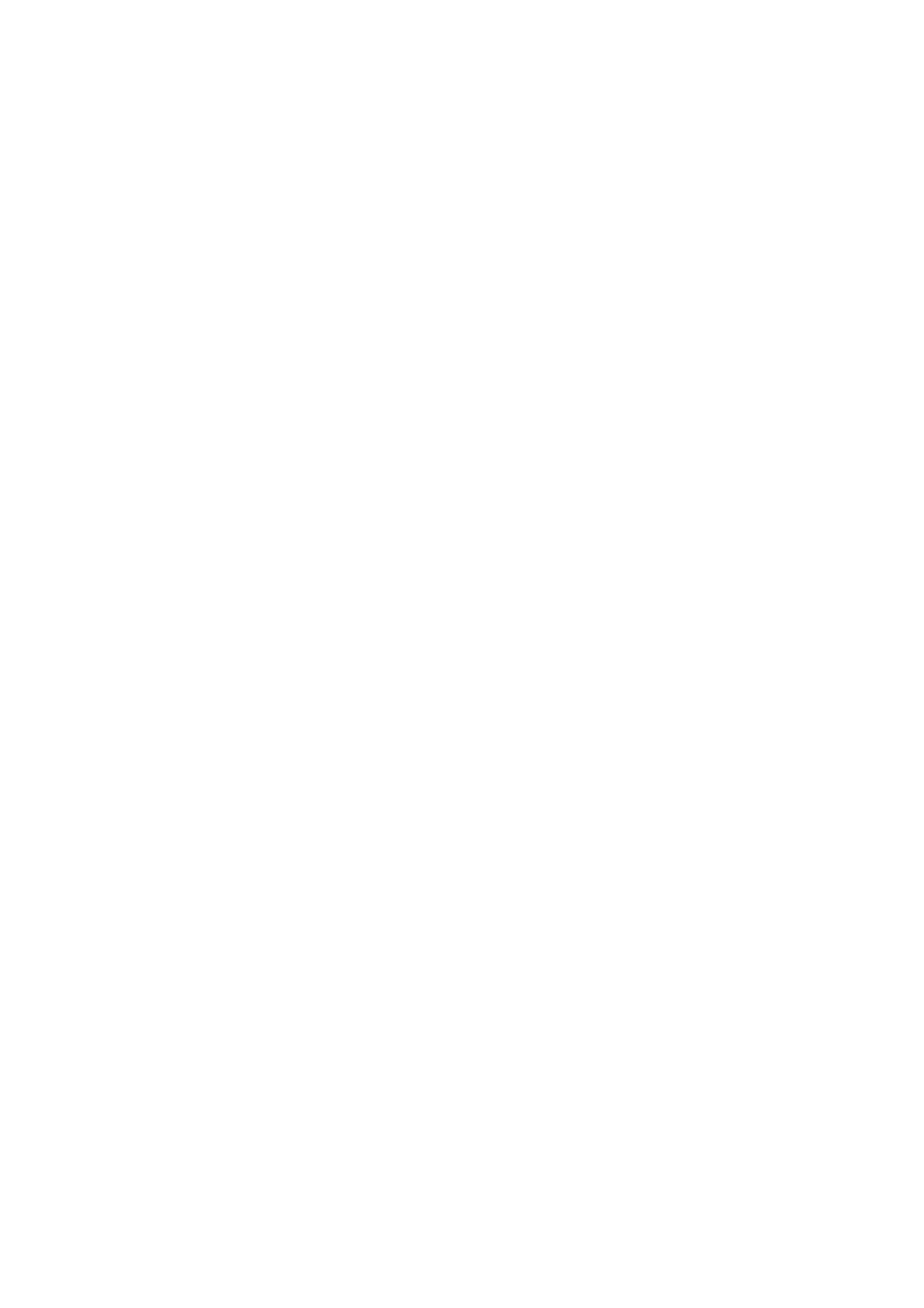First print



New South Wales

# **Radiation Control Amendment Bill 2010**

# **Contents**

|                                                          | Page |
|----------------------------------------------------------|------|
| Name of Act                                              |      |
| 2 Commencement                                           |      |
| Schedule 1 Amendment of Radiation Control Act 1990 No 13 | 3    |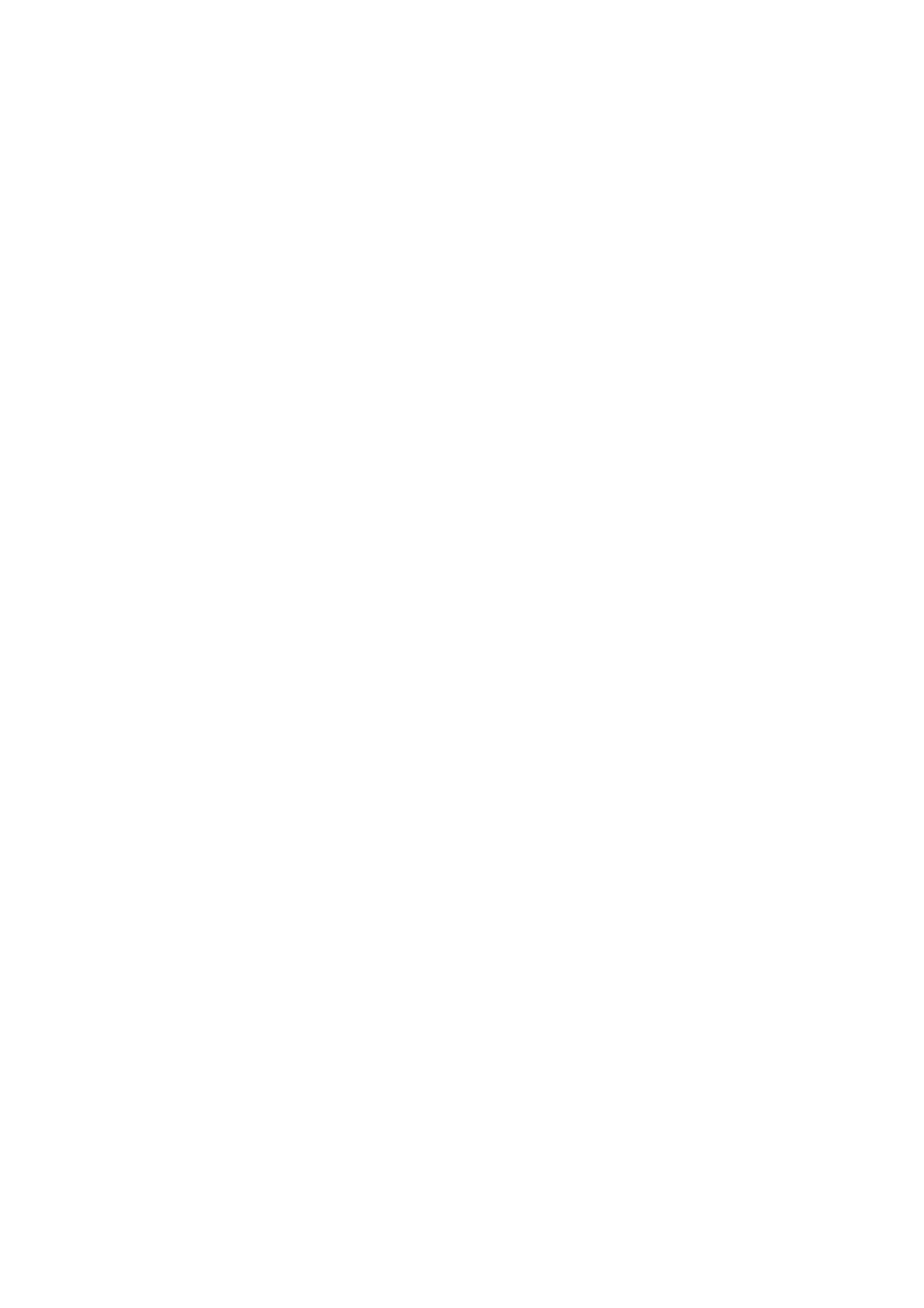

New South Wales

# **Radiation Control Amendment Bill 2010**

No , 2010

# **A Bill for**

An Act to amend the *Radiation Control Act 1990* to make further provision for the regulation and control of radioactive substances and radiation apparatus; and for other purposes.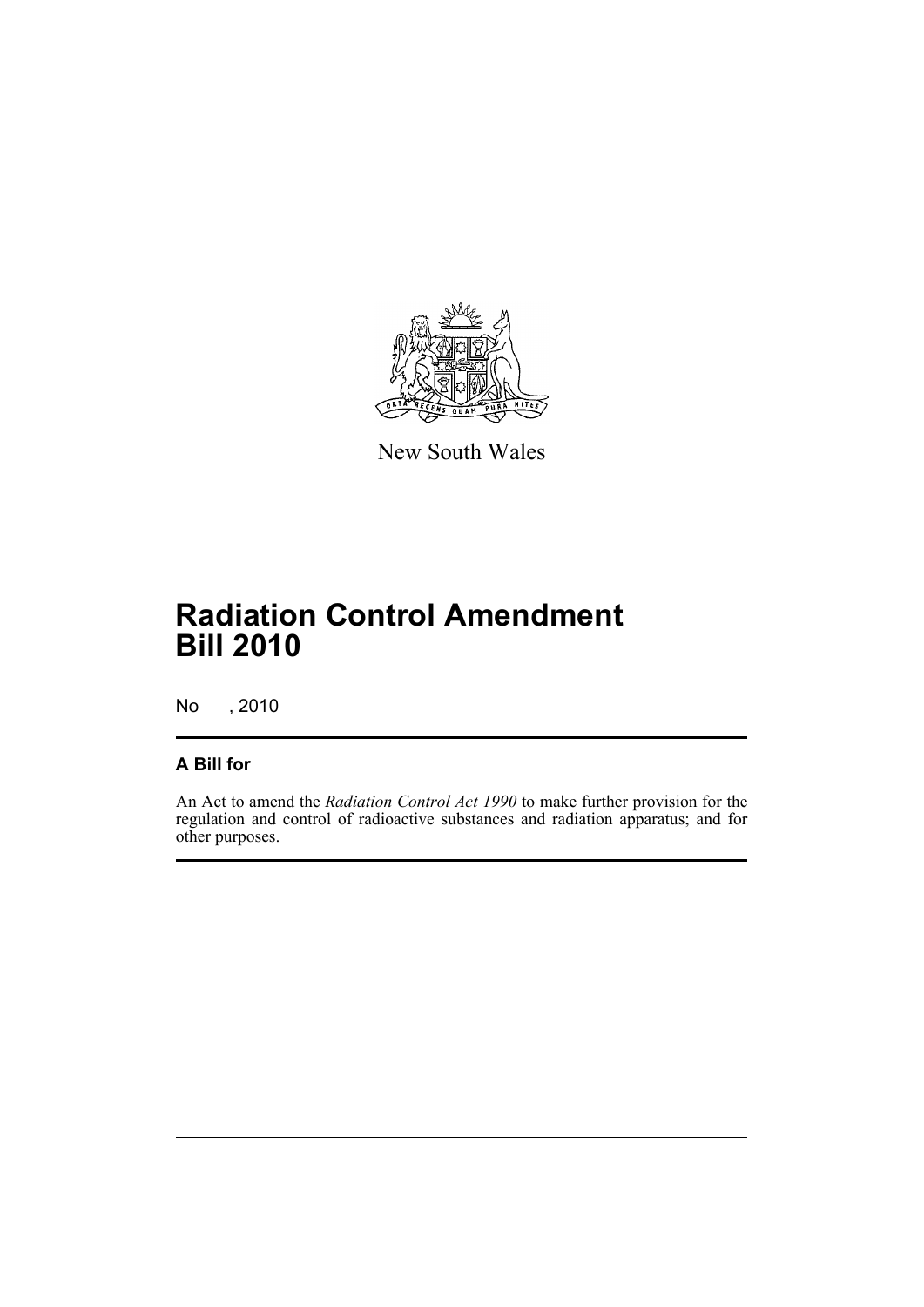<span id="page-11-1"></span><span id="page-11-0"></span>

|                     | The Legislature of New South Wales enacts:                                                                                           | 1.            |  |  |
|---------------------|--------------------------------------------------------------------------------------------------------------------------------------|---------------|--|--|
|                     | Name of Act                                                                                                                          | $\mathcal{P}$ |  |  |
|                     | This Act is the Radiation Control Amendment Act 2010.                                                                                | 3             |  |  |
| <b>Commencement</b> |                                                                                                                                      |               |  |  |
| (1)                 | This Act commences on the date of assent to this Act except as provided<br>by subsection $(2)$ .                                     | 5<br>6        |  |  |
| (2)                 | Schedule 1 [1]–[6], [8], [9], [12], [13], [17], [19], [20], [24] and [26] commence on a day or days to be appointed by proclamation. | 7<br>8        |  |  |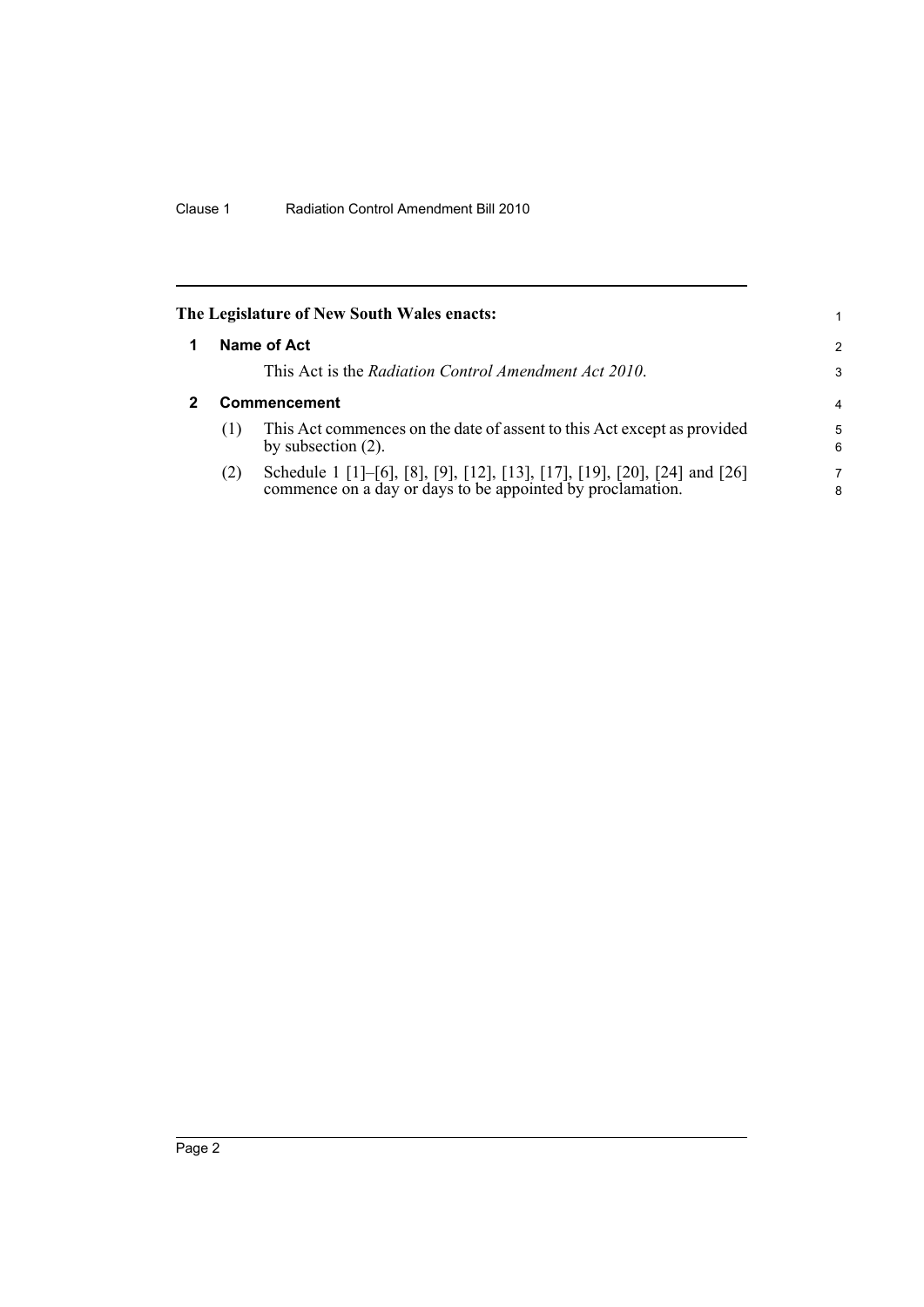<span id="page-12-0"></span>

| <b>Schedule 1</b> |                  |     |                       | 1990 No 13                        | <b>Amendment of Radiation Control Act</b>                                                                                                                                                                                                                                                                            | 1<br>2                           |
|-------------------|------------------|-----|-----------------------|-----------------------------------|----------------------------------------------------------------------------------------------------------------------------------------------------------------------------------------------------------------------------------------------------------------------------------------------------------------------|----------------------------------|
| [1]               | <b>Section 3</b> |     |                       |                                   |                                                                                                                                                                                                                                                                                                                      | 3                                |
|                   |                  |     |                       | Omit the section. Insert instead: |                                                                                                                                                                                                                                                                                                                      | 4                                |
|                   | 3                |     | <b>Objects of Act</b> |                                   |                                                                                                                                                                                                                                                                                                                      | 5                                |
|                   |                  | (1) |                       |                                   | The objects of this Act are as follows:                                                                                                                                                                                                                                                                              | 6                                |
|                   |                  |     | (a)                   |                                   | to secure the protection of persons and the environment<br>from exposure to ionising and harmful non-ionising<br>radiation to the maximum extent that is reasonably<br>practicable, taking into account social and economic<br>factors and recognising the need for the use of radiation for<br>beneficial purposes, | 7<br>8<br>9<br>10<br>11<br>12    |
|                   |                  |     | (b)                   |                                   | to protect security enhanced sources from misuse that may<br>result in harm to people or the environment,                                                                                                                                                                                                            | 13<br>14                         |
|                   |                  |     | (c)                   |                                   | to promote the radiation protection principles.                                                                                                                                                                                                                                                                      | 15                               |
|                   |                  | (2) |                       |                                   | The <i>radiation protection principles</i> are as follows:                                                                                                                                                                                                                                                           | 16                               |
|                   |                  |     | (a)                   |                                   | <i>justification of a practice</i> by assessing that the benefits of<br>the practice involving exposure to ionising radiation<br>outweigh any detriment,                                                                                                                                                             | 17<br>18<br>19                   |
|                   |                  |     | (b)                   | (i)<br>(i)                        | <i>optimisation of protection</i> by ensuring that each of the<br>following is kept as low as reasonably achievable taking<br>into account economic and social factors:<br>the magnitude of individual doses of ionising<br>radiation,<br>the number of people exposed to ionising radiation,                        | 20<br>21<br>22<br>23<br>24<br>25 |
|                   |                  |     |                       | (iii)                             | the likelihood of exposure to ionising radiation,                                                                                                                                                                                                                                                                    | 26                               |
|                   |                  |     | (c)                   |                                   | dose and risk limitation by setting dose limits or imposing<br>other measures so that the health risks to any person<br>exposed to ionising radiation is kept below levels that are<br>generally considered to be unacceptable.                                                                                      | 27<br>28<br>29<br>30             |
|                   |                  | (3) |                       | a licence.                        | A person is to take the radiation protection principles into<br>consideration when exercising functions under this Act or under                                                                                                                                                                                      | 31<br>32<br>33                   |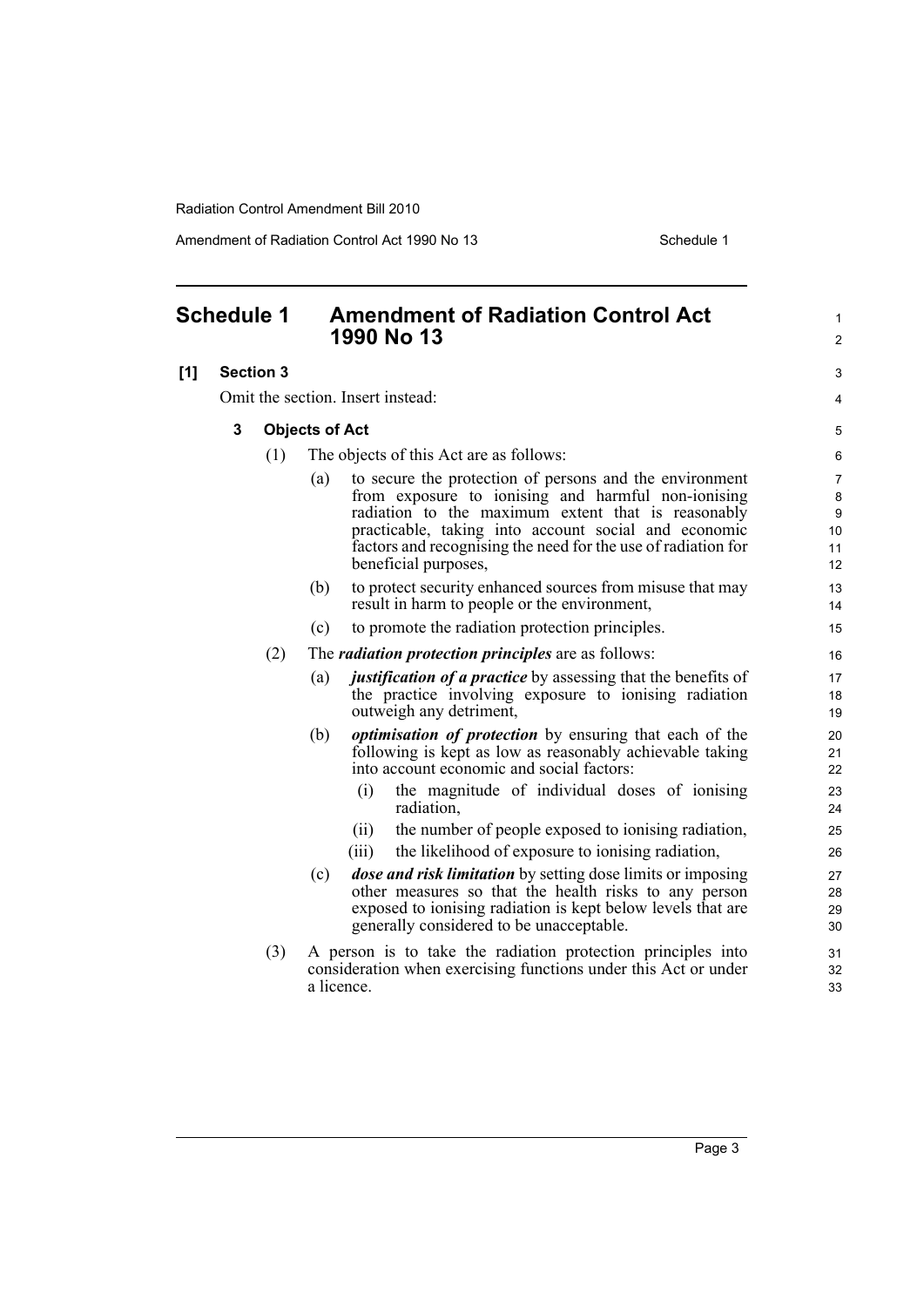Schedule 1 Amendment of Radiation Control Act 1990 No 13

#### **[2] Section 4 Definitions** Omit the definitions of *licence*, *occupier* and *registered premises* from section  $4(1)$ . Insert in alphabetical order: *accreditation* means accreditation granted by the Authority under Part 2. *deal* with a source, includes, use, sell, give away, dispose of, store, possess, transport, install, maintain or repair a source. *Department* means the Department of Environment, Climate Change and Water. *Director-General* means the Director-General of the Department. *exercise* a function includes perform a duty. *function* includes a power, authority or duty. *licence* means a radiation management licence or a radiation user licence. *person responsible*—see section 6. *radiation management licence* means a radiation management licence granted by the Authority under Part 2. *radiation security assessor* means a person who is accredited under section  $8(2)$ . *radiation user licence* means a radiation user licence granted by the Authority under Part 2. *regulated material* means any of the following: (a) radioactive substances, (b) ionising radiation apparatus, (c) non-ionising radiation apparatus of a kind prescribed by the regulations, (d) sealed source devices. *relevant legislation* means: (a) this Act and the regulations, and (b) legislation of any other Australian jurisdiction relating to radiation control or protection, and (c) legislation (including legislation that has been repealed or legislation of another jurisdiction) prescribed by the regulations. 1 2 3 4 5 6 7 8 9 10 11 12 13 14 15 16 17 18 19 20 21 22 23 24 25 26 27 28 29 30 31 32 33  $34$ 35 36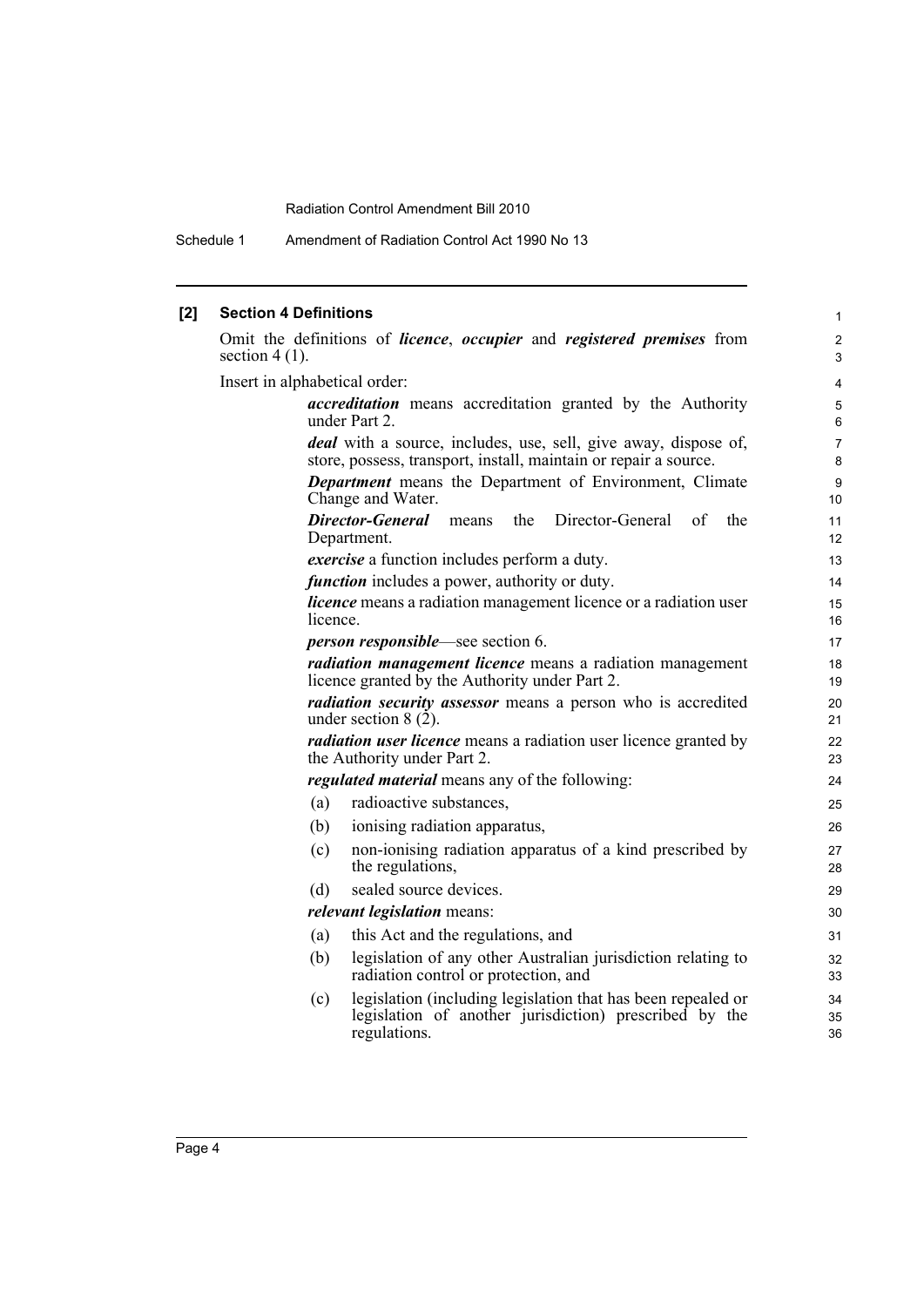Amendment of Radiation Control Act 1990 No 13 Schedule 1

*security enhanced source* means a sealed radioactive source prescribed by the regulations as a security enhanced source. *security plan* means a plan referred to in section 14. **[3] Section 4 (2)** Omit the subsection. Insert instead: (2) Notes included in this Act do not form part of this Act. **[4] Sections 5 and 5A** Omit section 5. Insert instead: **5 Fit and proper persons** (1) In determining, for the purposes of this Act, whether a person is a fit and proper person to hold a licence or accreditation, the Authority may take into consideration any one or more of the following: (a) whether the person (or any director of the person in the case of a body corporate) has contravened relevant legislation, or has held a licence, accreditation or other authority that has been suspended or cancelled under relevant legislation, (b) whether, if the person is a body corporate, a director of the body corporate is or has been the director of another body corporate that has contravened relevant legislation, or has held a licence, accreditation or other authority that has been suspended or cancelled under relevant legislation, (c) the record of compliance with relevant legislation of the person (and each director of the person in the case of a body corporate), (d) whether, in the opinion of the Authority, any dealings of the person with regulated material under a licence will or will not be in the hands of a technically competent person, (e) whether, in the opinion of the Authority, the person (and each director of the person in the case of a body corporate) is of good repute, having regard to character, honesty and integrity, (f) whether the person (or any director of the person in the case of a body corporate), in the previous  $10$  years, has in this or any other Australian jurisdiction: (i) been convicted of an offence involving fraud, dishonesty or other behaviour that the Authority 1 2 3 4 5 6 7 8 9 10 11 12 13 14 15 16 17 18 19 20 21 22 23 24 25 26 27 28 29 30 31 32 33  $34$ 35 36 37 38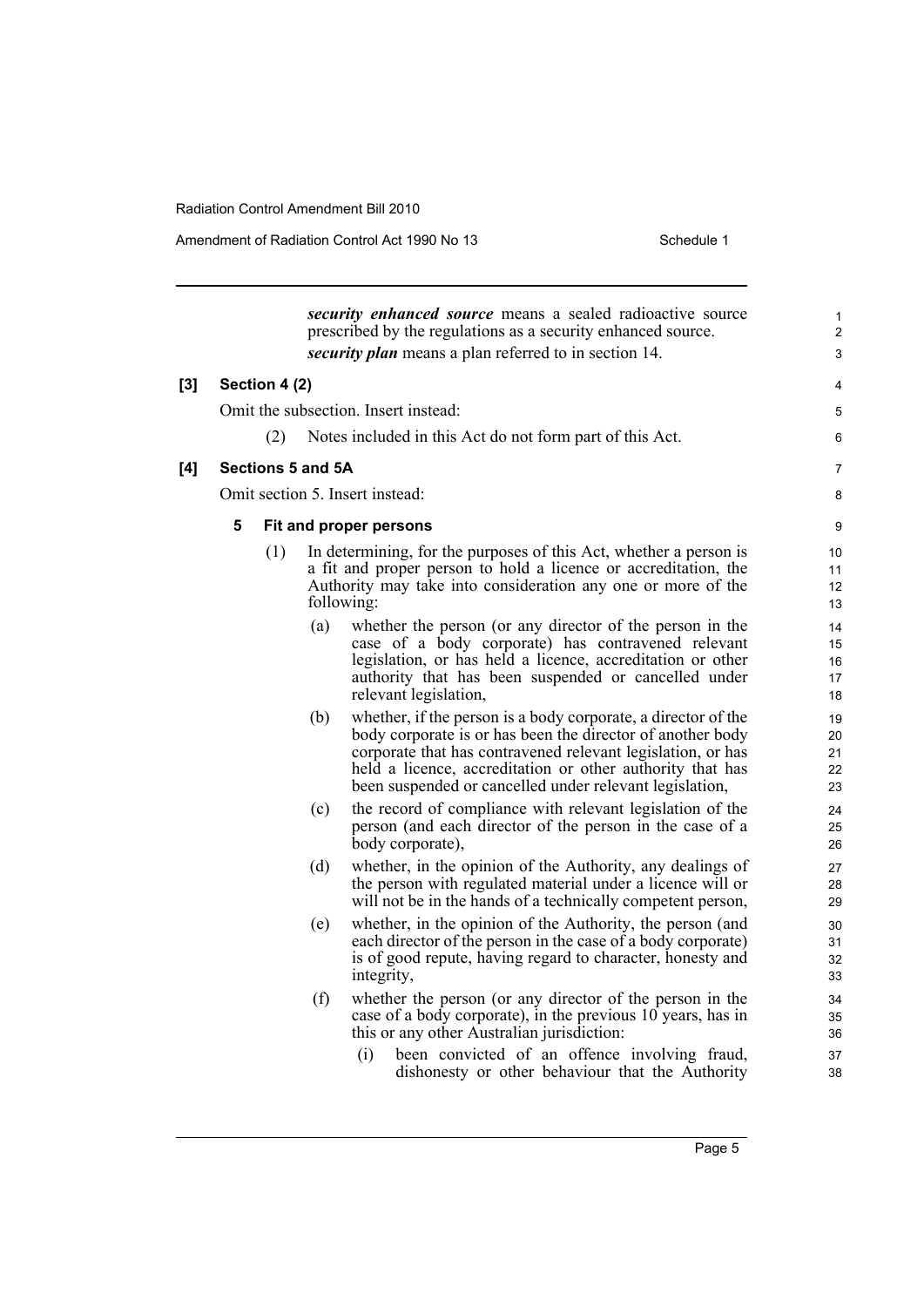Schedule 1 Amendment of Radiation Control Act 1990 No 13

considers would render the person unfit to hold a licence or accreditation, or

- (ii) been subject to a finding of professional misconduct or unsatisfactory professional conduct by a body that regulates, or investigates complaints about, health practitioners,
- (g) whether the person, during the previous 3 years, was an undischarged bankrupt or applied to take the benefit of any law for the relief of bankrupt or insolvent debtors, compounded with his or her creditors or made an assignment of his or her remuneration for their benefit,
- (h) if the person is an individual, whether he or she is or was a director of a body corporate that is the subject of a winding up order or for which a controller or administrator has been appointed during the previous 3 years,
- (i) if the person is a body corporate, whether the body corporate is the subject of a winding up order or has had a controller or administrator appointed during the previous 3 years,
- (j) whether the person has demonstrated to the Authority the financial capacity to comply with the person's obligations under the licence or accreditation or the proposed licence or accreditation,
- (k) whether the person is in partnership with a person whom the Authority does not consider to be a fit and proper person under this section, in connection with:
	- (i) dealings with regulated material authorised (or sought to be authorised) by a licence, or
	- (ii) activities authorised (or sought to be authorised) by an accreditation,
- (l) any other ground that the Authority considers appropriate.
- (2) In this section: *director* of a body corporate includes a person involved in the management of the affairs of the body corporate.

#### **5A Public bodies may exercise certain functions of Authority**

- (1) The object of this section is to provide for public bodies other than the Authority to exercise certain of the Authority's functions under this Act in certain circumstances instead of the Authority.
- (2) The Director-General of the Department of Industry and Investment may exercise such functions of the Authority as may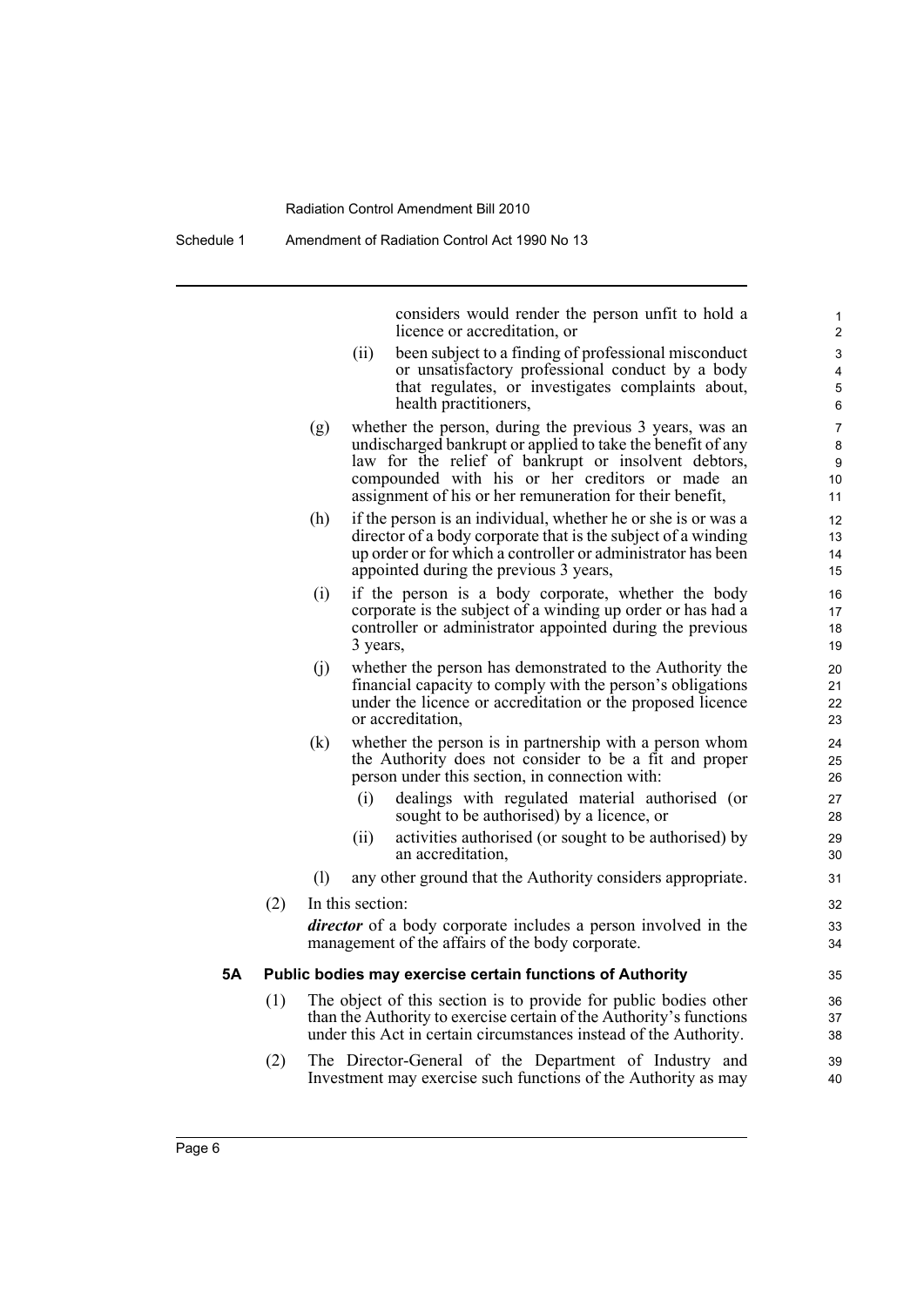|     |                |     | regulations.                 | be prescribed by the regulations in respect of radioactive ore<br>subject to such conditions or limitations as are specified in the                                                                                    | 1<br>$\overline{c}$<br>3 |
|-----|----------------|-----|------------------------------|------------------------------------------------------------------------------------------------------------------------------------------------------------------------------------------------------------------------|--------------------------|
|     |                | (3) |                              | The Authority cannot exercise a function in respect of radioactive<br>ore if that function is prescribed under subsection (2).                                                                                         | 4<br>5                   |
|     |                | (4) |                              | The regulations may prescribe the circumstances (including<br>conditions and limitations) in which a public body may exercise<br>functions of the Authority under this Act.                                            | 6<br>7<br>8              |
|     |                | (5) |                              | The Authority cannot exercise a function in circumstances if the<br>regulations have prescribed another public body to exercise the<br>function in those circumstances.                                                | 9<br>10<br>11            |
|     |                | (6) |                              | The regulations may not prescribe circumstances in which a<br>public body exercises any such function in respect of activities<br>carried on by that public body.                                                      | 12<br>13<br>14           |
|     |                | (7) |                              | The regulations may give effect to a scheme similar to that set out<br>in sections 212C and 212D of the Protection of the Environment<br>Operations Act 1997.                                                          | 15<br>16<br>17           |
|     |                |     | is not authorised.           | Note. Those sections set out what is to occur if a public body or an<br>officer of the body exercises functions in relation to a matter for which it                                                                   | 18<br>19<br>20           |
| [5] | Parts 2 and 2A |     |                              |                                                                                                                                                                                                                        | 21                       |
|     |                |     | Omit Part 2. Insert instead: |                                                                                                                                                                                                                        | 22                       |
|     | Part 2         |     |                              | <b>Licences and accreditations</b>                                                                                                                                                                                     | 23                       |
|     | 6              |     |                              | <b>Radiation management licences</b>                                                                                                                                                                                   | 24                       |
|     |                | (1) |                              | For the purposes of this Act each of the following persons is a<br><i>person responsible</i> for regulated material:                                                                                                   | 25<br>26                 |
|     |                |     | (a)                          | the owner of the regulated material,                                                                                                                                                                                   | 27                       |
|     |                |     | (b)                          | any person who is storing, selling or giving away the<br>regulated material,                                                                                                                                           | 28<br>29                 |
|     |                |     | (c)                          | any person who has possession of the regulated material,<br>other than:                                                                                                                                                | 30<br>31                 |
|     |                |     |                              | (i)<br>a person who is the holder of a radiation user licence<br>in respect of the regulated material and who has<br>possession of the regulated material only for the<br>purposes of using the regulated material, or | 32<br>33<br>34<br>35     |
|     |                |     |                              | a person who has possession of the regulated<br>(ii)<br>material only for the purposes of transporting the<br>regulated material.                                                                                      | 36<br>37<br>38           |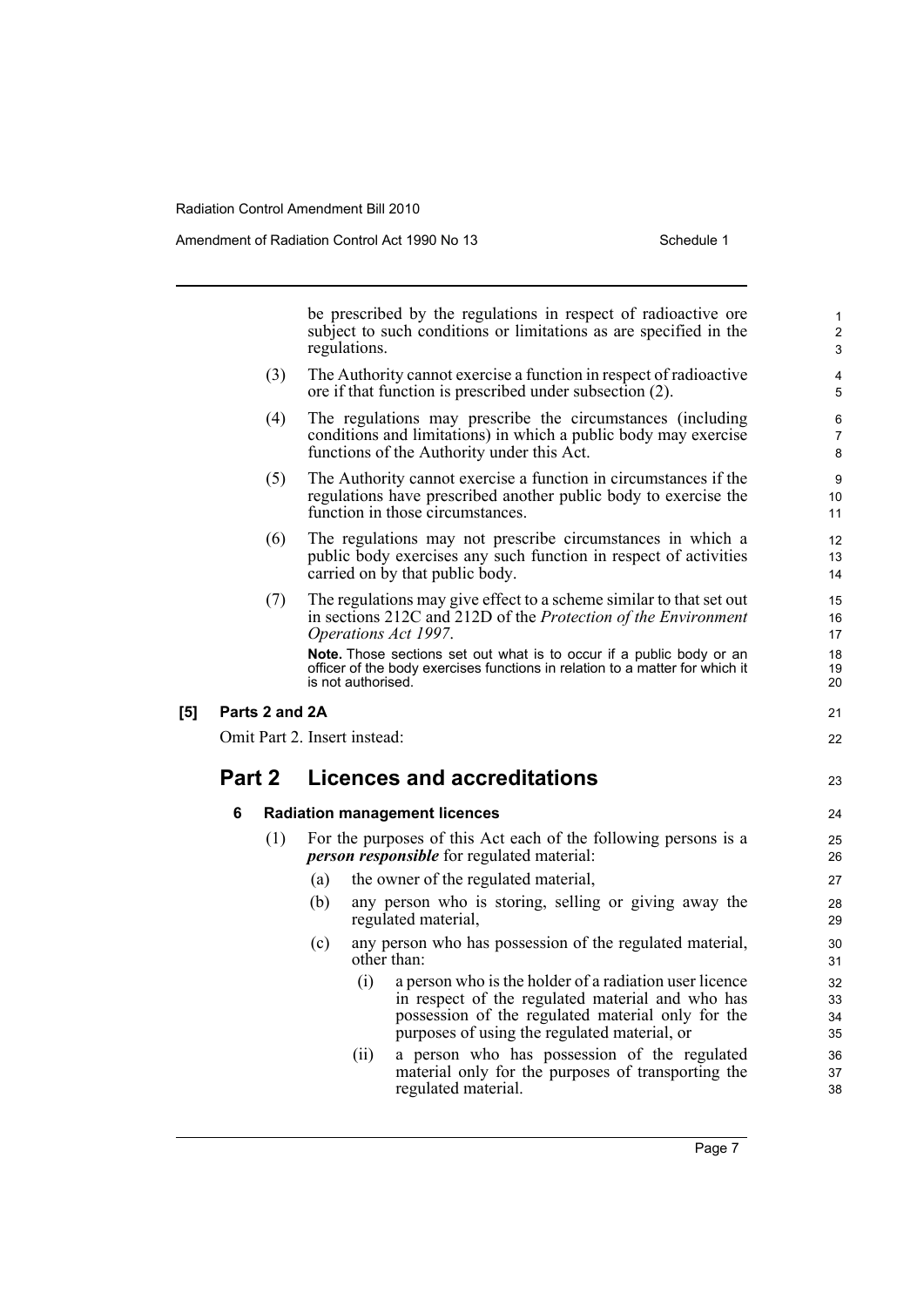# Schedule 1 Amendment of Radiation Control Act 1990 No 13

|   | (2) | A person responsible for regulated material must hold a radiation<br>management licence in respect of the regulated material and must<br>comply with any conditions to which the licence is subject.<br>Maximum penalty: 1,500 penalty units in the case of a<br>corporation or 250 penalty units or imprisonment for 2 years, or<br>both, in any other case.         | 1<br>$\overline{\mathbf{c}}$<br>3<br>$\overline{\mathbf{4}}$<br>5<br>6 |
|---|-----|-----------------------------------------------------------------------------------------------------------------------------------------------------------------------------------------------------------------------------------------------------------------------------------------------------------------------------------------------------------------------|------------------------------------------------------------------------|
|   | (3) | The Minister may, by notice in writing given to a person, exempt<br>the person from the requirement to hold a radiation management<br>licence.                                                                                                                                                                                                                        | 7<br>8<br>9                                                            |
|   | (4) | The exemption may be granted unconditionally or subject to<br>conditions and remains in force for the time specified in the<br>notice or until cancelled by the Minister by giving further notice<br>in writing, whichever occurs first.                                                                                                                              | 10<br>11<br>12<br>13                                                   |
|   | (5) | The Minister may seek, and take into consideration, the advice of<br>the Council before making a decision in respect of the granting of<br>an exemption under this section.                                                                                                                                                                                           | 14<br>15<br>16                                                         |
|   | (6) | Each person responsible for regulated material must ensure that<br>the regulated material is not sold, leased or given to, or stored,<br>possessed or used by, any other person unless that other person is<br>the holder of an appropriate licence under this Part in respect of<br>the regulated material.<br>Maximum penalty: 1,500 penalty units in the case of a | 17<br>18<br>19<br>20<br>21<br>22                                       |
|   |     | corporation or 250 penalty units or imprisonment for 2 years, or<br>both, in any other case.                                                                                                                                                                                                                                                                          | 23<br>24                                                               |
| 7 |     | <b>Radiation user licence</b>                                                                                                                                                                                                                                                                                                                                         | 25                                                                     |
|   |     | A natural person who uses regulated material must hold a<br>radiation user licence and must comply with any conditions to<br>which the licence is subject.<br>Maximum penalty: 250 penalty units or imprisonment for<br>2 years, or both.                                                                                                                             | 26<br>27<br>28<br>29<br>30                                             |
| 8 |     | Accreditation of radiation experts and security assessors                                                                                                                                                                                                                                                                                                             | 31                                                                     |
|   | (1) | A person must not carry out any of the activities prescribed by the<br>regulations as the activities of a consulting radiation expert unless<br>the person holds accreditation as a consulting radiation expert<br>and caries out those activities in compliance with any conditions<br>to which that accreditation is subject.                                       | 32<br>33<br>34<br>35<br>36                                             |
|   | (2) | A person must not carry out any of the activities prescribed by the<br>regulations as the activities of a radiation security assessor unless<br>the person holds accreditation as a radiation security assessor and                                                                                                                                                   | 37<br>38<br>39                                                         |
|   |     |                                                                                                                                                                                                                                                                                                                                                                       |                                                                        |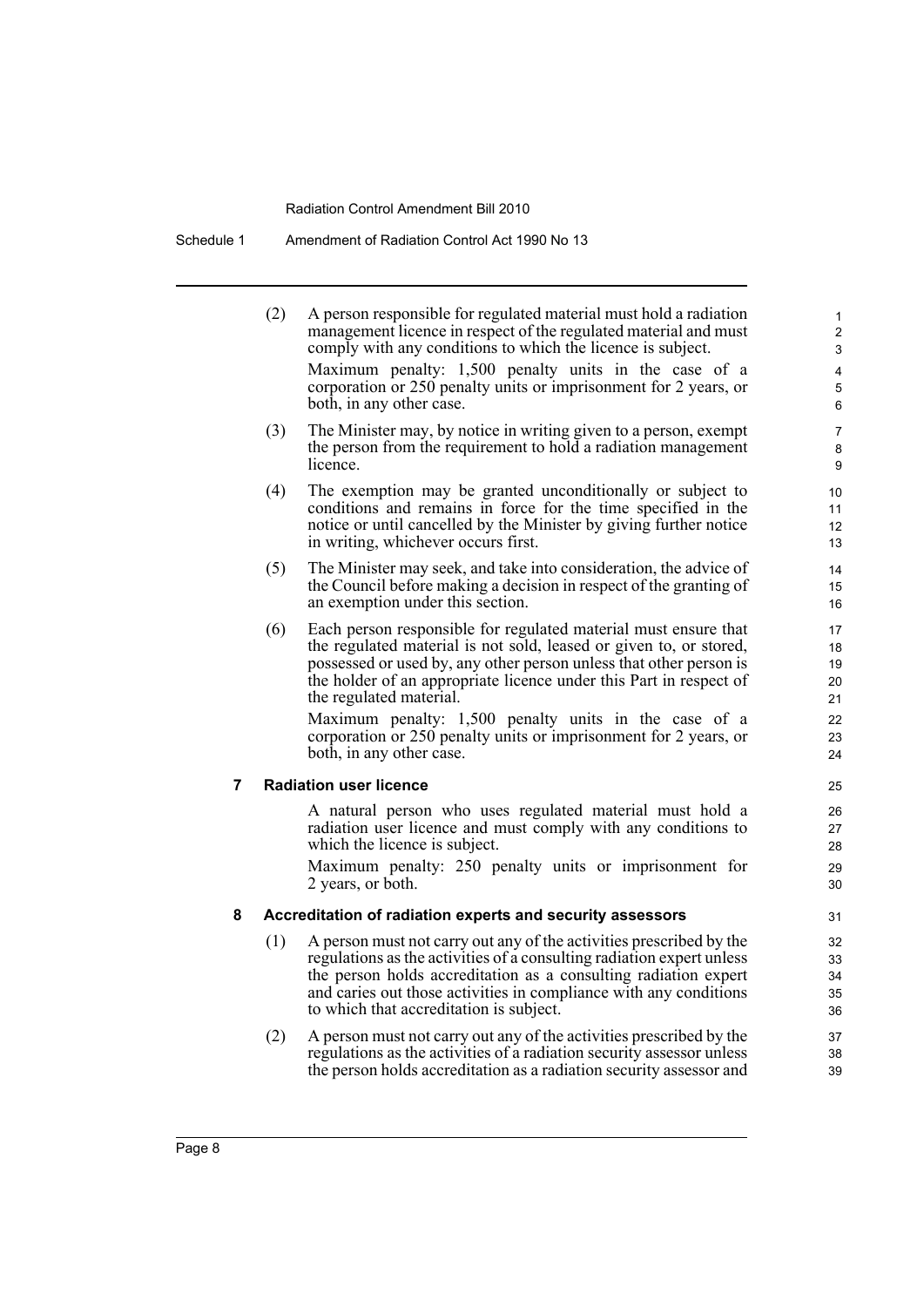|   |     |     | carries out those activities in compliance with any conditions to<br>which that accreditation is subject.                                                                                                                                                                                    | 1<br>$\overline{c}$        |
|---|-----|-----|----------------------------------------------------------------------------------------------------------------------------------------------------------------------------------------------------------------------------------------------------------------------------------------------|----------------------------|
|   |     |     | Maximum penalty: 100 penalty units.                                                                                                                                                                                                                                                          | 3                          |
| 9 |     |     | Applications with respect to licences and accreditations                                                                                                                                                                                                                                     | 4                          |
|   | (1) |     | A person may apply to the Authority for a licence or accreditation<br>or for a renewal or variation of a licence or accreditation held by<br>the person.                                                                                                                                     | 5<br>6<br>7                |
|   | (2) |     | The application must be in the approved form and be<br>accompanied by the fee prescribed in respect of the licence or<br>accreditation.                                                                                                                                                      | 8<br>9<br>10               |
|   | (3) |     | The application must contain any information that the Authority<br>may require.                                                                                                                                                                                                              | 11<br>12                   |
|   | (4) |     | The Authority may require the applicant to provide any further<br>information that it considers necessary to determine the<br>application.                                                                                                                                                   | 13<br>14<br>15             |
|   | (5) |     | The Authority may, in granting an application in respect of a<br>licence or accreditation, impose such conditions on the licence or<br>accreditation as the Authority sees fit.                                                                                                              | 16<br>17<br>18             |
|   | (6) |     | The Authority must (or, in the case of a renewal application, may)<br>refuse to grant an application unless it is satisfied that:                                                                                                                                                            | 19<br>20                   |
|   |     | (a) | the applicant is a fit and proper person to hold the licence<br>or accreditation, and                                                                                                                                                                                                        | 21<br>22                   |
|   |     | (b) | the applicant meets any requirements that may be<br>prescribed by the regulations in respect of the licence or<br>accreditation, and                                                                                                                                                         | 23<br>24<br>25             |
|   |     | (c) | the applicant meets any requirements in respect of the<br>licence or accreditation that may be set out in a document<br>forming part of the National Directory and adopted by the<br>Authority under section 37, and                                                                         | 26<br>27<br>28<br>29       |
|   |     | (d) | in the case of a radiation user licence, the applicant is a<br>natural person who has appropriate knowledge of the<br>principles and practices of radiation safety and protection<br>applicable to the activities proposed to be carried on by the<br>applicant pursuant to the licence, and | 30<br>31<br>32<br>33<br>34 |
|   |     | (e) | in the case of an accreditation, the applicant is a natural<br>person who has the qualifications or expertise necessary to<br>properly carry out the activities to be authorised by the<br>accreditation.                                                                                    | 35<br>36<br>37<br>38       |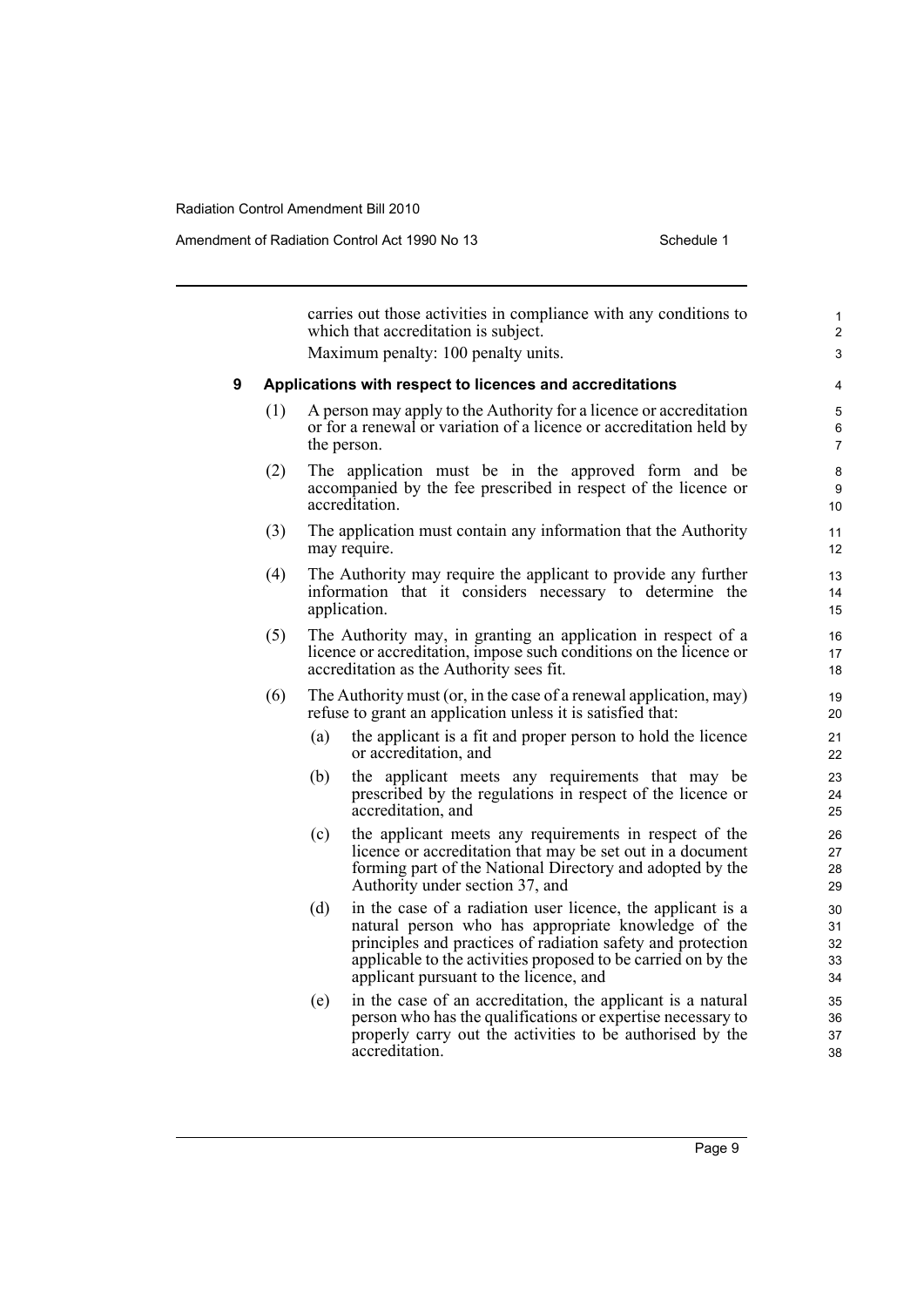Schedule 1 Amendment of Radiation Control Act 1990 No 13

| (7) | The Authority may, at its discretion, refuse an application on any |
|-----|--------------------------------------------------------------------|
|     | other ground.                                                      |

(8) The Authority may seek, and take into consideration, the advice of the Council before making a decision in respect of an application under this section.

### **10 Variation of licences and accreditations**

- (1) The Authority may vary a licence or accreditation on its own motion or on the application of the holder of the licence or accreditation.
- (2) A variation takes effect when the holder of the licence or accreditation is given notice in writing of the variation, or if a later time is specified in the notice, at that later time.
- (3) A licence may be varied so that it relates to regulated material to which it did not relate before the variation.
- (4) An accreditation may be varied so as to authorise the carrying on of activities which were not authorised before the variation.
- (5) A variation may involve the imposition of a condition on the licence or accreditation or the revocation of any such condition.

### **11 Term of licences and accreditations**

A licence or accreditation remains in force (unless it is cancelled or surrendered sooner):

- (a) for the term specified by the Authority in the licence or accreditation, or
- (b) if an application to renew the licence or accreditation is made in accordance with this Part and received by the Authority before, or within 60 days after, the end of that specified term—until the application is determined.

#### **12 Surrender of licences and accreditation**

- (1) A licence or accreditation may be surrendered only with the written approval of the Authority.
- (2) The application for approval must be in the approved form and must contain any information that the Authority may require.
- (3) The Authority may require the applicant to provide any further information that it considers necessary to determine the application.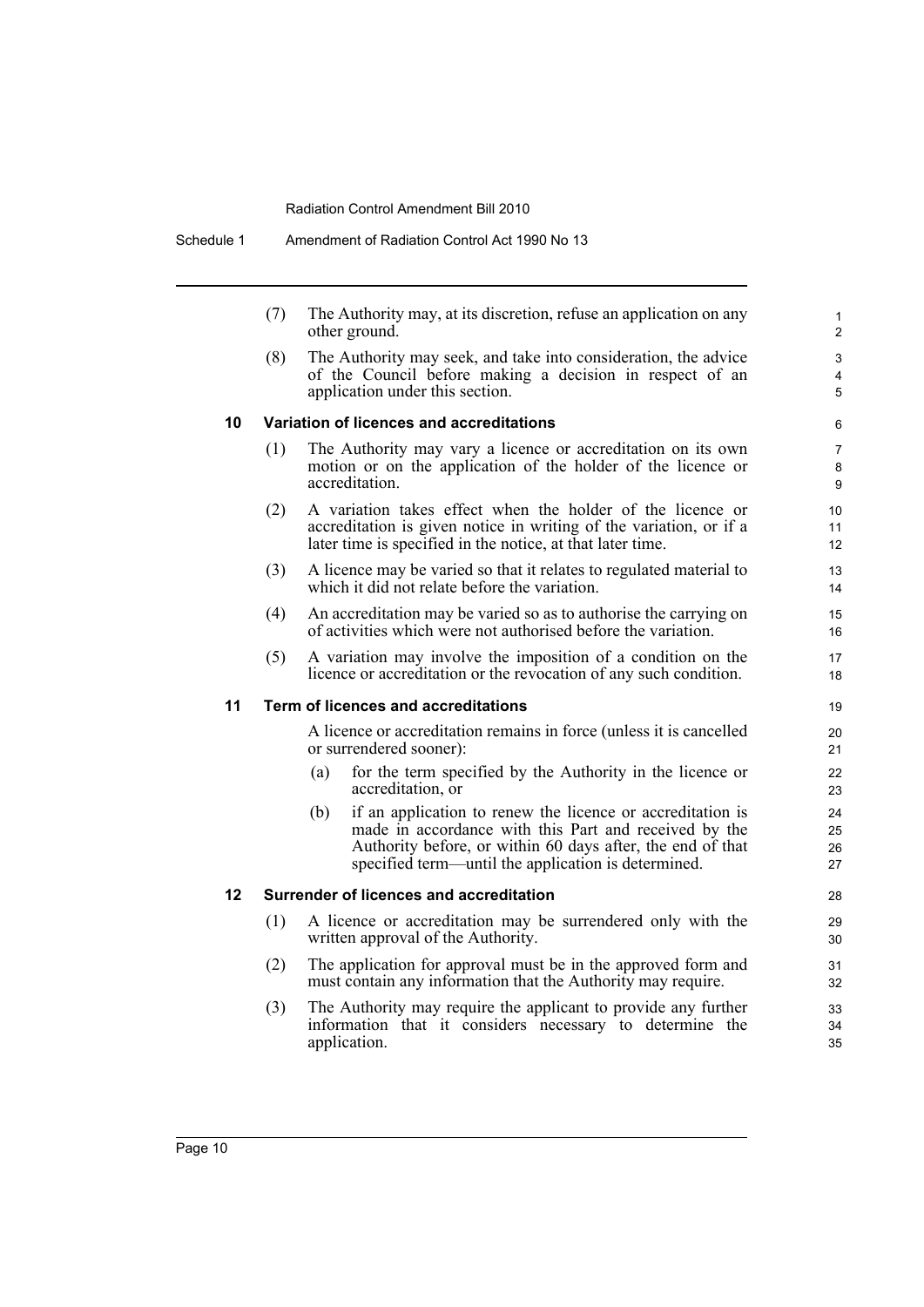|    | (4) |     | The Authority may refuse an application for surrender of a<br>licence if it is of the opinion that:                                                                      | 1<br>$\overline{c}$ |
|----|-----|-----|--------------------------------------------------------------------------------------------------------------------------------------------------------------------------|---------------------|
|    |     | (a) | there will be an ongoing impact arising from any regulated<br>material to which the licence relates, and                                                                 | 3<br>4              |
|    |     | (b) | it is appropriate to manage that impact through conditions<br>of the licence.                                                                                            | 5<br>6              |
|    | (5) |     | A licence or accreditation surrendered under this section ceases<br>to be of any force or effect.                                                                        | 7<br>8              |
| 13 |     |     | Cancellation and suspension of licences and accreditations                                                                                                               | 9                   |
|    | (1) |     | The Authority may, at its discretion, suspend or cancel a licence<br>or accreditation on any ground including if it is satisfied of any<br>one or more of the following: | 10<br>11<br>12      |
|    |     | (a) | that the grant of the licence or accreditation was made in<br>error or was obtained improperly,                                                                          | 13<br>14            |
|    |     | (b) | that the holder of the licence or accreditation is not a fit and<br>proper person to hold the licence or accreditation,                                                  | 15<br>16            |
|    |     | (c) | that the holder of the licence or accreditation has<br>contravened a condition of it,                                                                                    | 17<br>18            |
|    |     | (d) | that the holder of the licence or accreditation has been<br>convicted of an offence against relevant legislation,                                                        | 19<br>20            |
|    |     | (e) | that the holder has ceased to hold a qualification which was<br>the basis on which the Authority granted the licence or<br>accreditation,                                | 21<br>22<br>23      |
|    |     | (f) | that, in the case of an accreditation, the holder has ceased<br>carrying out the activities to which the accreditation<br>relates.                                       | 24<br>25<br>26      |
|    | (2) |     | A decision of the Authority to suspend or cancel a licence or<br>accreditation has no effect:                                                                            | 27<br>28            |
|    |     | (a) | until the expiration of the period within which a person<br>may appeal against the decision, or                                                                          | 29<br>30            |
|    |     | (b) | if a person appeals against the decision within that period,<br>unless and until the decision is confirmed by the District<br>Court or the appeal is withdrawn.          | 31<br>32<br>33      |
|    | (3) |     | A licence or accreditation:                                                                                                                                              | 34                  |
|    |     | (a) | cancelled under this section ceases to be of any force or<br>effect, or                                                                                                  | 35<br>36            |
|    |     | (b) | suspended under this section is of no force or effect for the<br>period of the suspension.                                                                               | 37<br>38            |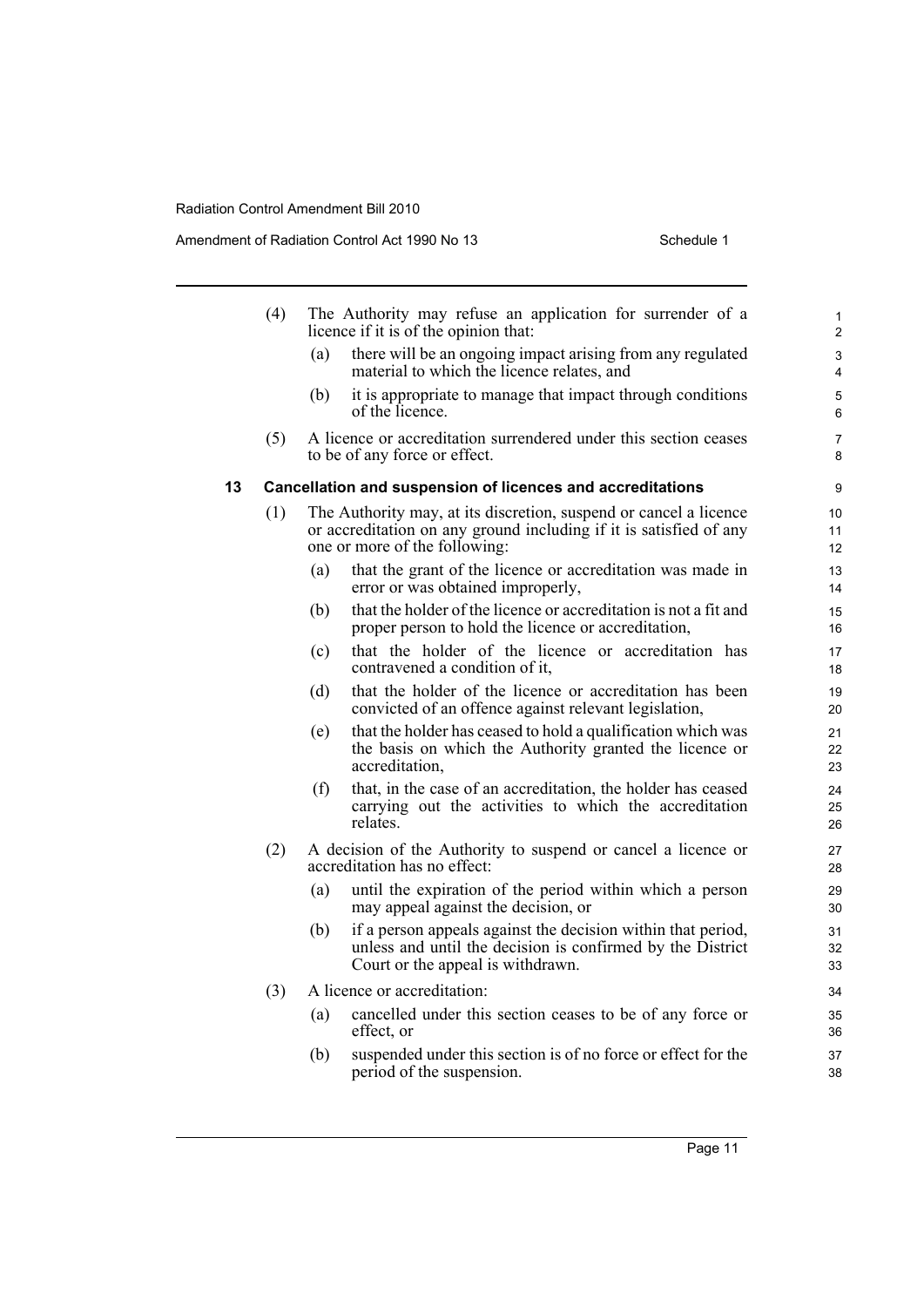#### Schedule 1 Amendment of Radiation Control Act 1990 No 13

(4) If a licence or accreditation has been suspended, it can be renewed but remains subject to suspension until the expiration of the period of suspension. (5) The holder of a licence or accreditation which is suspended or cancelled must surrender it to the Authority. Maximum penalty: 10 penalty units. **13A Conditions of suspension, cancellation or surrender** (1) A licence or accreditation may be suspended or cancelled, or the surrender of a licence or accreditation may be approved, unconditionally or subject to such conditions as the Authority imposes. (2) Those conditions may include (but are not limited to) any conditions to which the licence or accreditation was subject immediately before it was suspended, cancelled or surrendered. (3) The Authority may, by giving notice in writing to the former holder of a cancelled or surrendered licence or accreditation or the holder of a suspended licence or accreditation, attach new conditions to, or vary or revoke any existing conditions of, the suspension, cancellation or surrender of the licence or accreditation. (4) The former holder of a licence that has been cancelled or surrendered, or the holder of a licence that has been suspended, must comply with any conditions to which the cancellation, surrender or suspension is subject. Maximum penalty: 1,500 penalty units in the case of a corporation or 250 penalty units or imprisonment for 2 years, or both, in any other case. (5) The former holder of an accreditation that has been cancelled or surrendered, or the holder of an accreditation that has been suspended, must comply with any conditions to which the cancellation, surrender or suspension is subject. Maximum penalty: 100 penalty units. **13B Conditions generally** (1) A condition imposed under this Part that specifies a time by which, or period within which, the condition must be complied

> with continues to have effect until the condition is complied with or revoked even though the time has passed or the period has

35 36 37

38

expired.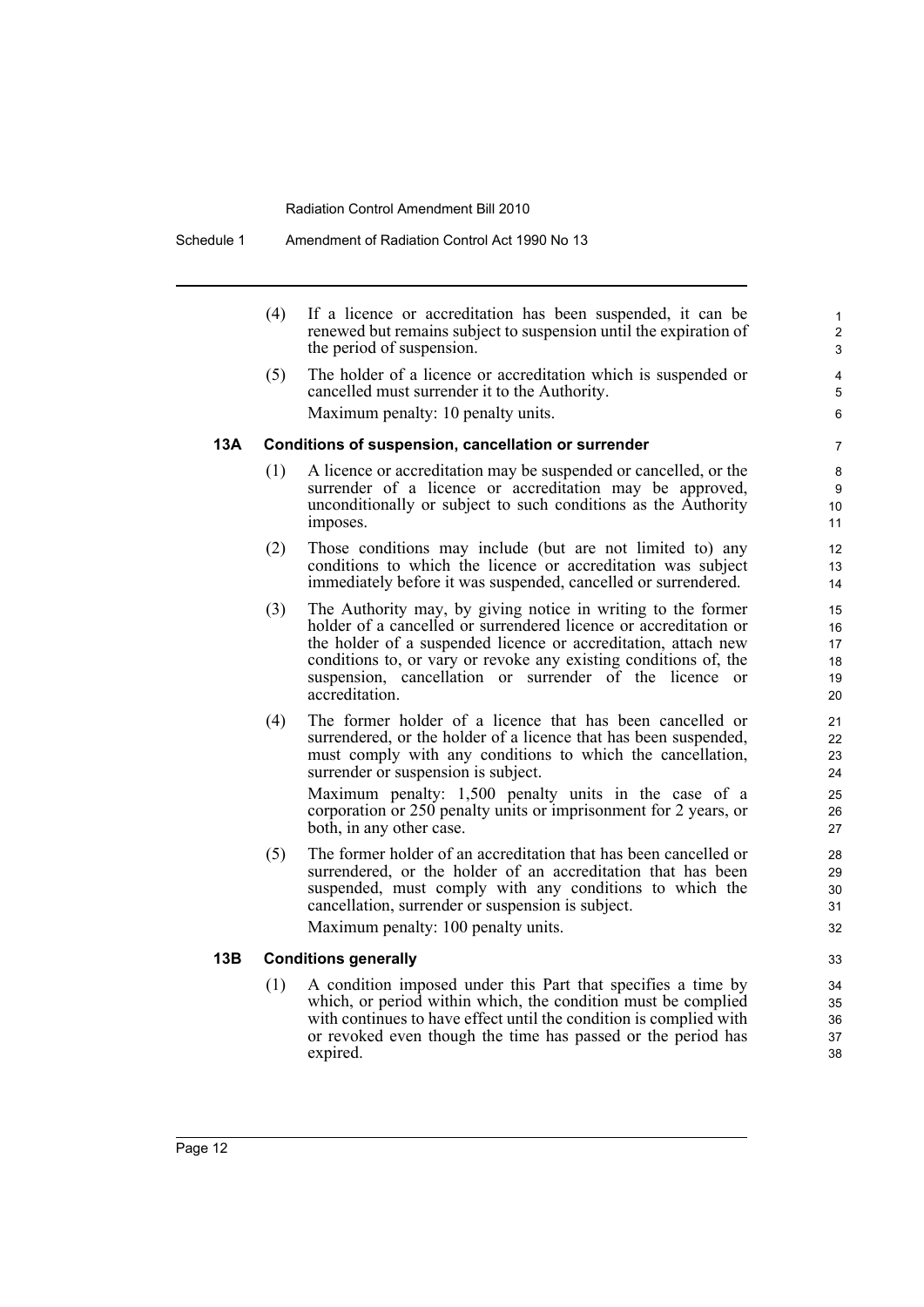|     | (2)                                | The kinds of condition that may be imposed under this Part<br>include the following:                                                                                                                                                                                                                                        | 1<br>$\overline{2}$              |  |  |  |
|-----|------------------------------------|-----------------------------------------------------------------------------------------------------------------------------------------------------------------------------------------------------------------------------------------------------------------------------------------------------------------------------|----------------------------------|--|--|--|
|     |                                    | (a)<br>conditions that relate to the control or management of<br>regulated material,                                                                                                                                                                                                                                        | 3<br>4                           |  |  |  |
|     |                                    | (b)<br>conditions that relate to the places at which regulated<br>material is kept or used,                                                                                                                                                                                                                                 | 5<br>6                           |  |  |  |
|     |                                    | conditions that relate to the equipment used in conjunction<br>(c)<br>with regulated material,                                                                                                                                                                                                                              | $\overline{7}$<br>8              |  |  |  |
|     |                                    | conditions requiring the carrying out of works or programs<br>(d)<br>(such as the securing, storage or disposal of regulated<br>material or remediation, clean-up or improvement works<br>with respect to regulated material),                                                                                              | 9<br>10<br>11<br>12              |  |  |  |
|     |                                    | conditions requiring financial assurances to secure or<br>(e)<br>guarantee funding for or towards the carrying out of any<br>such works or programs,                                                                                                                                                                        | 13<br>14<br>15                   |  |  |  |
|     |                                    | conditions that apply requirements set out in a document<br>(f)<br>forming part of the National Directory or a document (as<br>in force for the time being) such as a guideline issued by<br>the Authority, an Australian Standard or a publication of<br>the Australian Radiation Protection and Nuclear Safety<br>Agency, | 16<br>17<br>18<br>19<br>20<br>21 |  |  |  |
|     |                                    | conditions of a kind prescribed by the regulations.<br>(g)                                                                                                                                                                                                                                                                  | 22                               |  |  |  |
| 13C | <b>Public register of licences</b> |                                                                                                                                                                                                                                                                                                                             |                                  |  |  |  |
|     | (1)                                | The Authority is to maintain a register of licences issued under<br>this Part.                                                                                                                                                                                                                                              | 24<br>25                         |  |  |  |
|     | (2)                                | The register is to contain the following information in relation to<br>each licence:                                                                                                                                                                                                                                        | 26<br>27                         |  |  |  |
|     |                                    | the name of the holder of the licence,<br>(a)                                                                                                                                                                                                                                                                               | 28                               |  |  |  |
|     |                                    | the type and number of the licence,<br>(b)                                                                                                                                                                                                                                                                                  | 29                               |  |  |  |
|     |                                    | the expiry date of the licence,<br>(c)                                                                                                                                                                                                                                                                                      | 30                               |  |  |  |
|     |                                    | (d)<br>the status of the licence,                                                                                                                                                                                                                                                                                           | 31                               |  |  |  |
|     |                                    | such other information as may be prescribed by the<br>(e)<br>regulations.                                                                                                                                                                                                                                                   | 32<br>33                         |  |  |  |
|     | (3)                                | The register may also contain such information as may be<br>prescribed by the regulations in relation to any licence that is<br>suspended, cancelled or surrendered.                                                                                                                                                        | 34<br>35<br>36                   |  |  |  |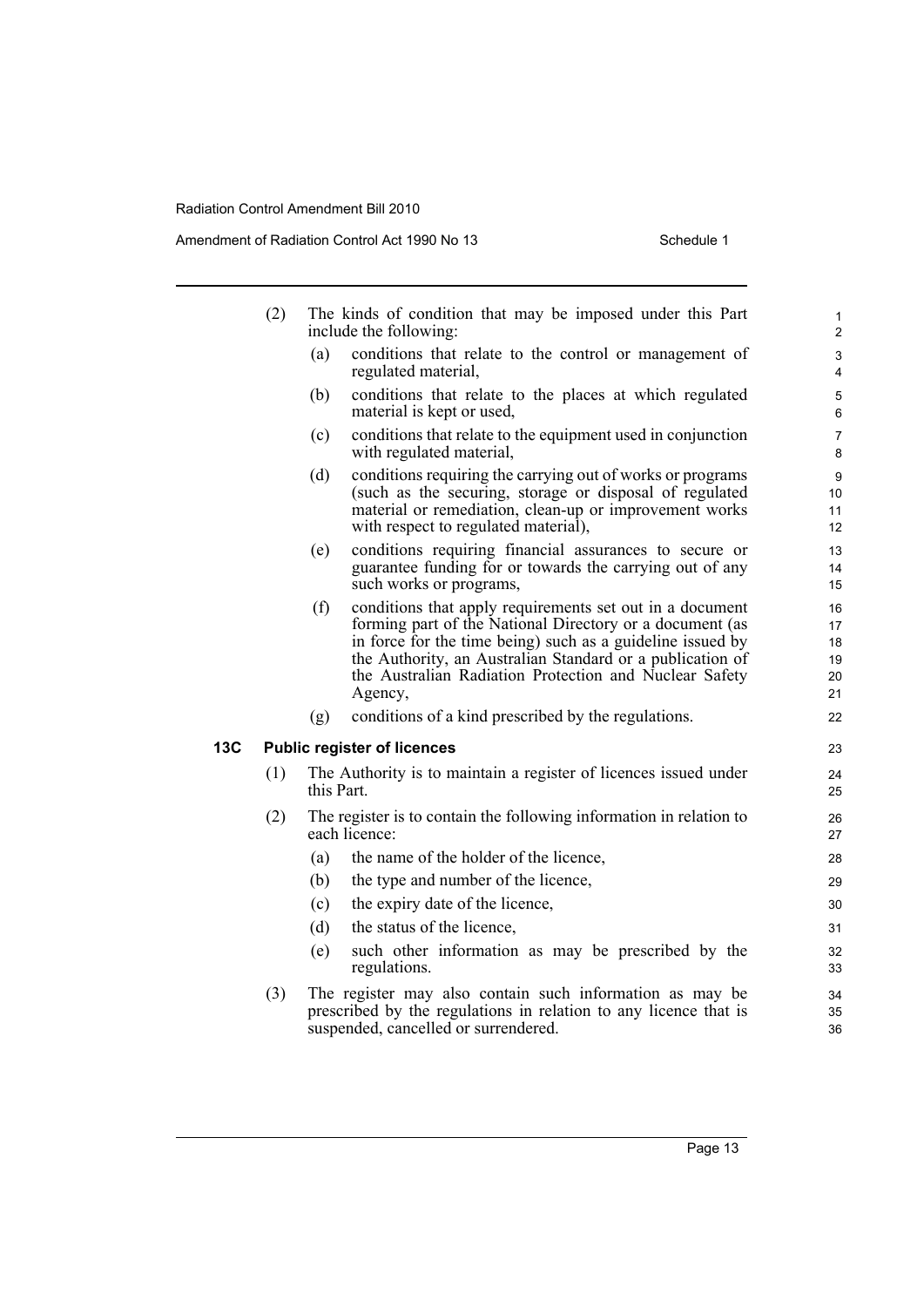|    | (4) | The Authority is to make the register available to members of the<br>public to inspect free of charge:                                                                                                                                                                                                                                                                                             | 1<br>$\overline{c}$              |
|----|-----|----------------------------------------------------------------------------------------------------------------------------------------------------------------------------------------------------------------------------------------------------------------------------------------------------------------------------------------------------------------------------------------------------|----------------------------------|
|    |     | at its principal office during ordinary office hours, and<br>(a)                                                                                                                                                                                                                                                                                                                                   | 3                                |
|    |     | (b)<br>on its website.                                                                                                                                                                                                                                                                                                                                                                             | $\overline{4}$                   |
|    | (5) | The Authority may charge a fee for providing a person with a<br>copy of the register or part of the register or for making the<br>register available for inspection at some other place.                                                                                                                                                                                                           | 5<br>6<br>$\overline{7}$         |
|    | (6) | Section 57 of the Privacy and Personal Information Protection<br>Act 1998 does not apply to the register referred to in this section.                                                                                                                                                                                                                                                              | 8<br>9                           |
|    |     | Part 2A Security of radioactive sources                                                                                                                                                                                                                                                                                                                                                            | 10                               |
| 14 |     | <b>Preparation of security plans</b>                                                                                                                                                                                                                                                                                                                                                               | 11                               |
|    | (1) | Each person responsible for a security enhanced source must<br>ensure that a plan is made that addresses:                                                                                                                                                                                                                                                                                          | 12<br>13                         |
|    |     | the security of the source (a <b><i>source security plan</i></b> ), and<br>(a)                                                                                                                                                                                                                                                                                                                     | 14                               |
|    |     | (b)<br>if the source is to be transported, the security of the source<br>during transport (a <i>source transport security plan</i> ).                                                                                                                                                                                                                                                              | 15<br>16                         |
|    |     | Note. A security enhanced source is a sealed radioactive source<br>prescribed by the regulations. A sealed radioactive source means a<br>radioactive substance sealed in a capsule or closely bound in a solid<br>form. As a radioactive substance is regulated material, each person<br>responsible for that regulated material will be a person responsible for<br>the security enhanced source. | 17<br>18<br>19<br>20<br>21<br>22 |
|    | (2) | A security plan must set out how the source is to be protected<br>from unauthorised access, nominate a natural person who is to be<br>responsible for implementing the plan and deal with any other<br>matters that may be prescribed by the regulations.                                                                                                                                          | 23<br>24<br>25<br>26             |
|    | (3) | The regulations may make provision with respect to the form and<br>content of security plans, the provision of security plans to the<br>Authority and other persons and the keeping of records in respect                                                                                                                                                                                          | 27<br>28<br>29                   |

Authority and other persons and the keeping of records in respect of security plans. (4) A security plan cannot be made or amended unless the plan or amendment has been reviewed by a radiation security assessor who endorses on the plan that the plan, or plan as amended,

satisfies the requirements of this section.

(5) Subsection (4) does not apply to an amendment that only updates the name of the natural person who is to be responsible for implementing the plan or an amendment of a kind prescribed by the regulations.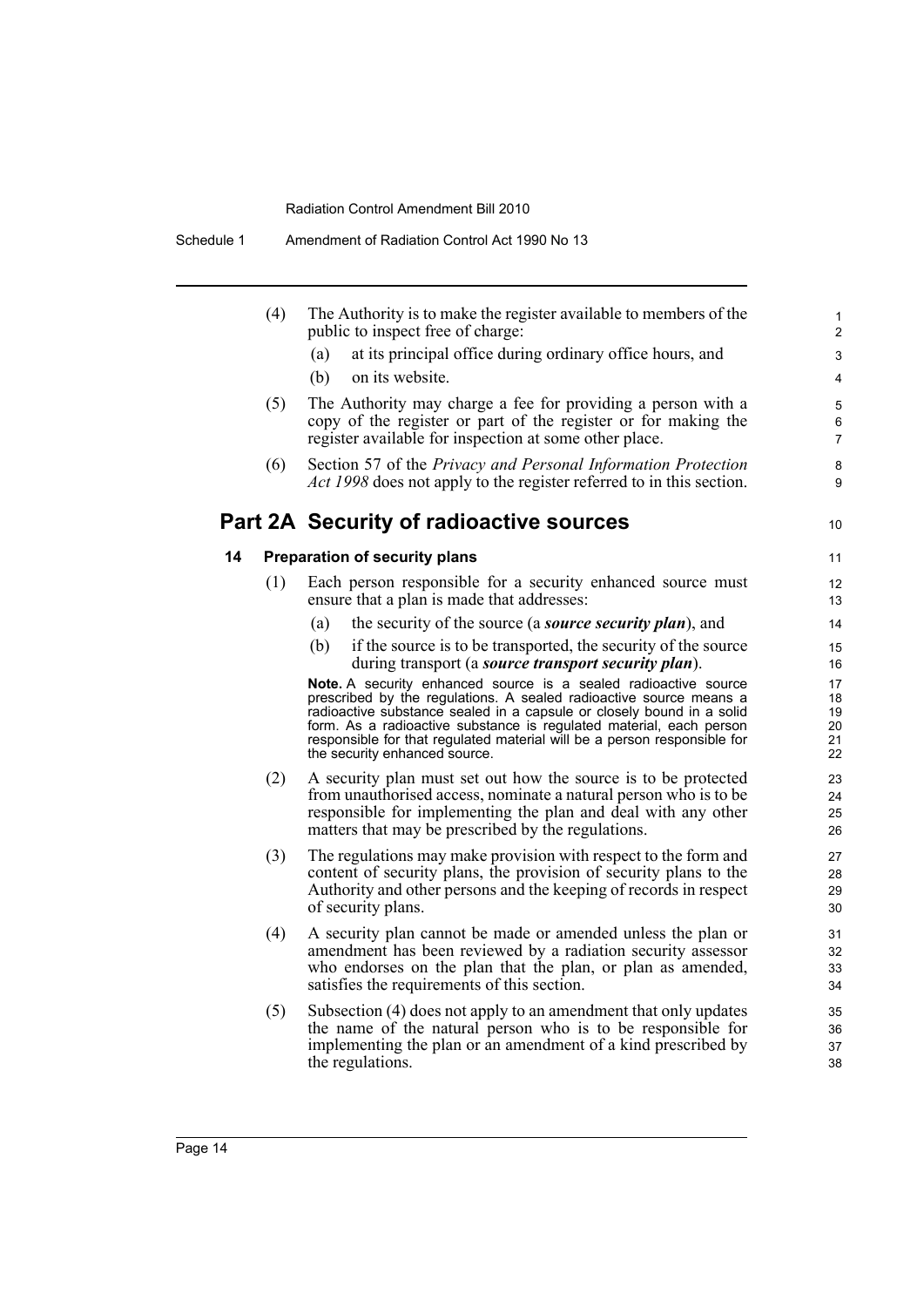|     | (6) |     | Each person responsible for a security enhanced source must<br>ensure that any security plan in respect of the source:                                                                                                                                                                                             | $\mathbf{1}$<br>2          |
|-----|-----|-----|--------------------------------------------------------------------------------------------------------------------------------------------------------------------------------------------------------------------------------------------------------------------------------------------------------------------|----------------------------|
|     |     | (a) | is made or amended in accordance with this section, and                                                                                                                                                                                                                                                            | 3                          |
|     |     | (b) | is provided to the Authority:                                                                                                                                                                                                                                                                                      | 4                          |
|     |     |     | at such times as the Authority or the regulations may<br>(i)<br>require, and                                                                                                                                                                                                                                       | 5<br>6                     |
|     |     |     | (ii)<br>in the case of a source transport security plan, as<br>soon as reasonably practicable after the plan is made<br>or amended, and                                                                                                                                                                            | 7<br>8<br>9                |
|     |     | (c) | is reviewed periodically or at such times and in such<br>manner as may be prescribed by the regulations, and                                                                                                                                                                                                       | 10<br>11                   |
|     |     | (d) | is implemented and complied with.                                                                                                                                                                                                                                                                                  | 12                         |
|     | (7) |     | A person who has been given a copy of a security plan or part of<br>such a plan in respect of a security enhanced source must comply<br>with the plan or the part in the person's dealings with the source.                                                                                                        | 13<br>14<br>15             |
|     |     |     | Maximum penalty: 1,500 penalty units in the case of a<br>corporation or 250 penalty units in any other case.                                                                                                                                                                                                       | 16<br>17                   |
| 14A |     |     | <b>Implementation of security measures</b>                                                                                                                                                                                                                                                                         | 18                         |
|     | (1) |     | Each person responsible for a security enhanced source must<br>ensure that the source is protected by any security protection<br>measure prescribed by the regulations with respect to the source.<br>Maximum penalty: 1,500 penalty units in the case of a<br>corporation or 250 penalty units in any other case. | 19<br>20<br>21<br>22<br>23 |
|     | (2) |     | A person must not interfere with any security protection measure<br>prescribed with respect to a security enhanced source unless the<br>interference:                                                                                                                                                              | 24<br>25<br>26             |
|     |     | (a) | occurs during repair or maintenance, but only if the<br>security protection measure complies with this section<br>following the repair or maintenance, or                                                                                                                                                          | 27<br>28<br>29             |
|     |     | (b) | is to a security protection measure that is no longer<br>required under this section, or                                                                                                                                                                                                                           | $30\,$<br>31               |
|     |     | (c) | is by the Authority or an authorised officer or by a person<br>acting in accordance with a direction or notice under this<br>Act, or                                                                                                                                                                               | 32<br>33<br>34             |
|     |     | (d) | occurs in circumstances prescribed by the regulations.                                                                                                                                                                                                                                                             | 35                         |
|     |     |     | Maximum penalty: 1,500 penalty units in the case of a<br>corporation or 250 penalty units in any other case.                                                                                                                                                                                                       | 36<br>37                   |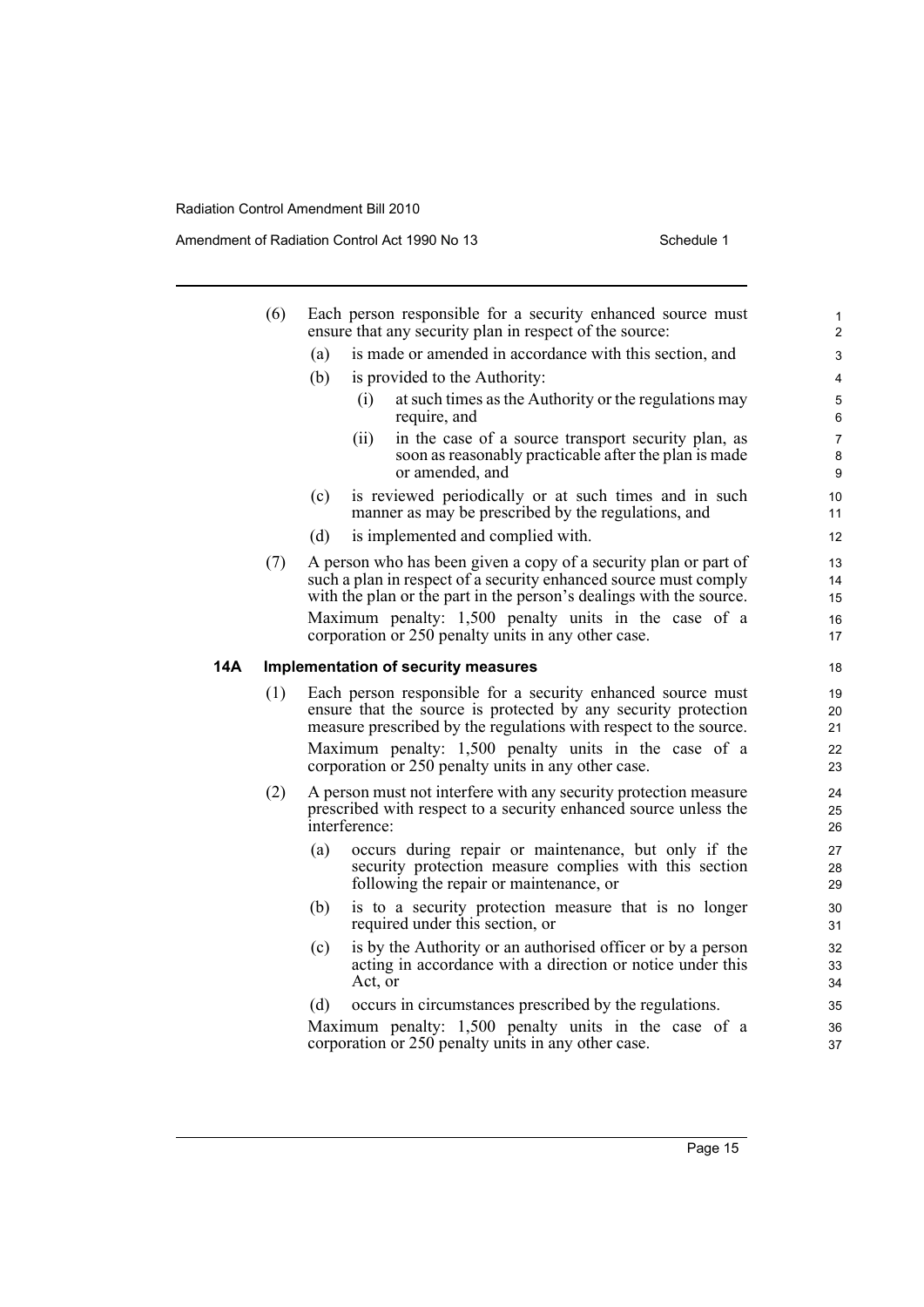Schedule 1 Amendment of Radiation Control Act 1990 No 13

|     | (3) | In this section:                                                                                                               | $\mathbf{1}$     |
|-----|-----|--------------------------------------------------------------------------------------------------------------------------------|------------------|
|     |     | <i>interfere</i> with any security protection measure includes removal                                                         | $\boldsymbol{2}$ |
|     |     | of or damage to the measure, altering the measure so that it is less<br>effective or rendering the measure ineffective.        | 3<br>4           |
|     |     |                                                                                                                                |                  |
| 14B |     | Identification and security checking                                                                                           | 5                |
|     | (1) | Each person responsible for a security enhanced source                                                                         | 6                |
|     |     | prescribed by the regulations must ensure that the following<br>natural persons have undergone and satisfied an identity check | 7<br>8           |
|     |     | that ascertains the identity and residential address of the person                                                             | 9                |
|     |     | and any other prescribed information in respect of the person:                                                                 | 10               |
|     |     | a person who deals with the source,<br>(a)                                                                                     | 11               |
|     |     | (b)<br>a person prescribed by the regulations.                                                                                 | 12               |
|     | (2) | Each person responsible for a security enhanced source must                                                                    | 13               |
|     |     | ensure that the following natural persons have undergone and                                                                   | 14               |
|     |     | satisfied a security check in accordance with the regulations:                                                                 | 15               |
|     |     | (a)<br>a person nominated under this Part as being responsible for<br>implementing a security plan in respect of the source (a | 16<br>17         |
|     |     | <i>nominated person</i> ),                                                                                                     | 18               |
|     |     | (b)<br>a person who transports the source,                                                                                     | 19               |
|     |     | (c)<br>if the source is prescribed by the regulations, a person who                                                            | 20               |
|     |     | deals with the source,                                                                                                         | 21               |
|     |     | (d)<br>a person prescribed by the regulations.                                                                                 | 22               |
|     | (3) | A check is not required under this section in respect of:                                                                      | 23               |
|     |     | (a)<br>a person if:                                                                                                            | 24               |
|     |     | the person is under the direct supervision of another<br>(i)                                                                   | 25               |
|     |     | person at all times when engaged in the activity in<br>respect of which the check would otherwise be                           | 26<br>27         |
|     |     | required, and                                                                                                                  | 28               |
|     |     | the other person is a natural person who has<br>(ii)                                                                           | 29               |
|     |     | undergone and satisfied the relevant check, or                                                                                 | 30               |
|     |     | (b)<br>a person prescribed by the regulations.                                                                                 | 31               |
|     | (4) | Subsection (3) does not exempt any of the following persons<br>from undergoing and satisfying a security check:                | 32<br>33         |
|     |     | (a)<br>a nominated person,                                                                                                     | 34               |
|     |     | (b)<br>a person who transports a source,                                                                                       | 35               |
|     |     | (c)<br>a person prescribed by the regulations.                                                                                 | 36               |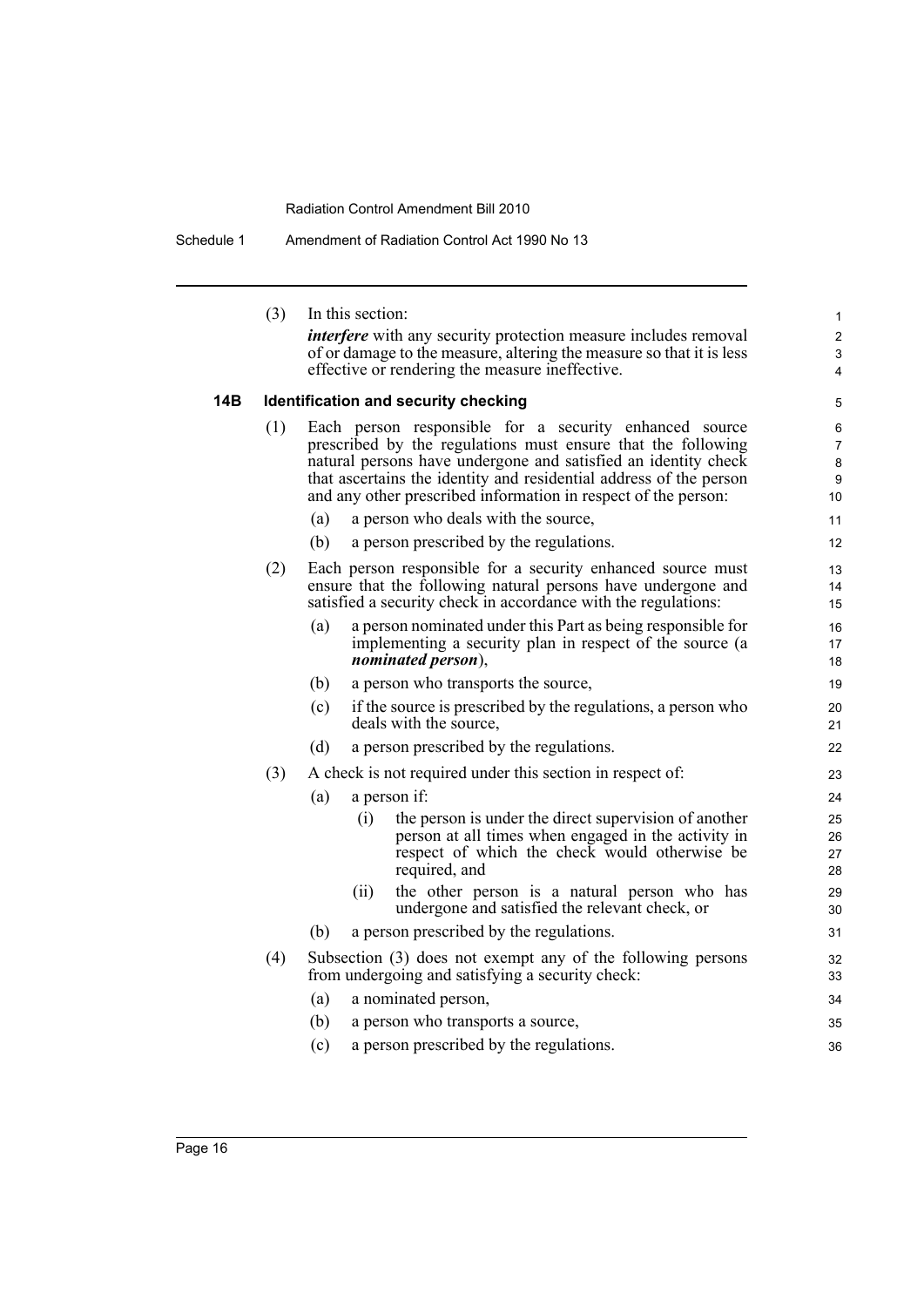|     |    | (5) | A person must not engage in any activity for which the person is<br>required to undergo a check under this section unless the person<br>has undergone and satisfied that check.                                                                                             | $\mathbf{1}$<br>$\overline{c}$<br>3                                      |
|-----|----|-----|-----------------------------------------------------------------------------------------------------------------------------------------------------------------------------------------------------------------------------------------------------------------------------|--------------------------------------------------------------------------|
|     |    | (6) | The regulations may make provision with respect to a check<br>under this section and any matter related to any such check<br>including requiring additional persons to ensure that such checks<br>are carried out.<br>Maximum penalty: 1,500 penalty units in the case of a | $\overline{\mathbf{4}}$<br>$\mathbf 5$<br>$\,6\,$<br>$\overline{7}$<br>8 |
|     |    |     | corporation or 250 penalty units in any other case.                                                                                                                                                                                                                         | 9                                                                        |
| [6] |    |     | Sections 18 and 19                                                                                                                                                                                                                                                          | 10                                                                       |
|     |    |     | Omit the sections. Insert instead:                                                                                                                                                                                                                                          | 11                                                                       |
|     | 18 |     | Notices to avoid or remedy contraventions                                                                                                                                                                                                                                   | 12                                                                       |
|     |    | (1) | An authorised officer may serve a notice under this section on a<br>person if the authorised officer believes on reasonable grounds<br>that the person is, or is likely to become, responsible for:                                                                         | 13<br>14<br>15                                                           |
|     |    |     | a contravention of this Act, the regulations or the<br>(a)<br>conditions of, a licence or accreditation or, the suspension,<br>cancellation or surrender of a licence or accreditation, or                                                                                  | 16<br>17<br>18                                                           |
|     |    |     | unnecessary exposure to or contamination by radiation.<br>(b)                                                                                                                                                                                                               | 19                                                                       |
|     |    | (2) | The notice is to be in writing and may contain a direction<br>requiring the person on whom it is served to take specified steps,<br>or refrain from doing specified things, to comply with the<br>direction within a specified time.                                        | 20<br>21<br>22<br>23                                                     |
|     |    | (3) | The Authority must, as soon as practicable after the authorised<br>officer issues the notice, advise the Council about the notice.                                                                                                                                          | 24<br>25                                                                 |
|     |    | (4) | The person on whom the notice is served must:                                                                                                                                                                                                                               | 26                                                                       |
|     |    |     | (a)<br>comply with the notice, and                                                                                                                                                                                                                                          | 27                                                                       |
|     |    |     | within 30 days or such longer time as may be permitted by<br>(b)<br>the Authority, pay the prescribed fee to the Authority.                                                                                                                                                 | 28<br>29                                                                 |
|     |    |     | Maximum penalty: 200 penalty units.                                                                                                                                                                                                                                         | 30                                                                       |
|     |    | (5) | The Authority may waive payment of the whole or any part of the<br>fee.                                                                                                                                                                                                     | 31<br>32                                                                 |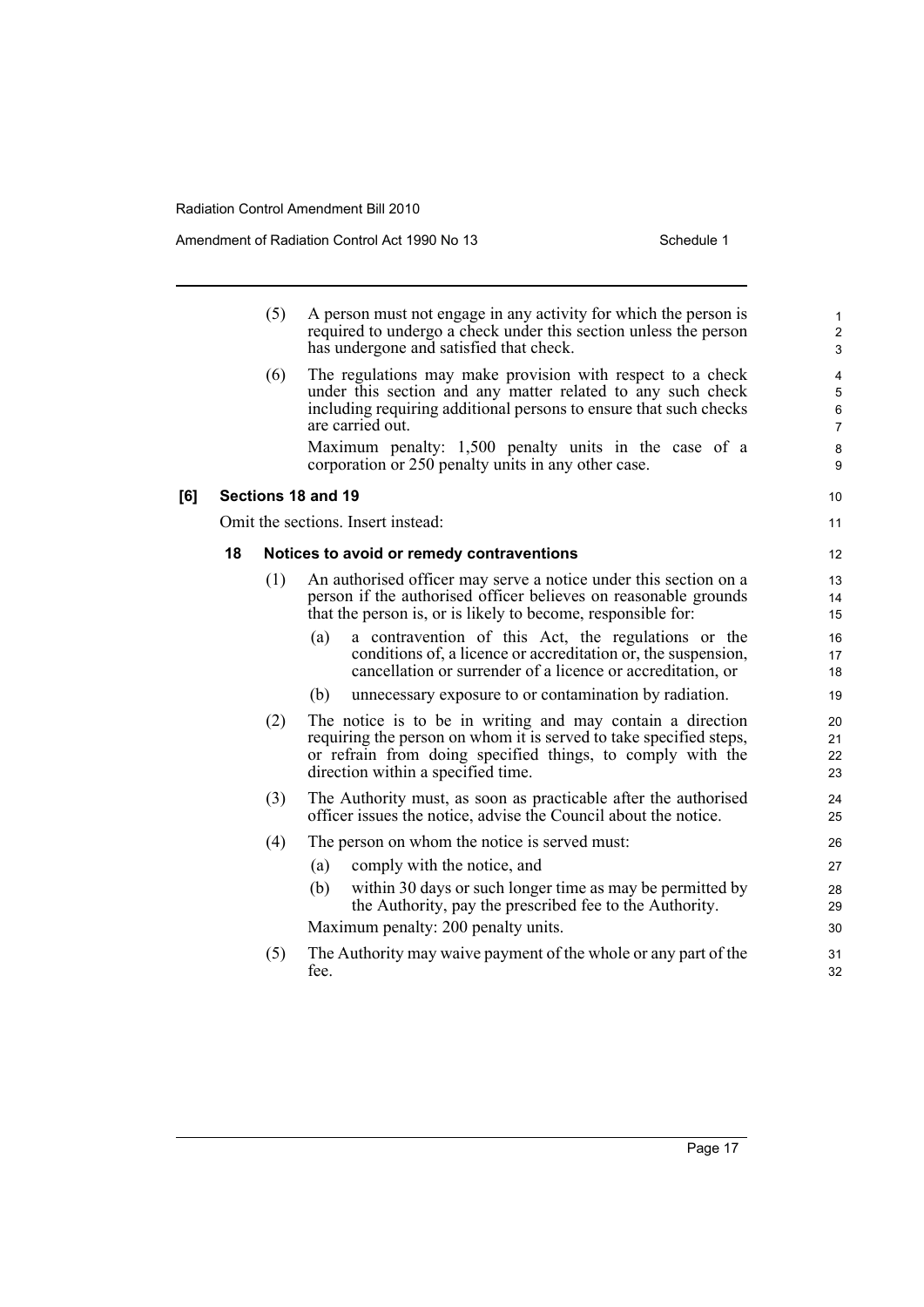Schedule 1 Amendment of Radiation Control Act 1990 No 13

|    | (6) |     | The person may appeal to the District Court against a decision of<br>the Authority under this section and the following provisions<br>apply to and in respect of the appeal:                                                                                                     | $\mathbf 1$<br>$\overline{c}$<br>3 |
|----|-----|-----|----------------------------------------------------------------------------------------------------------------------------------------------------------------------------------------------------------------------------------------------------------------------------------|------------------------------------|
|    |     | (a) | the person must comply with the notice unless the Court<br>directs that the notice be stayed, in which case the notice<br>ceases to have effect until:                                                                                                                           | 4<br>5<br>6                        |
|    |     |     | (i)<br>the stay ceases, or                                                                                                                                                                                                                                                       | $\overline{7}$                     |
|    |     |     | the Court confirms the notice, or<br>(ii)                                                                                                                                                                                                                                        | 8                                  |
|    |     |     | the appeal is withdrawn,<br>(iii)                                                                                                                                                                                                                                                | 9                                  |
|    |     | (b) | the amount payable under subsection $(4)$ (b) is not required<br>to be paid until 30 days after:                                                                                                                                                                                 | 10<br>11                           |
|    |     |     | the Court confirms the notice, or<br>(i)                                                                                                                                                                                                                                         | 12                                 |
|    |     |     | the appeal is withdrawn,<br>(ii)                                                                                                                                                                                                                                                 | 13                                 |
|    |     | (c) | the appeal is to be in accordance with the rules of the<br>District Court,                                                                                                                                                                                                       | 14<br>15                           |
|    |     | (d) | the appeal is to be by way of a new hearing and new<br>evidence can be given on the appeal,                                                                                                                                                                                      | 16<br>17                           |
|    |     | (e) | the decision of the Court is final and is to be given effect<br>to by the Authority.                                                                                                                                                                                             | 18<br>19                           |
|    | (7) |     | A notice may be varied or revoked and more than one notice may<br>be served under this section on the same person or in respect of<br>the same incident or both.                                                                                                                 | 20<br>21<br>22                     |
|    | (8) |     | A notice that specifies a time by which, or period within which,<br>a direction must be complied with continues to have effect until<br>the direction is complied with or revoked even though the time<br>has passed or the period has expired.                                  | 23<br>24<br>25<br>26               |
|    | (9) |     | A notice may be served on a person in respect of a matter or thing<br>even though the person is outside the State or the matter or thing<br>occurs or is located outside the State, so long as the matter or<br>thing affects the environment or a natural person of this State. | 27<br>28<br>29<br>30               |
| 19 |     |     | Powers to deal with dangerous situations                                                                                                                                                                                                                                         | 31                                 |
|    | (1) |     | If the Authority considers that a dangerous or potentially<br>dangerous situation exists involving actual or threatened<br>exposure of any person, animal or thing or the environment to an<br>excessive level of radiation or contamination by regulated                        | 32<br>33<br>34<br>35               |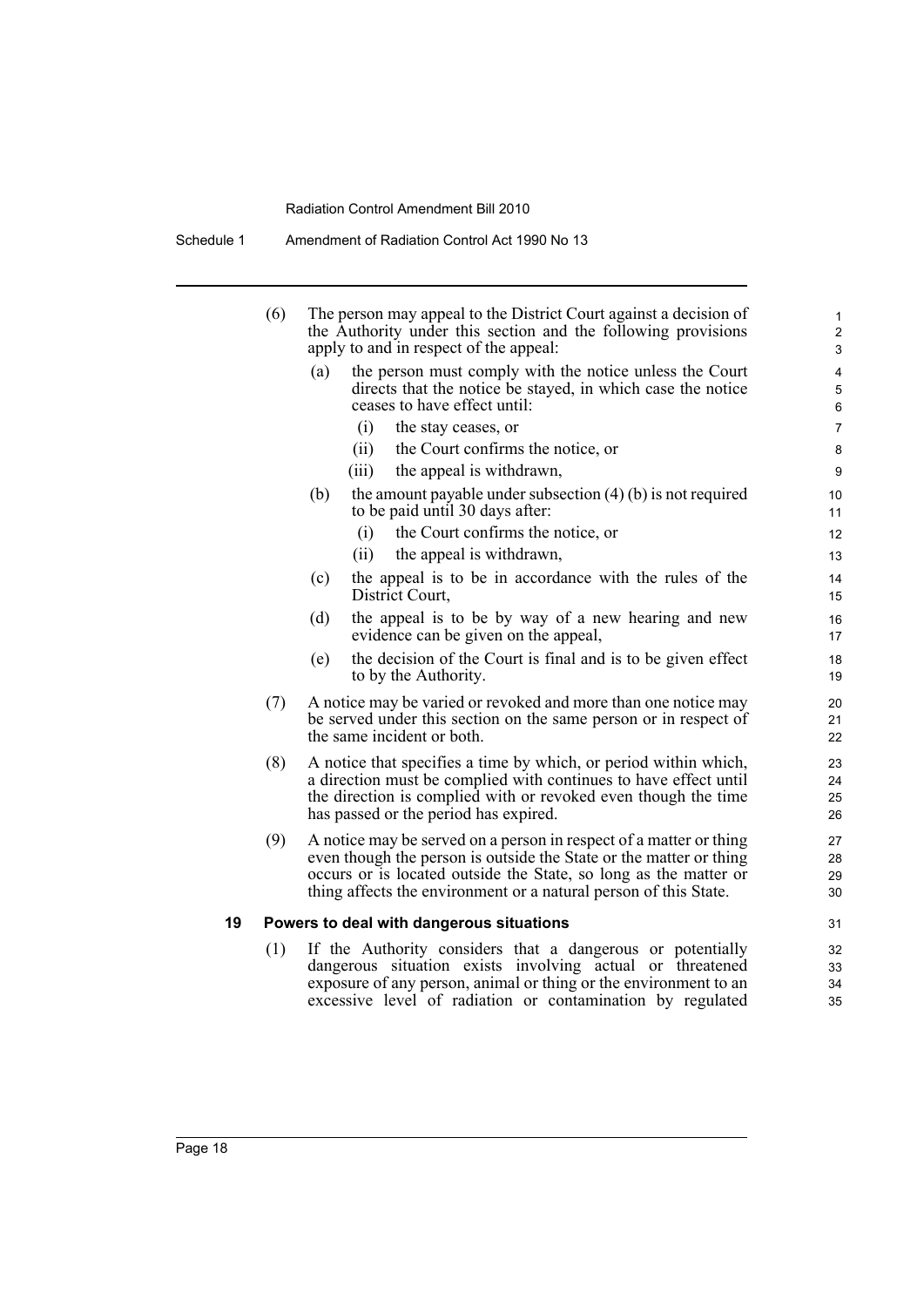Amendment of Radiation Control Act 1990 No 13 Schedule 1

material, the Authority may, to avoid, remove or alleviate the danger or potential danger:

- (a) direct the person responsible for the danger or potential danger or any person affected by it to take, or refrain from taking, any specified action, or
- (b) direct that the regulated material giving rise to the danger or potential danger or anything contaminated or affected by it be seized, removed, disposed of, treated or otherwise dealt with, or
- (c) give any other direction that the Authority considers appropriate, or
- (d) take any action that the Authority considers necessary to alleviate the danger or potential danger (including any action that a person has been directed to take but has failed to take).
- (2) Directions may be given or action taken under subsection (1) by the Authority or, with the prior approval of the Authority, by an authorised officer, police officer or other person appointed for the purpose by the Authority.
- (3) A direction may be given:
	- (a) by a notice published in the Gazette or on the NSW legislation website, or
	- (b) by an instrument in writing served on the person to whom it is directed, or
	- (c) orally in circumstances of imminent danger, so long as, within 24 hours after it is given orally, notice of the direction is also given by instrument in writing served on the person concerned.
- (4) The person must comply with a direction. Maximum penalty: 1,500 penalty units in the case of a corporation or 250 penalty units or imprisonment for 2 years, or both, in any other case.
- (5) A person must not hinder or obstruct any person exercising any function, or complying with any direction, under this section. Maximum penalty: 1,500 penalty units in the case of a corporation or 250 penalty units or imprisonment for 2 years, or both, in any other case.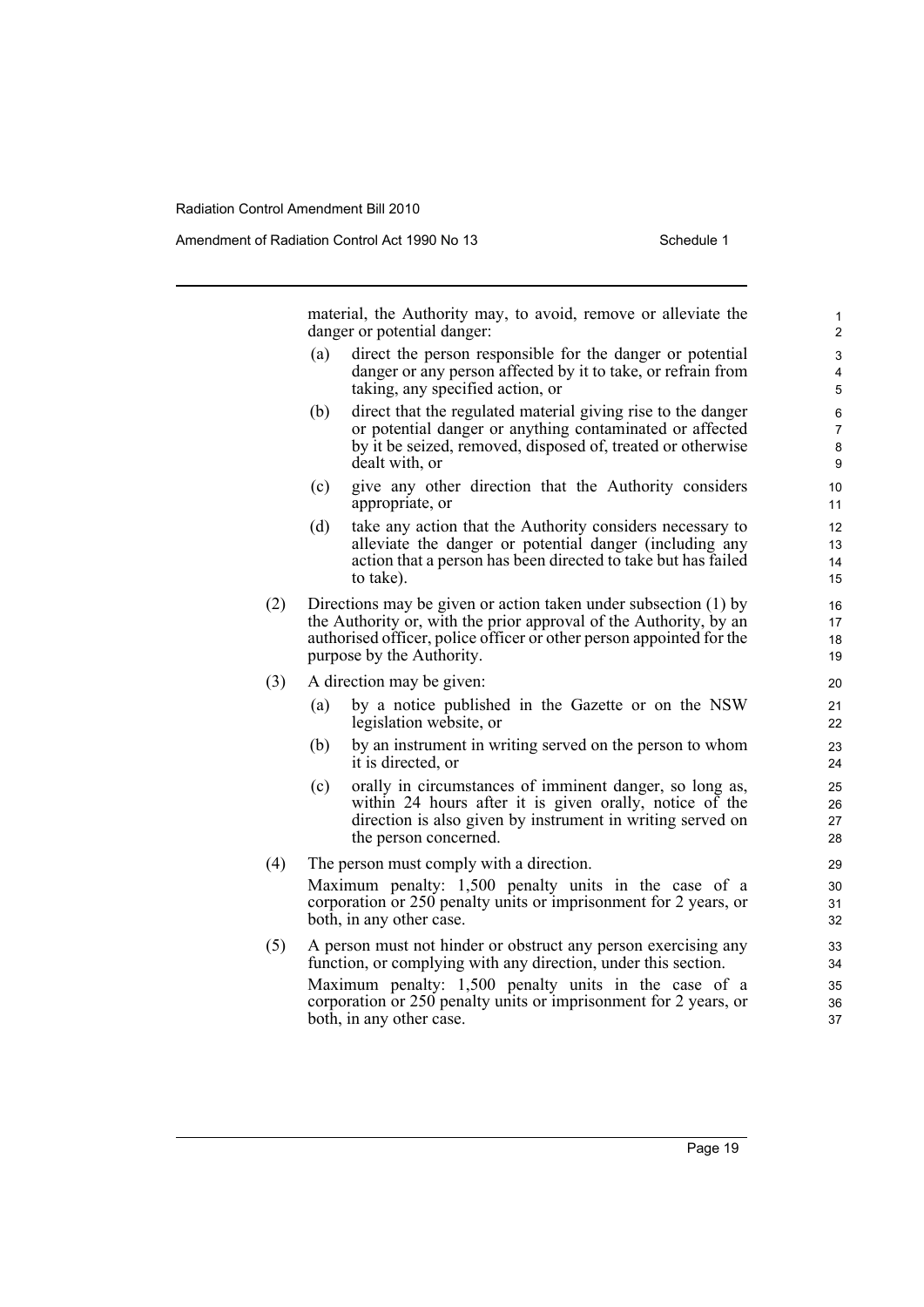Schedule 1 Amendment of Radiation Control Act 1990 No 13

|     |                          | (6)                | The person to whom a direction is given must, within 30 days or<br>such longer time as may be permitted by the Authority, pay the<br>prescribed fee to the Authority.<br>Maximum penalty: 200 penalty units.                                                                                           | 1<br>$\overline{c}$<br>3<br>4 |  |  |  |
|-----|--------------------------|--------------------|--------------------------------------------------------------------------------------------------------------------------------------------------------------------------------------------------------------------------------------------------------------------------------------------------------|-------------------------------|--|--|--|
|     |                          | (7)                | The Authority may waive payment of the whole or any part of the<br>fee.                                                                                                                                                                                                                                | 5<br>6                        |  |  |  |
|     |                          | (8)                | A direction may be varied or revoked and more than one direction<br>may be served under this section on the same person or in respect<br>of the same incident or both.                                                                                                                                 | $\overline{7}$<br>8<br>9      |  |  |  |
|     |                          | (9)                | A direction that specifies a time by which, or period within<br>which, the direction must be complied with continues to have<br>effect until the direction is complied with or revoked even though<br>the time has passed or the period has expired.                                                   | 10<br>11<br>12<br>13          |  |  |  |
|     |                          | (10)               | A direction may be given to a person in respect of a matter or<br>thing even though the person is outside the State or the matter or<br>thing occurs or is located outside the State, so long as the matter<br>or thing affects the environment or a natural person of this State.                     | 14<br>15<br>16<br>17          |  |  |  |
|     |                          | (11)               | The exercise of the Authority's functions under this section is<br>subject to the <i>State Emergency and Rescue Management Act</i><br>1989.                                                                                                                                                            | 18<br>19<br>20                |  |  |  |
| [7] |                          |                    | Section 24 Increased penalty for offence causing serious harm                                                                                                                                                                                                                                          | 21                            |  |  |  |
|     |                          |                    | Omit section 24 (1). Insert instead:                                                                                                                                                                                                                                                                   | 22                            |  |  |  |
|     |                          | (1)                | This section applies when a person is convicted of an offence<br>against a provision of this Act and it is proved beyond reasonable<br>doubt that the person knew that its commission was likely to<br>cause serious harm to a person, animal or thing or the<br>environment by exposure to radiation. | 23<br>24<br>25<br>26<br>27    |  |  |  |
| [8] |                          | <b>Section 24A</b> |                                                                                                                                                                                                                                                                                                        | 28                            |  |  |  |
|     | Insert after section 24: |                    |                                                                                                                                                                                                                                                                                                        |                               |  |  |  |
|     | 24A                      |                    | <b>Enforcement of undertakings</b>                                                                                                                                                                                                                                                                     | 30                            |  |  |  |
|     |                          | (1)                | The Authority may accept a written undertaking given by a<br>person if the Authority reasonably believes that the person has<br>contravened this Act or the regulations.                                                                                                                               | 31<br>32<br>33                |  |  |  |
|     |                          | (2)                | The person may withdraw or vary the undertaking at any time,<br>but only with the consent in writing of the Authority. The consent<br>of the Authority is required even if the undertaking purports to<br>authorise withdrawal or variation of the undertaking without that<br>consent.                | 34<br>35<br>36<br>37<br>38    |  |  |  |

**[8]**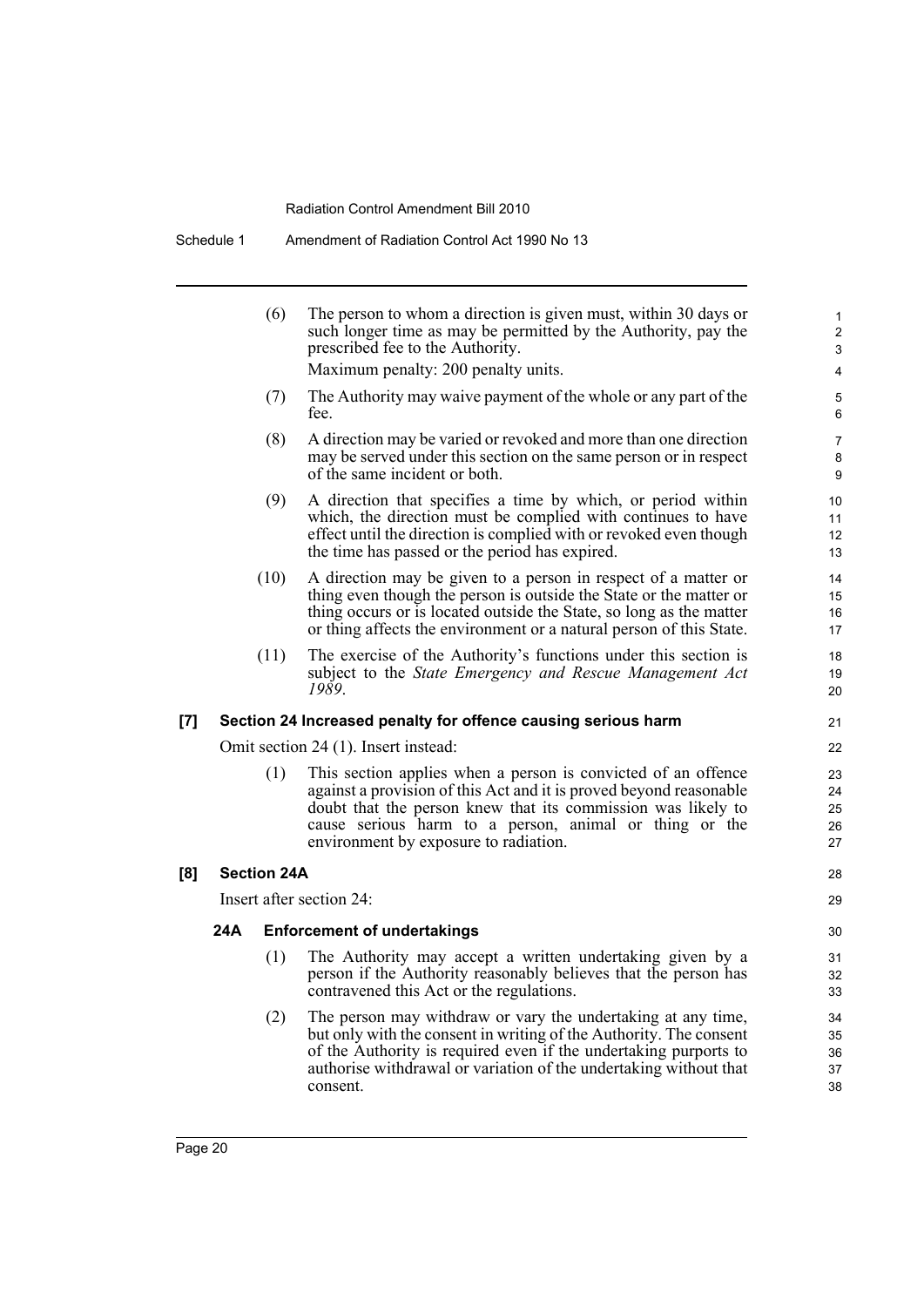|        | (3)                                  |     | The Authority may apply to the District Court for an order under<br>subsection $(4)$ if the Authority considers that the person who gave<br>the undertaking has breached any of its terms.                                    | 1<br>$\overline{c}$<br>3 |  |  |
|--------|--------------------------------------|-----|-------------------------------------------------------------------------------------------------------------------------------------------------------------------------------------------------------------------------------|--------------------------|--|--|
|        | (4)                                  |     | The Court may make all or any of the following orders if it is<br>satisfied that the person has breached a term of the undertaking:                                                                                           | 4<br>5                   |  |  |
|        |                                      | (a) | an order directing the person to comply with that term of<br>the undertaking.                                                                                                                                                 | 6<br>$\overline{7}$      |  |  |
|        |                                      | (b) | an order directing the person to pay to the State an amount<br>not exceeding the amount of any financial benefit that the<br>person has obtained directly or indirectly and that is<br>reasonably attributable to the breach, | 8<br>9<br>10<br>11       |  |  |
|        |                                      | (c) | any order that the Court thinks appropriate directing the<br>person to compensate any other person who has suffered<br>loss or damage as a result of the breach,                                                              | 12<br>13<br>14           |  |  |
|        |                                      | (d) | an order suspending or cancelling any licence or<br>accreditation held by the person,                                                                                                                                         | 15<br>16                 |  |  |
|        |                                      | (e) | an order requiring the person to prevent, control, abate or<br>mitigate any actual or likely harm to the environment or<br>human health caused by the breach,                                                                 | 17<br>18<br>19           |  |  |
|        |                                      | (f) | an order requiring the person to make good any actual or<br>likely harm to the environment caused by the breach,                                                                                                              | 20<br>21                 |  |  |
|        |                                      | (g) | any other order the Court considers appropriate.                                                                                                                                                                              | 22                       |  |  |
| [9]    |                                      |     | <b>Section 25 Proceedings for offences</b>                                                                                                                                                                                    | 23                       |  |  |
|        |                                      |     | Omit "Director-General of the Authority" from section 25 (4).                                                                                                                                                                 | 24                       |  |  |
|        |                                      |     | Insert instead "Director-General".                                                                                                                                                                                            | 25                       |  |  |
| $[10]$ | Section 25 (5)-(8)                   |     |                                                                                                                                                                                                                               | 26                       |  |  |
|        | Omit section 25 (5). Insert instead: |     |                                                                                                                                                                                                                               |                          |  |  |
|        | (5)                                  |     | Proceedings for an offence under this Act may be commenced<br>within 12 months after the date on which:                                                                                                                       | 28<br>29                 |  |  |
|        |                                      | (a) | the offence is alleged to have been committed, or                                                                                                                                                                             | 30                       |  |  |
|        |                                      | (b) | evidence of the alleged offence first came to the attention<br>of an authorised officer.                                                                                                                                      | 31<br>32                 |  |  |
|        | (6)                                  |     | If subsection $(5)$ (b) is relied on for the purpose of commencing<br>proceedings:                                                                                                                                            | 33<br>34                 |  |  |
|        |                                      | (a) | the court attendance notice must contain particulars of the<br>date on which evidence of the offence first came to the<br>attention of an authorised officer and need not contain                                             | 35<br>36<br>37           |  |  |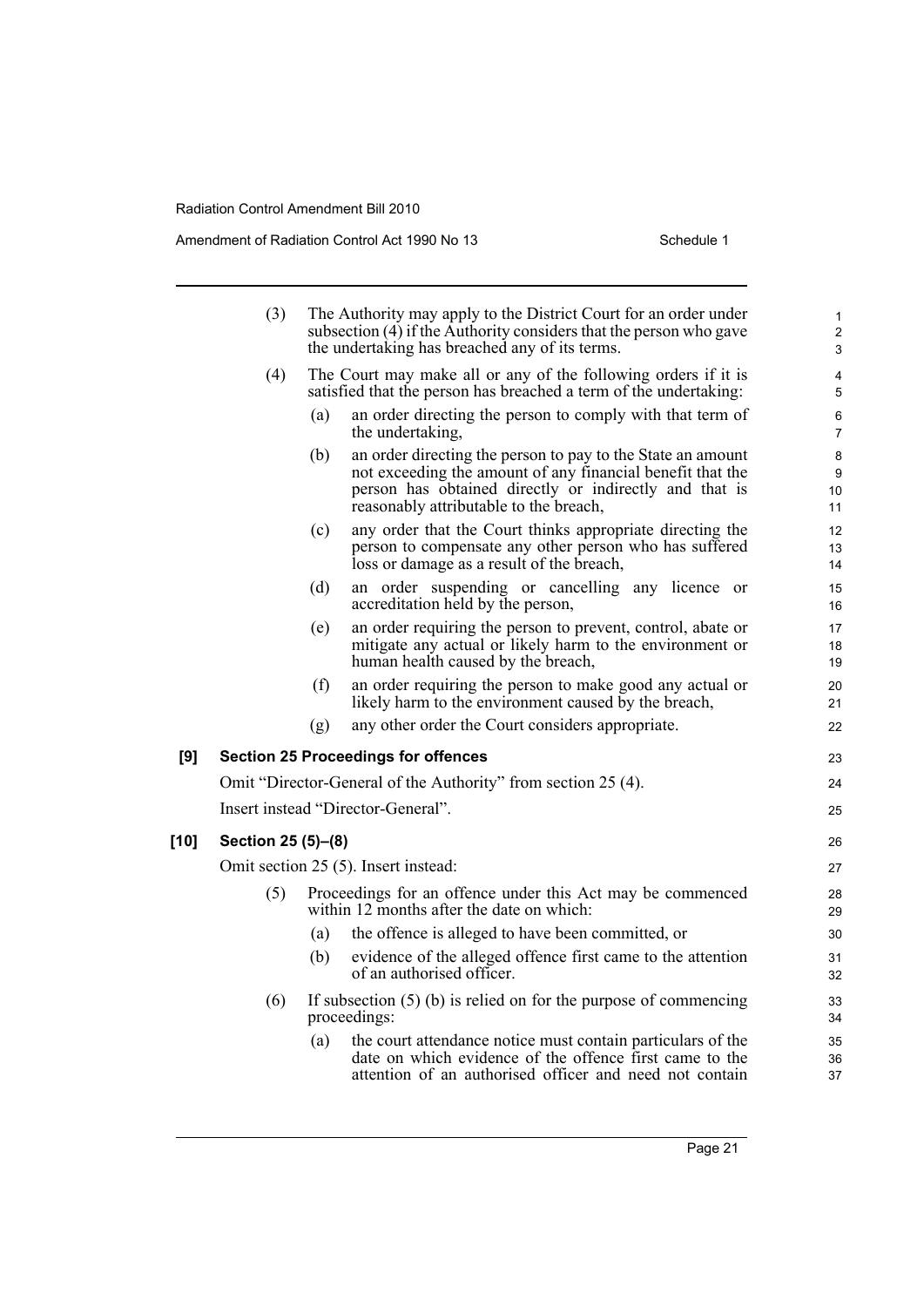|        | oonegae i | Allieliulielii vi Raulativit Colitivi Act 1990 NO 10                                                                                                                                                                                                                                                    |
|--------|-----------|---------------------------------------------------------------------------------------------------------------------------------------------------------------------------------------------------------------------------------------------------------------------------------------------------------|
|        |           | particulars of the date on which the offence was<br>committed, and                                                                                                                                                                                                                                      |
|        |           | unless the contrary is established, that specified date is<br>(b)<br>taken to be the date on which evidence first came to the<br>attention of an authorised officer.                                                                                                                                    |
|        | (7)       | This section applies despite anything in the Criminal Procedure<br>Act 1986 or any other Act.                                                                                                                                                                                                           |
|        | (8)       | In this section:<br><i>evidence of an offence</i> means evidence of any act or omission<br>constituting the offence.                                                                                                                                                                                    |
| $[11]$ |           | <b>Section 25A Penalty notices</b>                                                                                                                                                                                                                                                                      |
|        |           | Insert after section $25A(9)$ :                                                                                                                                                                                                                                                                         |
|        | (10)      | Within 28 days after the date on which a penalty notice is served,<br>an authorised officer may withdraw the notice if it was served by<br>an authorised officer or a police officer may withdraw the notice<br>if it was served by a police officer.                                                   |
|        | (11)      | An authorised officer or a police officer must withdraw a penalty<br>notice immediately if directed to do so by the Authority.                                                                                                                                                                          |
|        | (12)      | The following provisions have effect in relation to an alleged<br>offence if a penalty notice for the alleged offence is withdrawn in<br>accordance with this section:                                                                                                                                  |
|        |           | the amount that was payable under the notice ceases to be<br>(a)<br>payable,                                                                                                                                                                                                                            |
|        |           | any amount that has been paid under the notice is<br>(b)<br>repayable to the person by whom it was paid,                                                                                                                                                                                                |
|        |           | further proceedings in respect of the alleged offence may<br>(c)<br>be taken against any person (including the person on<br>whom the notice was served) as if the notice had never<br>been served.                                                                                                      |
| [12]   |           | <b>Section 28 Recovery of costs</b>                                                                                                                                                                                                                                                                     |
|        |           | Insert at the end of the section:                                                                                                                                                                                                                                                                       |
|        | (2)       | If an authorised officer serves a notice under section 18 or the<br>Authority gives a direction under section 19 to a person, the<br>Authority may, by giving notice in writing, require the person to<br>pay all or any reasonable costs and expenses incurred by the<br>Authority in connection with: |
|        |           | monitoring action under the notice or direction, and<br>(a)                                                                                                                                                                                                                                             |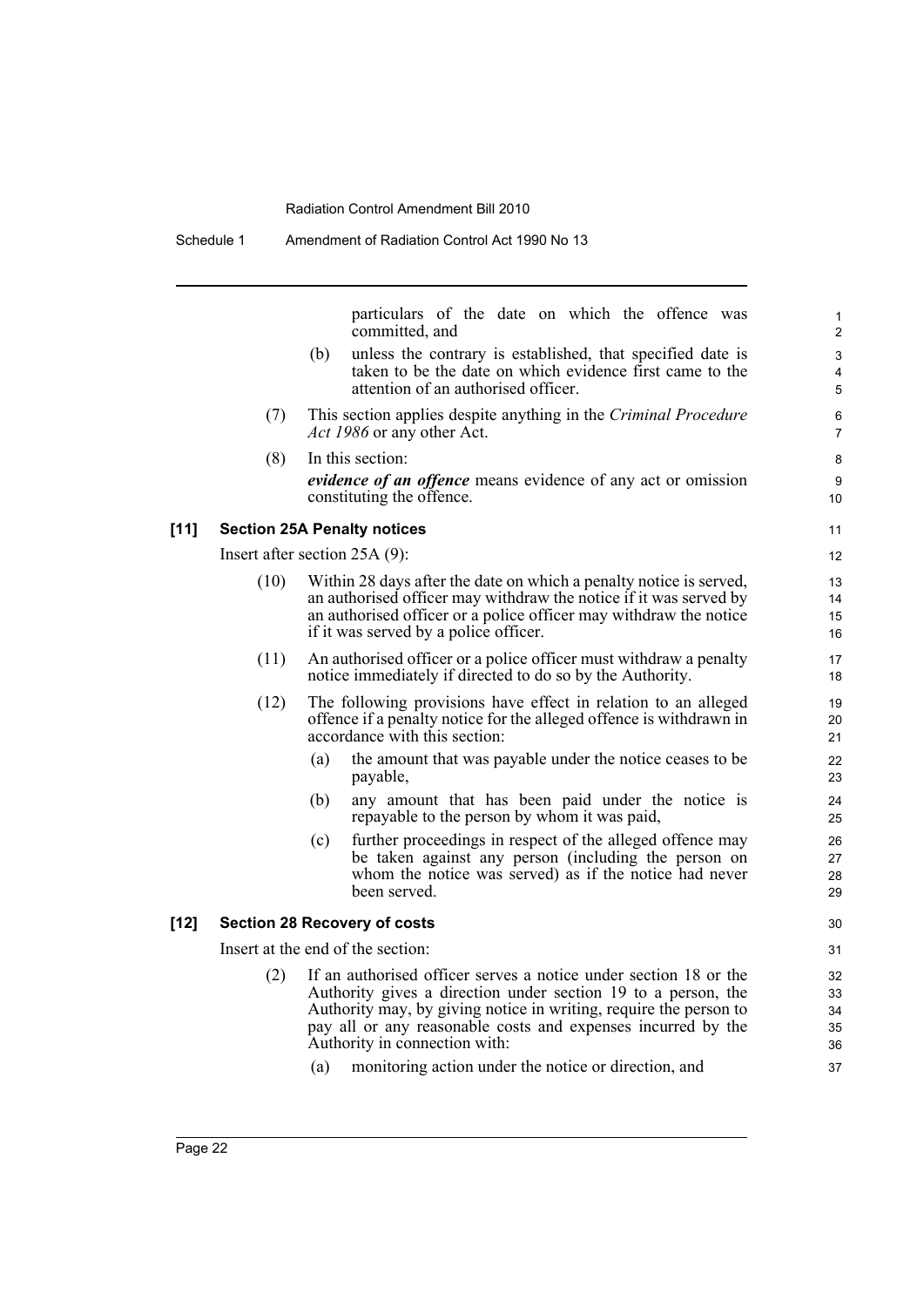|     |     | (b)<br>ensuring that the notice or direction is complied with, and                                                                                                                                                                                                                                                                                                                                        | $\mathbf{1}$                                                                               |
|-----|-----|-----------------------------------------------------------------------------------------------------------------------------------------------------------------------------------------------------------------------------------------------------------------------------------------------------------------------------------------------------------------------------------------------------------|--------------------------------------------------------------------------------------------|
|     |     | any other associated matters.<br>(c)                                                                                                                                                                                                                                                                                                                                                                      | $\overline{2}$                                                                             |
|     | (3) | Any such costs and expenses may be recovered by the Authority<br>from the person in a court of competent jurisdiction as a debt.                                                                                                                                                                                                                                                                          | 3<br>4                                                                                     |
|     |     |                                                                                                                                                                                                                                                                                                                                                                                                           | 5                                                                                          |
|     |     |                                                                                                                                                                                                                                                                                                                                                                                                           | 6                                                                                          |
|     |     |                                                                                                                                                                                                                                                                                                                                                                                                           | $\overline{7}$                                                                             |
| 28A |     |                                                                                                                                                                                                                                                                                                                                                                                                           | 8                                                                                          |
|     | (1) | The purpose of this Part is to provide (by way of conditions of<br>radiation management licences) financial assurances to secure or<br>guarantee funding for or towards the carrying out of works or<br>programs (such as the securing, storage or disposal of regulated<br>material or remediation, clean-up or improvement works with<br>respect to regulated material) required by or under a licence. | 9<br>10 <sup>1</sup><br>11<br>12<br>13<br>14                                               |
|     | (2) | A financial assurance is not to operate as a mere penalty for a<br>contravention of this Act, the regulations or the conditions of a<br>licence.                                                                                                                                                                                                                                                          | 15<br>16<br>17                                                                             |
|     |     |                                                                                                                                                                                                                                                                                                                                                                                                           |                                                                                            |
| 28B |     | Definition of "conditions" of licence                                                                                                                                                                                                                                                                                                                                                                     | 18                                                                                         |
|     |     | In this Part, a reference to the <i>conditions</i> of a radiation<br>management licence includes a reference to the conditions of the<br>suspension, cancellation or surrender of such a licence.                                                                                                                                                                                                         | 19<br>20<br>21                                                                             |
| 28C |     | <b>Requiring financial assurances</b>                                                                                                                                                                                                                                                                                                                                                                     | 22                                                                                         |
|     | (1) | The conditions of a radiation management licence may require<br>the holder or former holder of the licence to provide a financial<br>assurance. The Authority may require any such financial<br>assurance to be provided before it issues, suspends or cancels the<br>licence or before it approves of its surrender.                                                                                     | 23<br>24<br>25<br>26<br>27                                                                 |
|     | (2) | A financial assurance may be in one or more of the following<br>forms:                                                                                                                                                                                                                                                                                                                                    | 28<br>29                                                                                   |
|     |     | (a)<br>a bank guarantee,                                                                                                                                                                                                                                                                                                                                                                                  | 30                                                                                         |
|     |     | (b)<br>a bond,                                                                                                                                                                                                                                                                                                                                                                                            | 31                                                                                         |
|     |     | (c)<br>another form of security that the Authority considers<br>appropriate and specifies in the condition.                                                                                                                                                                                                                                                                                               | 32<br>33                                                                                   |
|     |     | Part 3A                                                                                                                                                                                                                                                                                                                                                                                                   | Insert after Part 3:<br><b>Part 3A Financial assurances</b><br><b>Purpose of this Part</b> |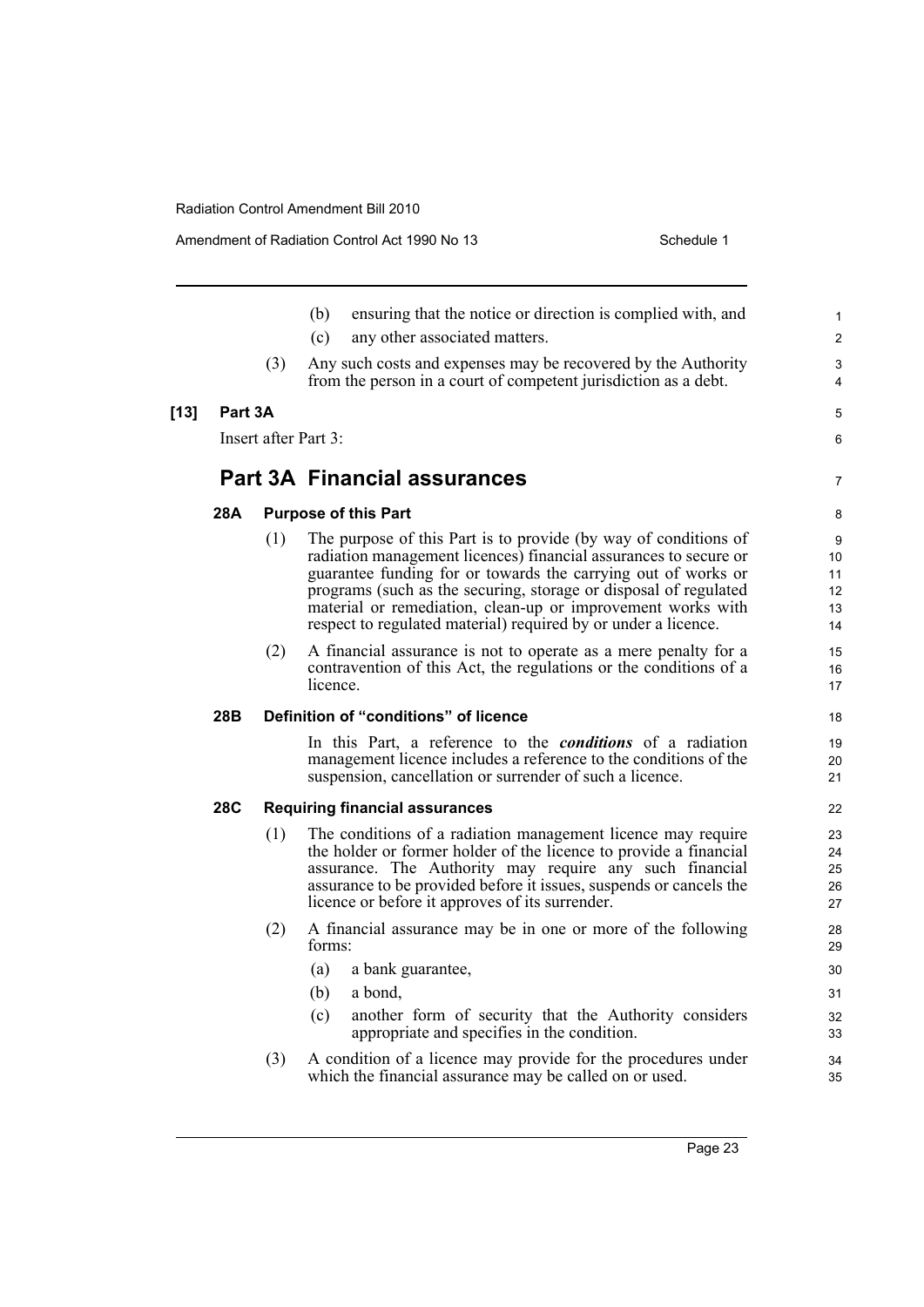Schedule 1 Amendment of Radiation Control Act 1990 No 13

### **28D Restriction on requiring financial assurance**

The Authority cannot impose a condition on a radiation management licence requiring a financial assurance to be provided unless it is satisfied that the condition is justified having regard to:

- (a) the degree of risk of environmental harm or harm to human health associated with the activities under the licence, or
- (b) the works or programs that may be required because of activities under the licence, or
- (c) the environmental or radiation safety or security record of the holder or former holder of the licence or proposed holder of the licence, or
- (d) any other matters prescribed by the regulations.

### **28E Amount of financial assurances**

- (1) The amount of a financial assurance is to be as determined by the Authority.
- (2) However, the Authority must not require financial assurances of an amount that exceeds the total cost of carrying out the relevant work or program. That total cost is the amount that, in the Authority's opinion, represents a reasonable estimate of the total likely costs and expenses that may be incurred in carrying out the work or program required by or under this Act for which the financial assurance is required, including the likely costs and expenses of the Authority in directing and supervising the carrying out of the work or program.
- (3) The Authority may require the holder or former holder of a licence who is required to give a financial assurance to provide to the Authority an independent assessment of the cost of the relevant work or program for which the assurance is required.

### **28F Guidelines about financial assurances**

The regulations may make provision for or with respect to guidelines to be observed in relation to the content of conditions requiring financial assurances and in relation to the calculation of the amount of financial assurances required.

# **28G Carrying out of work or program when licensee fails to do so**

(1) The Authority may carry out, or direct or supervise the carrying out by another person of, any work or program covered by any financial assurance required by the conditions of a radiation management licence if the holder or former holder of the licence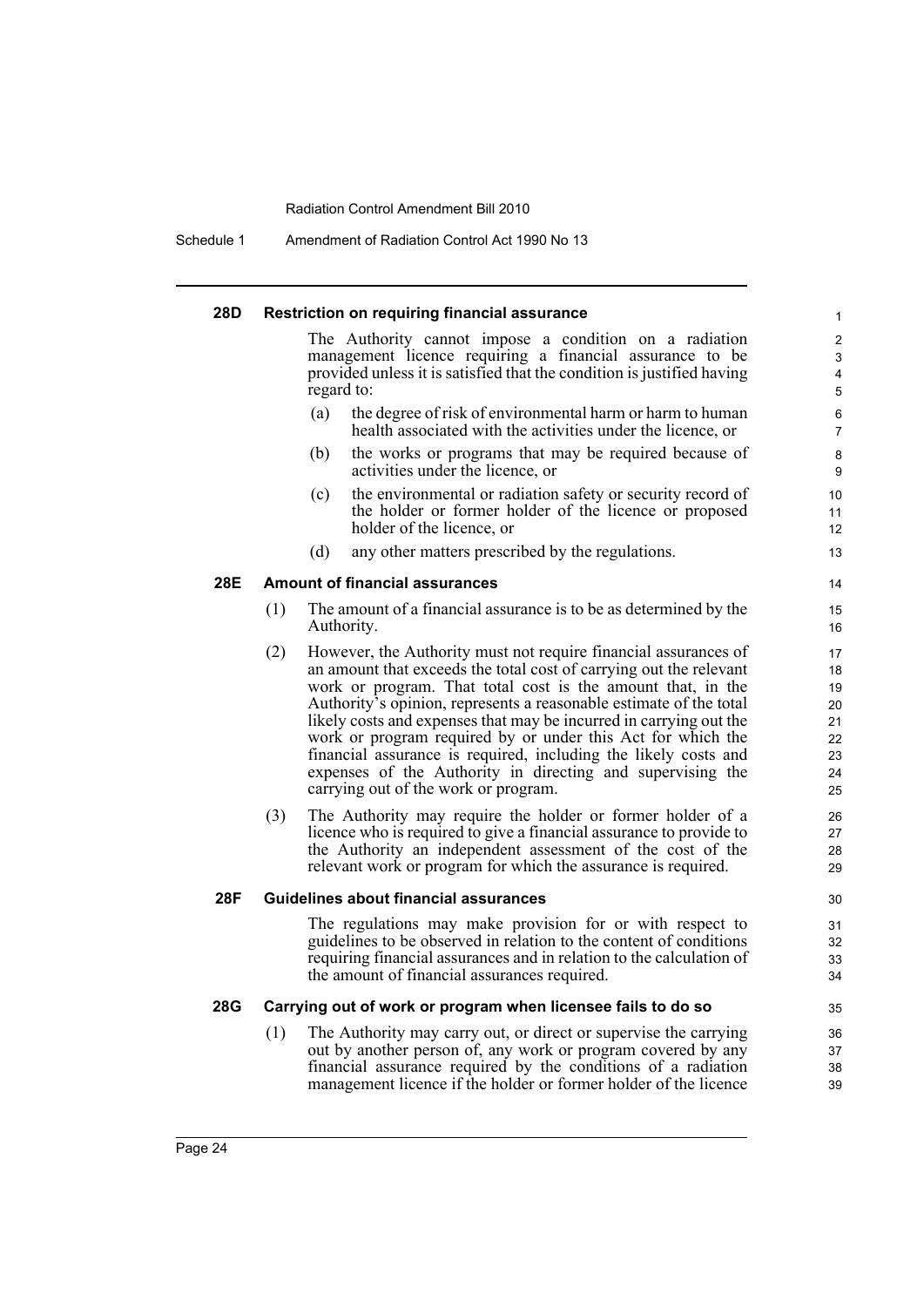fails, in the opinion of the Authority, to carry out that work or program in accordance with the conditions of the licence. (2) The Authority may do so by the use of contractors, consultants or otherwise. (3) The Authority may enter, or authorise any other person to enter, the premises concerned to carry out the work or program. **28H Claim on or realising of financial assurance** (1) The Authority may recover or fund the reasonable costs or expenses of the Authority or other person in carrying out any such work or program (including the likely costs and expenses of the Authority in directing and supervising the carrying out of the work or program) by making a claim on or realising the financial assurance or part of it. (2) Before making the claim on or realising the financial assurance or part of it, the Authority must give to the holder or former holder of the licence a written notice that: (a) states details of the work or program carried out or proposed to be carried out, and (b) states the amount of the financial assurance to be claimed or realised, and (c) invites the person to make representations to the Authority to show why the financial assurance should not be claimed or realised as proposed, and (d) states the period (at least 30 days after the notice is given to the person) within which representations may be made. (3) The representations must be made in writing. (4) After the end of the period stated in the notice, the Authority must consider any representations properly made by the person. (5) If the Authority decides to make a claim on or realise the financial assurance or part of it, the Authority must immediately give written notice to the holder or former holder of the licence of its decision and the reasons for the decision. (6) The Authority must return any excess amounts to the holder or former holder of the licence or that person's successors. (7) If the amount of financial assurance claimed or realised by the Authority is not sufficient to cover all the costs and expenses concerned, the Authority may recover the excess from the holder or former holder of the licence in a court of competent jurisdiction as a debt. 1  $\overline{2}$ 3 4 5 6 7 8 9 10 11 12 13 14 15 16 17 18 19 20 21  $22$ 23 24 25 26 27 28 29 30 31 32 33 34 35 36 37 38 39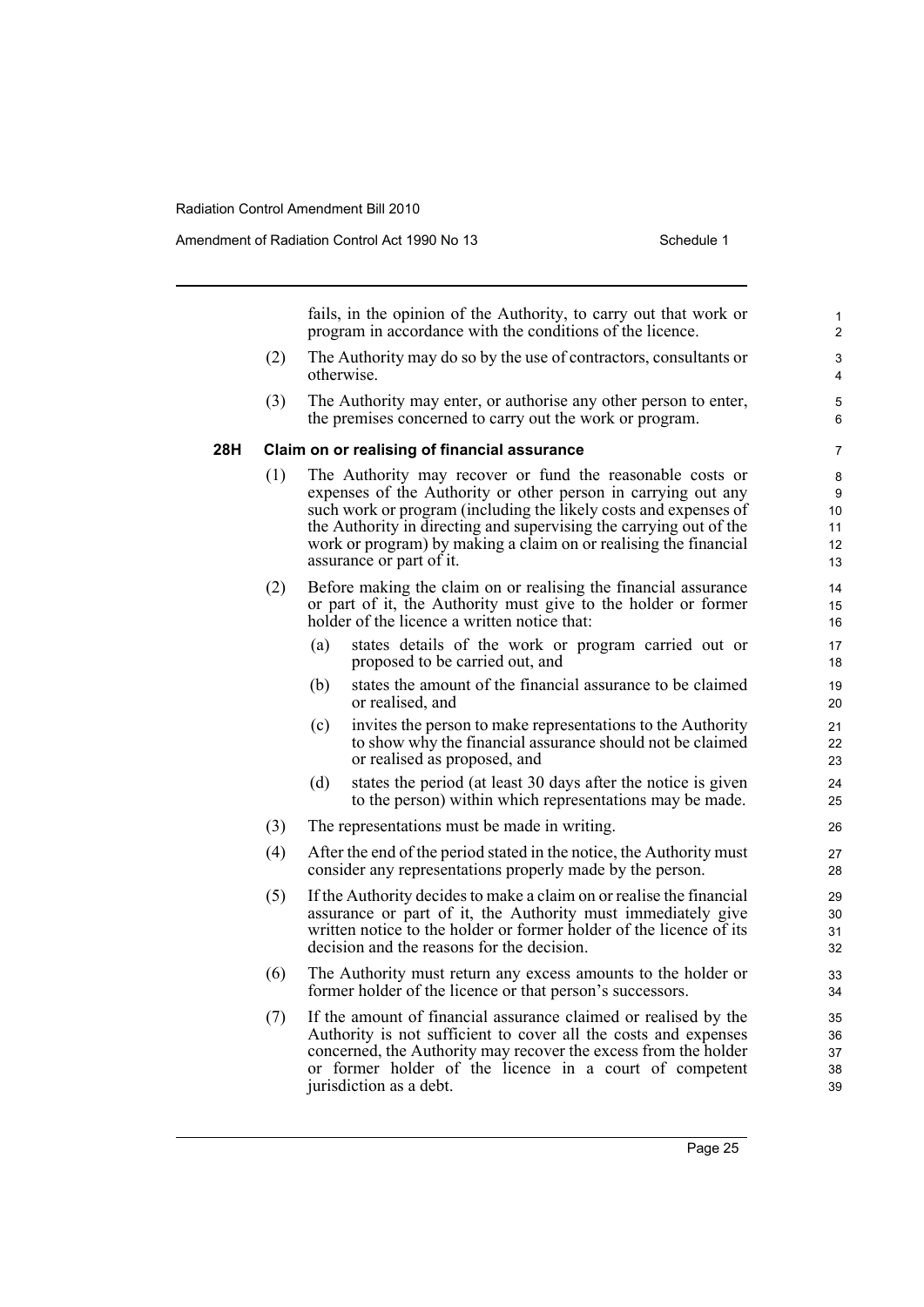Schedule 1 Amendment of Radiation Control Act 1990 No 13

### **28I Lapsing of financial assurance**

The requirement to provide financial assurance lapses and no longer binds the holder or former holder of the licence if the Authority is satisfied that the work or program for which the financial assurance was required has been satisfactorily carried out and the Authority has given the holder or former holder of the licence written notice of the lapsing of the financial assurance.

34

# **28J Liability of Authority, State and others**

- (1) Anything done by or at the direction, or under the supervision, of the Authority under section 28G (1) is taken to have been done by the holder or former holder of the licence.
- (2) The State, the Minister, the Authority, the members of the Board of the Authority, any members of the staff of the Authority and any persons engaged by or otherwise acting with the authority of the Authority (or any of them):
	- (a) are not liable for anything done or omitted to be done in good faith in connection with a condition of a radiation management licence to which this Part applies or in carrying out or giving effect to this Part, and
	- (b) without affecting the generality of paragraph (a), are taken, for the purposes of section 23, not to be concerned in the management of a corporation when doing or omitting to do anything in connection with such a condition or when carrying out or giving effect to this Part.

## **28K Financial assurance not to affect other action**

A financial assurance may be called on and used, despite and without affecting:

- (a) any liability of the holder or former holder of the licence to any penalty for an offence for a contravention to which the assurance relates, and
- (b) any other action that might be taken or is required to be taken in relation to any contravention or other circumstances to which the assurance relates.

# **[14] Part 4**

Omit "**Administration**" from the heading to the Part. Insert instead "**Radiation Advisory Council**". 35 36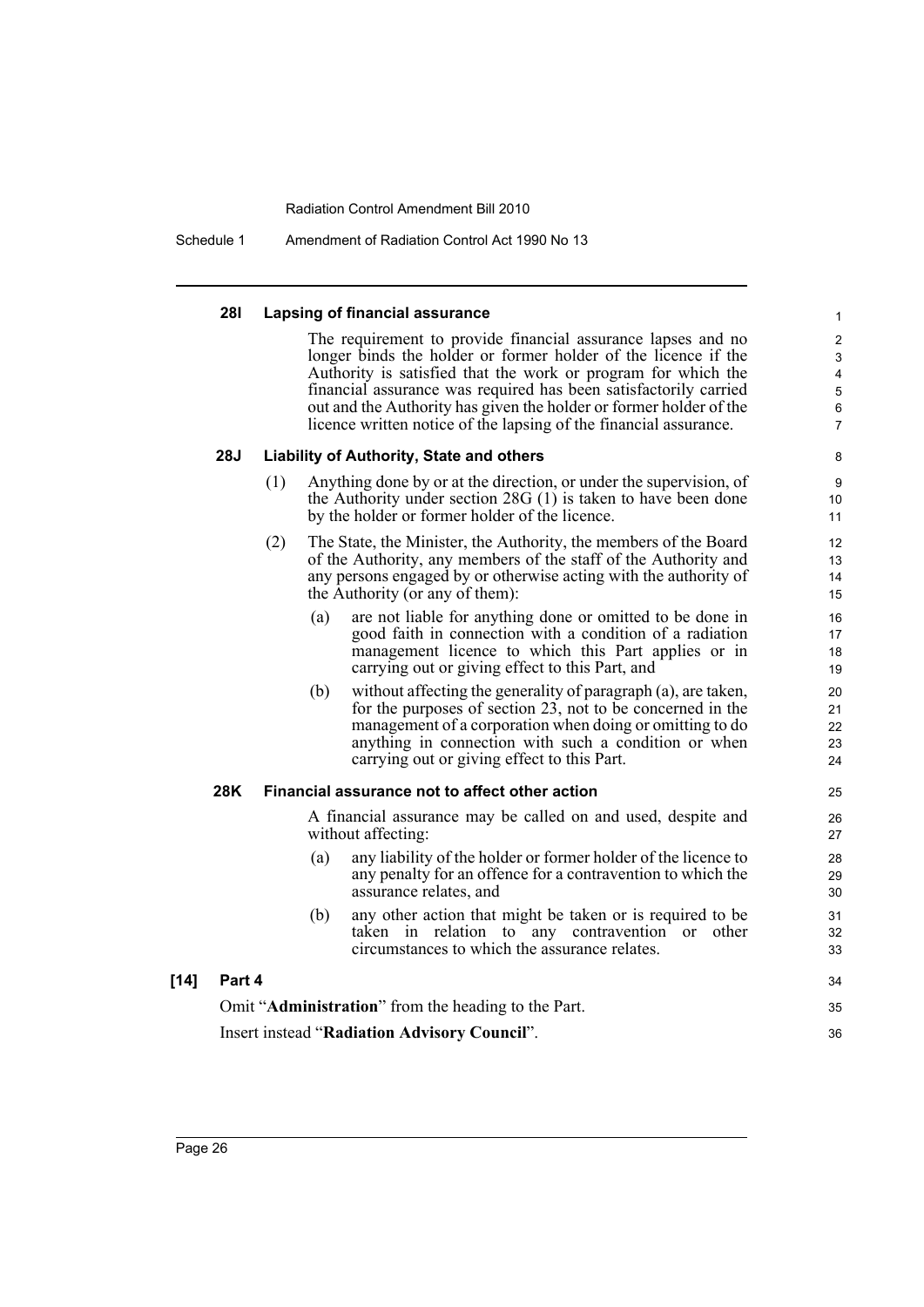| $[15]$ |                                                                     |                    |                 | <b>Section 29 Radiation Advisory Council</b>                                                                                                                                                           | $\mathbf{1}$         |  |  |  |  |
|--------|---------------------------------------------------------------------|--------------------|-----------------|--------------------------------------------------------------------------------------------------------------------------------------------------------------------------------------------------------|----------------------|--|--|--|--|
|        | Omit "16 members" from section 29 (2). Insert instead "17 members". |                    |                 |                                                                                                                                                                                                        |                      |  |  |  |  |
| $[16]$ | Section 29 (2) (o1)                                                 |                    |                 |                                                                                                                                                                                                        |                      |  |  |  |  |
|        | Insert after section 29 $(2)$ (o):                                  |                    |                 |                                                                                                                                                                                                        |                      |  |  |  |  |
|        |                                                                     |                    | (01)            | a person with expertise in mine radiation safety, and                                                                                                                                                  | 5                    |  |  |  |  |
| $[17]$ |                                                                     |                    |                 | <b>Section 30 Functions of the Council</b>                                                                                                                                                             | 6                    |  |  |  |  |
|        |                                                                     |                    |                 | Omit ", registrations" from section 30 (2A).                                                                                                                                                           | $\overline{7}$       |  |  |  |  |
| $[18]$ |                                                                     |                    |                 | Section 33 Annual report of Council to Parliament                                                                                                                                                      | 8                    |  |  |  |  |
|        |                                                                     |                    |                 | Move the section into Part 4 after section 31.                                                                                                                                                         | 9                    |  |  |  |  |
| $[19]$ |                                                                     | <b>Section 33A</b> |                 |                                                                                                                                                                                                        | 10                   |  |  |  |  |
|        |                                                                     |                    |                 | Insert before section 34:                                                                                                                                                                              | 11                   |  |  |  |  |
|        | 33A                                                                 |                    |                 | Abandoning radioactive substance                                                                                                                                                                       | 12                   |  |  |  |  |
|        |                                                                     |                    |                 | A person must not abandon any radioactive substance without                                                                                                                                            | 13                   |  |  |  |  |
|        |                                                                     |                    |                 | reasonable excuse.                                                                                                                                                                                     | 14                   |  |  |  |  |
|        |                                                                     |                    |                 | Maximum penalty: 1,500 penalty units in the case of a<br>corporation or 250 penalty units or imprisonment for 2 years, or                                                                              | 15<br>16             |  |  |  |  |
|        |                                                                     |                    |                 | both, in any other case.                                                                                                                                                                               | 17                   |  |  |  |  |
| $[20]$ |                                                                     |                    | Sections 35-36B |                                                                                                                                                                                                        | 18                   |  |  |  |  |
|        |                                                                     |                    |                 | Omit sections 35 and 36. Insert instead:                                                                                                                                                               | 19                   |  |  |  |  |
|        | 35                                                                  |                    |                 | <b>Service of documents</b>                                                                                                                                                                            | 20                   |  |  |  |  |
|        |                                                                     | (1)                |                 | For the purposes of this Act, any notice or other document may<br>be issued or given to a person, or may be served on a person:                                                                        | 21<br>22             |  |  |  |  |
|        |                                                                     |                    | (a)             | by delivering it personally to the person, or                                                                                                                                                          | 23                   |  |  |  |  |
|        |                                                                     |                    | (b)             | by delivering it to the place of residence or business of the<br>person and by leaving it there for the person with a person<br>apparently of or above the age of 16 years, or                         | 24<br>25<br>26       |  |  |  |  |
|        |                                                                     |                    | (c)             | by posting it duly stamped and addressed to the person at<br>the place last shown in the records of the Authority as the<br>person's place of residence or business, or                                | 27<br>28<br>29       |  |  |  |  |
|        |                                                                     |                    | (d)             | by posting it duly stamped and addressed to the person at<br>the place indicated by the person as an address to which<br>correspondence may be posted (including for example a<br>post office box), or | 30<br>31<br>32<br>33 |  |  |  |  |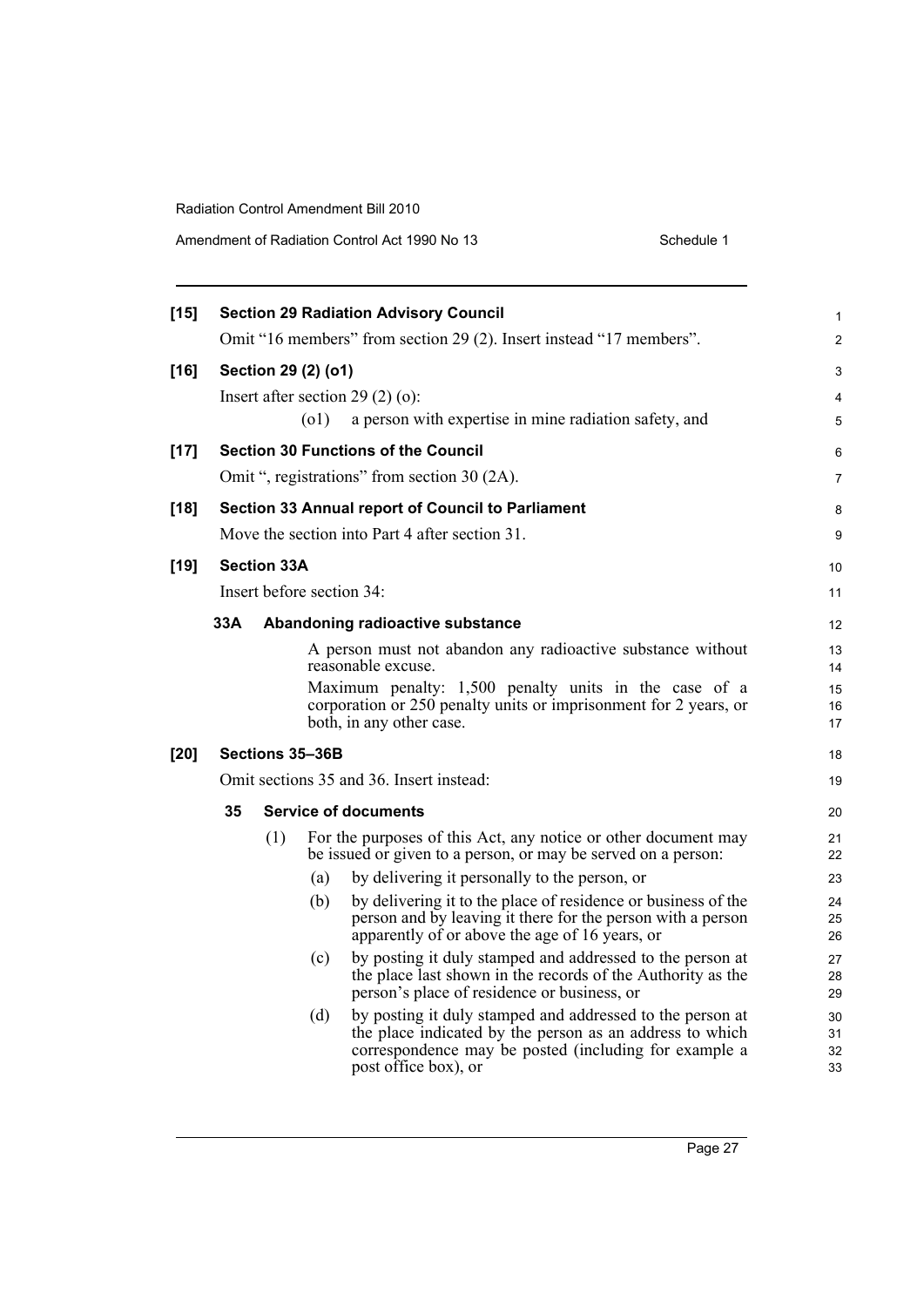Schedule 1 Amendment of Radiation Control Act 1990 No 13

|    |     | (e) | by sending it by facsimile or electronic transmission<br>(including by email) to the person in accordance with<br>arrangements indicated by the person as appropriate for<br>transmitting documents to the person, or                                                                                                                        | 1<br>$\overline{\mathbf{c}}$<br>3<br>4 |
|----|-----|-----|----------------------------------------------------------------------------------------------------------------------------------------------------------------------------------------------------------------------------------------------------------------------------------------------------------------------------------------------|----------------------------------------|
|    |     | (f) | by leaving it addressed to the person at a document<br>exchange or other place (in accordance with usual<br>arrangements for the exchange or other place) indicated by<br>the person as an exchange or place through which<br>correspondence may be forwarded to the person.                                                                 | 5<br>6<br>$\overline{7}$<br>8<br>9     |
|    | (2) |     | This section does not affect any other mode of issuing, giving or<br>serving a notice or other document under any other law.                                                                                                                                                                                                                 | 10<br>11                               |
| 36 |     |     | <b>Evidentiary matters</b>                                                                                                                                                                                                                                                                                                                   | 12                                     |
|    | (1) |     | In any proceedings under this Act, the holder or former holder of<br>a radiation management licence is at a particular time or during a<br>particular period (in the absence of evidence to the contrary)<br>taken to be a person responsible for any regulated material to<br>which the licence related at that time or during that period. | 13<br>14<br>15<br>16<br>17             |
|    | (2) |     | A document signed by the Director-General and certifying any<br>one or more of the following matters is admissible in any<br>proceedings under this Act and (in the absence of evidence to the<br>contrary) is taken to be evidence of the matters so certified:                                                                             | 18<br>19<br>20<br>21                   |
|    |     | (a) | on a specified day, or during a specified period, a licence<br>or accreditation was or was not in force or was or was not<br>subject to a specified condition,                                                                                                                                                                               | 22<br>23<br>24                         |
|    |     | (b) | on a specified day a licence or accreditation was or was not<br>suspended, cancelled, varied or surrendered or the<br>suspension, cancellation or surrender of a licence or<br>accreditation was or was not subject to specified<br>conditions,                                                                                              | 25<br>26<br>27<br>28<br>29             |
|    |     | (c) | on a specified day a specified person was or was not an<br>authorised officer or was or was not the holder of a<br>specified licence or accreditation,                                                                                                                                                                                       | 30<br>31<br>32                         |
|    |     | (d) | on a specified day a specified person was or was not served<br>with a specified notice, or given a specified direction,<br>under this Act or any such direction or notice was or was<br>not varied or revoked,                                                                                                                               | 33<br>34<br>35<br>36                   |
|    |     | (e) | a specified amount is payable by a specified person under<br>this Act to the Authority and that amount has not been<br>paid,                                                                                                                                                                                                                 | 37<br>38<br>39                         |
|    |     | (f) | a specified cost or expense was incurred by an authorised<br>officer or public body in a specified way.                                                                                                                                                                                                                                      | 40<br>41                               |
|    |     |     |                                                                                                                                                                                                                                                                                                                                              |                                        |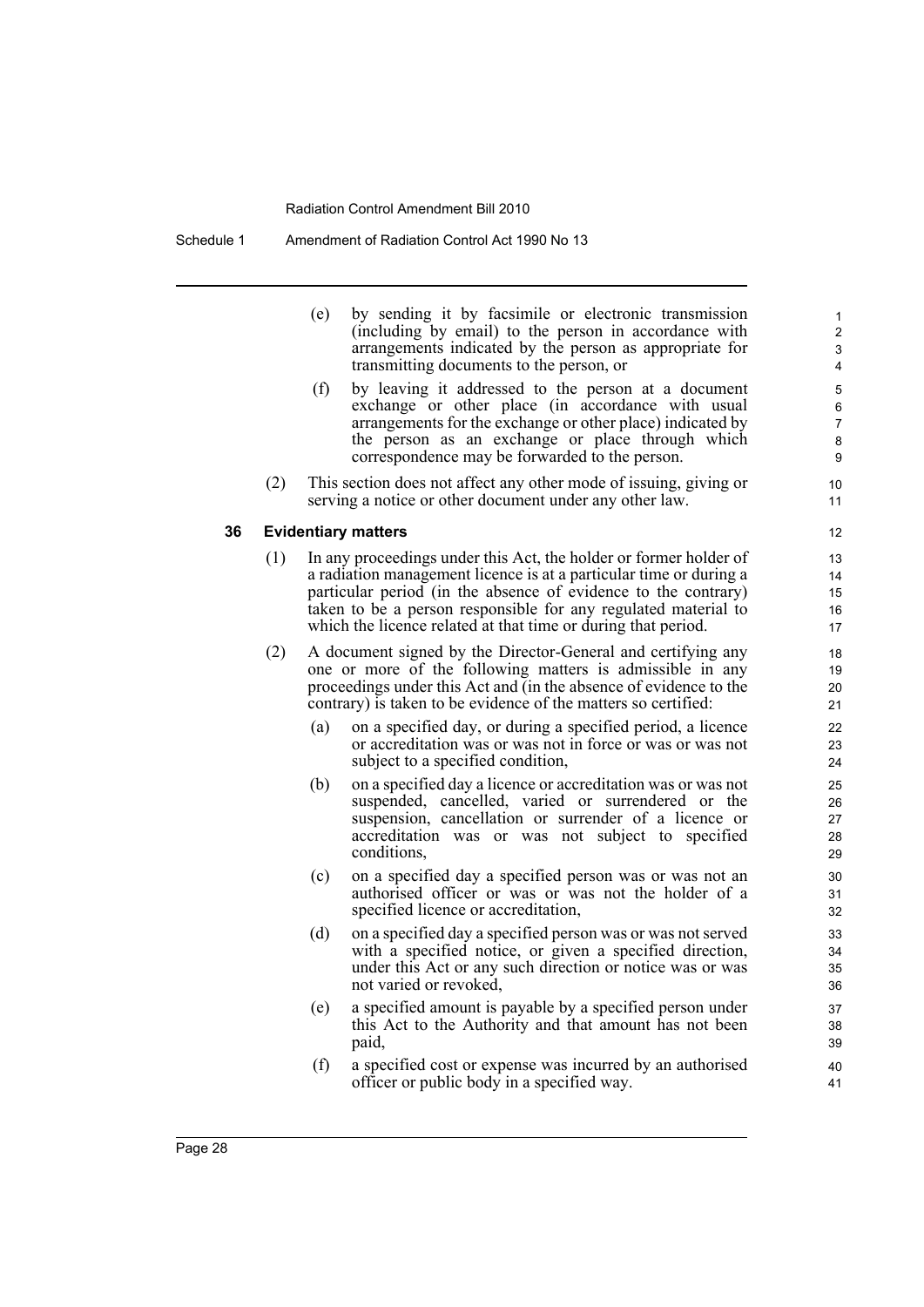Amendment of Radiation Control Act 1990 No 13 Schedule 1

|     | (3)                              |     | The Authority may not rely on a document referred to in<br>subsection $(2)$ in proceedings unless it has given written notice to<br>each other party in the proceedings of its intention to rely on the<br>document and provided each such party with a copy of the<br>document.                                                                                                                                    | $\mathbf{1}$<br>$\overline{2}$<br>3<br>4<br>5 |  |  |  |  |  |
|-----|----------------------------------|-----|---------------------------------------------------------------------------------------------------------------------------------------------------------------------------------------------------------------------------------------------------------------------------------------------------------------------------------------------------------------------------------------------------------------------|-----------------------------------------------|--|--|--|--|--|
| 36A | <b>Appeals to District Court</b> |     |                                                                                                                                                                                                                                                                                                                                                                                                                     |                                               |  |  |  |  |  |
|     | (1)                              |     | A person may, in accordance with the rules of the District Court,<br>appeal to the District Court against a decision of the Authority:                                                                                                                                                                                                                                                                              | 7<br>8                                        |  |  |  |  |  |
|     |                                  | (a) | to refuse to grant the person a licence or accreditation, or                                                                                                                                                                                                                                                                                                                                                        | 9                                             |  |  |  |  |  |
|     |                                  | (b) | to impose conditions on, or vary the conditions of, a<br>licence or accreditation, or                                                                                                                                                                                                                                                                                                                               | 10<br>11                                      |  |  |  |  |  |
|     |                                  | (c) | to refuse to vary a licence or accreditation, or                                                                                                                                                                                                                                                                                                                                                                    | 12                                            |  |  |  |  |  |
|     |                                  | (d) | to suspend or cancel a licence or accreditation, or                                                                                                                                                                                                                                                                                                                                                                 | 13                                            |  |  |  |  |  |
|     |                                  | (e) | to refuse to approve the surrender of a licence or<br>accreditation, or                                                                                                                                                                                                                                                                                                                                             | 14<br>15                                      |  |  |  |  |  |
|     |                                  | (f) | to impose a condition on the suspension, cancellation or<br>surrender of a licence or accreditation, or                                                                                                                                                                                                                                                                                                             | 16<br>17                                      |  |  |  |  |  |
|     |                                  | (g) | to call on or use any financial assurance.                                                                                                                                                                                                                                                                                                                                                                          | 18                                            |  |  |  |  |  |
|     | (2)                              |     | The appeal is to be by way of a new hearing and new evidence<br>can be given on the appeal.                                                                                                                                                                                                                                                                                                                         | 19<br>20                                      |  |  |  |  |  |
|     | (3)                              |     | The decision of the District Court on the appeal is final and is to<br>be given effect to by the Authority.<br>Note. Rule 50.3 of the Uniform Civil Procedure Rules 2005 requires that<br>a summons commencing an appeal must be filed with the District Court<br>within 28 days after the date on which notice of the decision was given,<br>by or on behalf of the Authority, to the person who wishes to appeal. | 21<br>22<br>23<br>24<br>25<br>26              |  |  |  |  |  |
| 36B |                                  |     | Provision of false or misleading information                                                                                                                                                                                                                                                                                                                                                                        | 27                                            |  |  |  |  |  |
|     |                                  |     | A person must not provide information that the person knows is<br>false or misleading in a material particular:                                                                                                                                                                                                                                                                                                     | 28<br>29                                      |  |  |  |  |  |
|     |                                  | (a) | to an authorised officer or the Authority in the exercise of<br>the authorised officer's or Authority's functions under this<br>Act, or                                                                                                                                                                                                                                                                             | 30<br>31<br>32                                |  |  |  |  |  |
|     |                                  | (b) | to a person who is conducting a security check or identity<br>check under Part 2A, for the purposes of that check, or                                                                                                                                                                                                                                                                                               | 33<br>34                                      |  |  |  |  |  |
|     |                                  | (c) | in the case of a person who is a responsible person in<br>respect of regulated material, to a person who holds an<br>accreditation, for the purposes of that accredited person                                                                                                                                                                                                                                      | 35<br>36<br>37                                |  |  |  |  |  |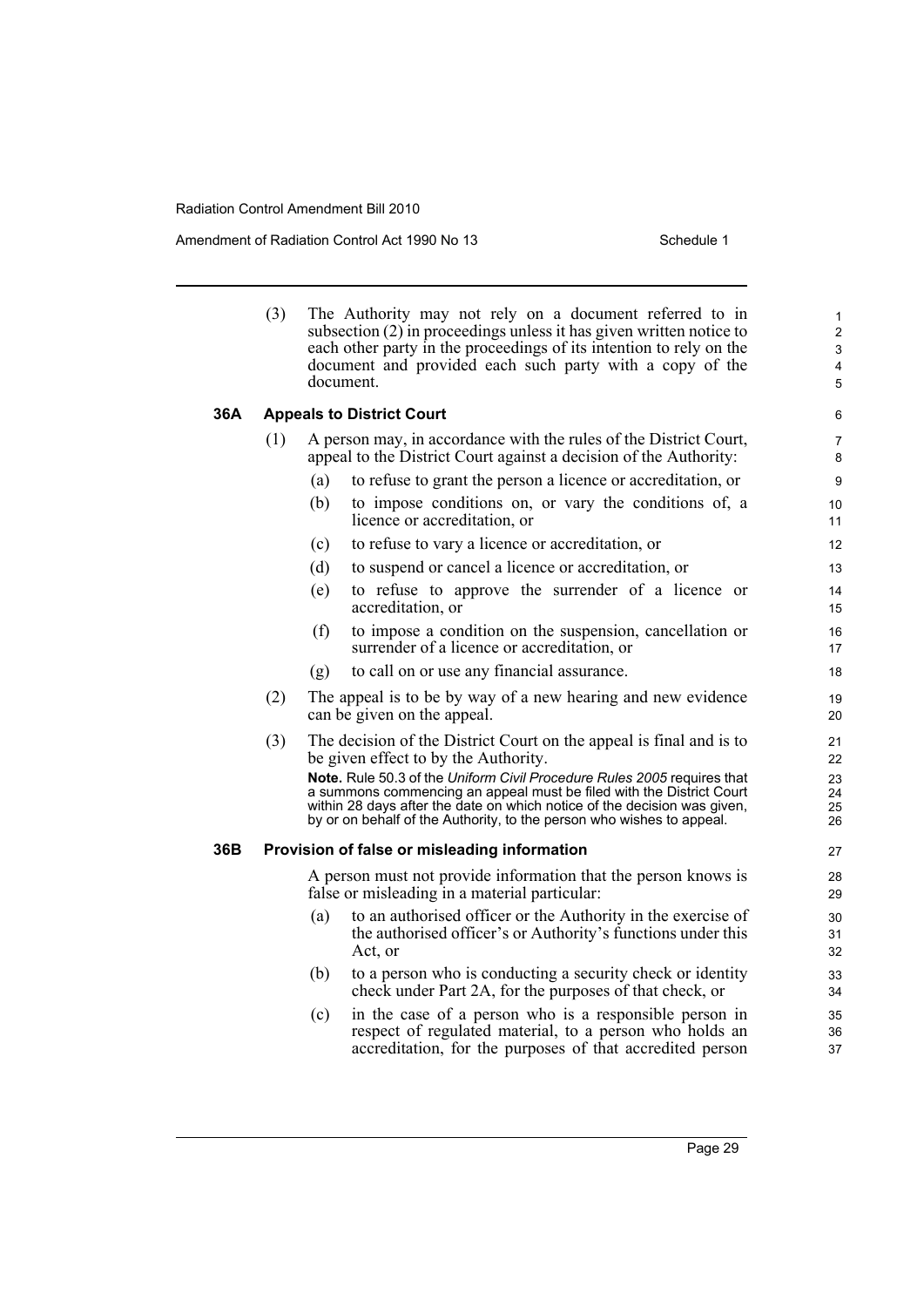|      |     |                          |     | material. | carrying out some activity in respect of the regulated                                                                                                                                       | $\mathbf{1}$<br>$\overline{2}$ |
|------|-----|--------------------------|-----|-----------|----------------------------------------------------------------------------------------------------------------------------------------------------------------------------------------------|--------------------------------|
|      |     |                          |     |           | Maximum penalty: 1,500 penalty units in the case of a                                                                                                                                        | 3                              |
|      |     |                          |     |           | corporation or 250 penalty units in any other case.                                                                                                                                          | $\overline{4}$                 |
| [21] |     |                          |     |           | Section 38 Consultation and co-operation between Ministers                                                                                                                                   | 5                              |
|      |     |                          |     |           | Omit section 38 (a). Insert instead:                                                                                                                                                         | 6                              |
|      |     |                          | (a) |           | the Ministers administering the following Acts on matters<br>relating to safe work practices involving radiation:                                                                            | 7<br>8                         |
|      |     |                          |     | (i)       | Coal Mine Health and Safety Act 2002,                                                                                                                                                        | 9                              |
|      |     |                          |     | (ii)      | Mining Act 1992,                                                                                                                                                                             | 10                             |
|      |     |                          |     | (iii)     | Occupational Health and Safety Act 2000,                                                                                                                                                     | 11                             |
|      |     |                          |     | (iv)      | Offshore Minerals Act 1999,                                                                                                                                                                  | 12                             |
|      |     |                          |     | (v)       | Petroleum (Onshore) Act 1991, and                                                                                                                                                            | 13                             |
| [22] |     | Section 38 (c)           |     |           |                                                                                                                                                                                              | 14                             |
|      |     |                          |     |           | Omit "Public Health Act 1902". Insert instead "Public Health Act 1991".                                                                                                                      | 15                             |
| [23] |     | <b>Section 38A</b>       |     |           |                                                                                                                                                                                              | 16                             |
|      |     | Insert after section 38: |     |           |                                                                                                                                                                                              | 17                             |
|      | 38A |                          |     |           | <b>Exemptions by Authority in emergencies and other situations</b>                                                                                                                           | 18                             |
|      |     | (1)                      |     |           | The Authority may exempt a person from compliance with all or<br>any specified provision of this Act or the regulations, in the<br>circumstances referred to in subsection (2).              | 19<br>20<br>21                 |
|      |     | (2)                      |     |           | An exemption may be granted in:                                                                                                                                                              | 22                             |
|      |     |                          | (a) |           | an emergency (such as an emergency clean-up following a<br>spill of a radioactive substance), or                                                                                             | 23<br>24                       |
|      |     |                          | (b) |           | circumstances where:                                                                                                                                                                         | 25                             |
|      |     |                          |     | (i)       | the Authority is satisfied that it is not practicable to<br>comply with the relevant provision, and                                                                                          | 26<br>27                       |
|      |     |                          |     | (ii)      | the Authority is satisfied that non-compliance with<br>the provision will not have any significant adverse<br>effect on human<br>health,<br>property<br>the<br>or<br>environment, and        | 28<br>29<br>30<br>31           |
|      |     |                          |     | (iii)     | if the exemption is for a period exceeding 60 days,<br>Authority<br>has<br>sought<br>and<br>the<br>taken<br>into<br>consideration the advice of the Council about the<br>proposed exemption. | 32<br>33<br>34<br>35           |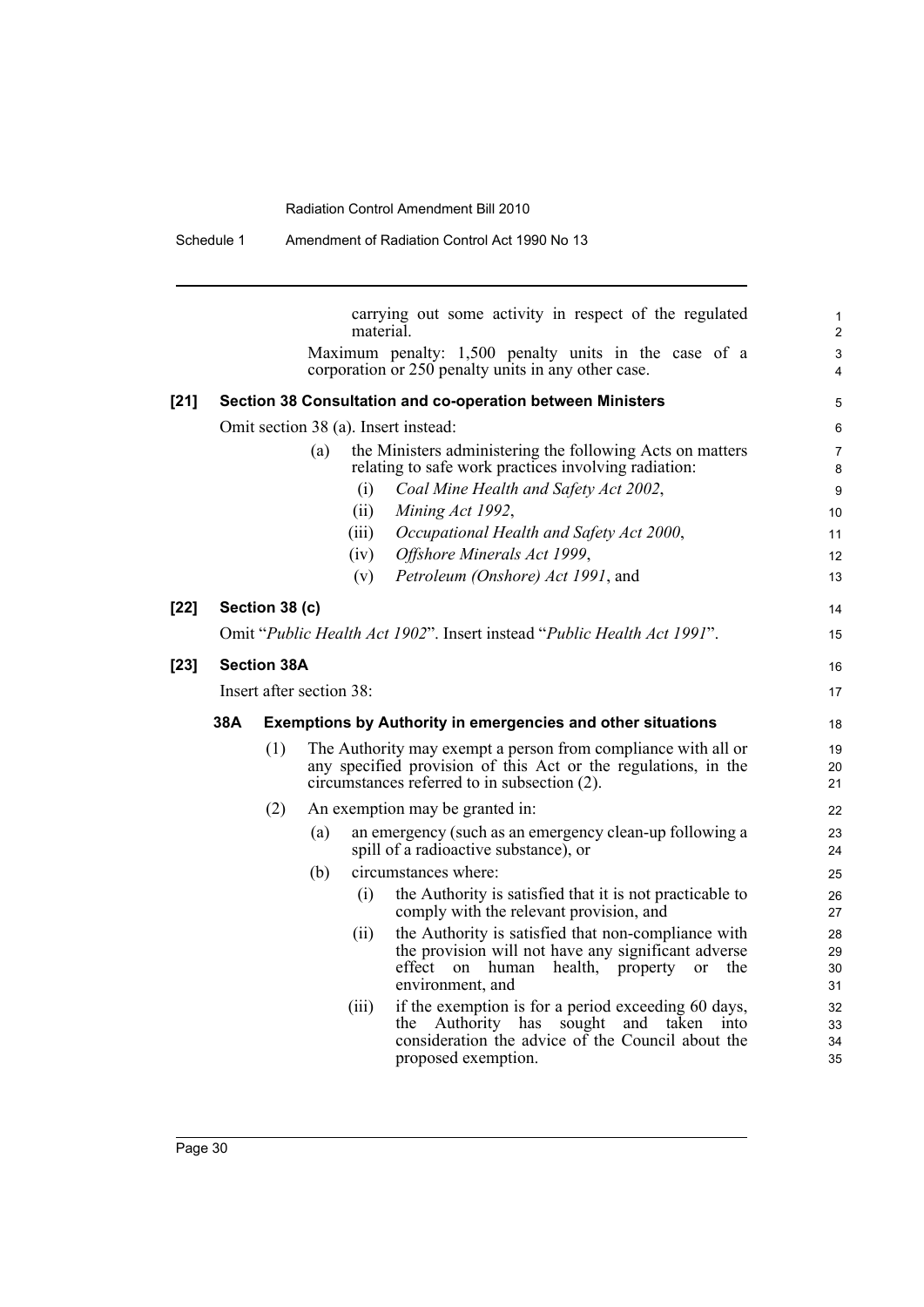|        | (3) |     | The regulations may prescribe the manner in which a person must<br>apply for an exemption under this section.                                                                                                                                                                                                                                                                                                                                    | $\mathbf{1}$<br>2                            |
|--------|-----|-----|--------------------------------------------------------------------------------------------------------------------------------------------------------------------------------------------------------------------------------------------------------------------------------------------------------------------------------------------------------------------------------------------------------------------------------------------------|----------------------------------------------|
|        | (4) |     | An exemption:                                                                                                                                                                                                                                                                                                                                                                                                                                    | 3                                            |
|        |     | (a) | is effected by order made by the Authority and published<br>in the Gazette, and                                                                                                                                                                                                                                                                                                                                                                  | 4<br>5                                       |
|        |     | (b) | takes effect from the date the order is published or a later<br>date specified in the order, and                                                                                                                                                                                                                                                                                                                                                 | 6<br>$\overline{7}$                          |
|        |     | (c) | has effect for the period specified in the order.                                                                                                                                                                                                                                                                                                                                                                                                | 8                                            |
|        | (5) |     | In the case of an exemption granted in an emergency, the order<br>may take effect when it is made or on a later date specified in the<br>order. The order is to be published in the Gazette as soon as<br>practicable after it is made.                                                                                                                                                                                                          | 9<br>10<br>11<br>12                          |
|        | (6) |     | An exemption may be unconditional or may be subject to<br>conditions specified in the order.                                                                                                                                                                                                                                                                                                                                                     | 13<br>14                                     |
|        | (7) |     | An exemption may be revoked, varied or renewed by a further<br>order made and published in accordance with this section.                                                                                                                                                                                                                                                                                                                         | 15<br>16                                     |
|        | (8) |     | An exemption may not be granted or renewed so as to have effect<br>for a total period exceeding 5 years. A further exemption granted<br>within 5 years after the expiry of an earlier exemption (being a<br>further exemption that is the same in substance as the earlier<br>exemption) is to be treated as a renewed exemption for the<br>purposes of this subsection.                                                                         | 17<br>18<br>19<br>20<br>21<br>22             |
|        | (9) | (a) | If an exemption is granted, any person may make a written<br>request to the Authority for the reasons for the exemption and the<br>Authority is to provide a written statement of the reasons to the<br>person. The regulations may make provision with respect to any<br>such statement of reasons, including:<br>the time within which a request for reasons must be made<br>or within which the statement of reasons must be provided,<br>and | 23<br>24<br>25<br>26<br>27<br>28<br>29<br>30 |
|        |     | (b) | the matters to be set out in a statement of reasons, and                                                                                                                                                                                                                                                                                                                                                                                         | 31                                           |
|        |     | (c) | the cases in which a statement of reasons is not required to<br>be provided.                                                                                                                                                                                                                                                                                                                                                                     | 32<br>33                                     |
| $[24]$ |     |     | <b>Section 39A Personal liability</b>                                                                                                                                                                                                                                                                                                                                                                                                            | 34                                           |
|        |     |     | Insert at the end of section $39A$ (d):                                                                                                                                                                                                                                                                                                                                                                                                          | 35                                           |
|        |     |     | <sub>or</sub>                                                                                                                                                                                                                                                                                                                                                                                                                                    | 36                                           |
|        |     | (e) | a natural person exercising functions under section 5A on<br>behalf of a public body,                                                                                                                                                                                                                                                                                                                                                            | 37<br>38                                     |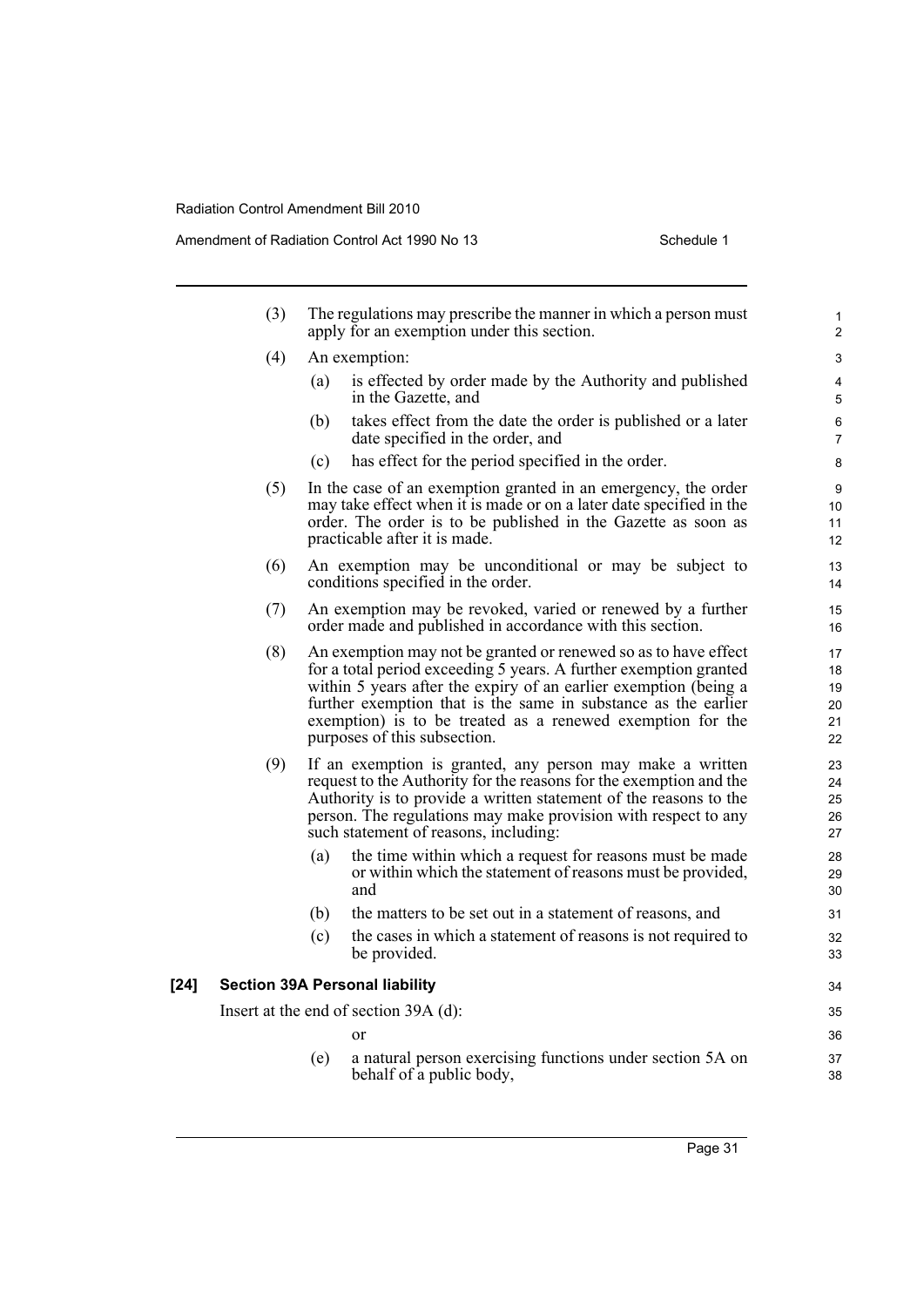Schedule 1 Amendment of Radiation Control Act 1990 No 13

| $[25]$ | <b>Section 39B Review of Act</b>                                                                                                                                                                                              |                      |  |  |  |  |  |
|--------|-------------------------------------------------------------------------------------------------------------------------------------------------------------------------------------------------------------------------------|----------------------|--|--|--|--|--|
|        | Omit "Schedule 1 [36] to the Radiation Control Amendment Act 2002" from<br>section $39B(3)$ .                                                                                                                                 |                      |  |  |  |  |  |
|        | Insert instead "Schedule 1 [25] to the Radiation Control Amendment Act<br>$2010$ ".                                                                                                                                           | 4<br>5               |  |  |  |  |  |
| $[26]$ | <b>Section 40 Regulations</b>                                                                                                                                                                                                 | 6                    |  |  |  |  |  |
|        | Omit ", registration" from section 40 (3) (d).                                                                                                                                                                                | $\overline{7}$       |  |  |  |  |  |
| $[27]$ | Section 40 (3A)                                                                                                                                                                                                               |                      |  |  |  |  |  |
|        | Insert after section $40(3)$ :                                                                                                                                                                                                |                      |  |  |  |  |  |
|        | The regulations authorised by this section may also make<br>(3A)<br>provision for or with respect to any matter relating to the security<br>of radioactive substances, radiation apparatus and sealed<br>radioactive sources. | 10<br>11<br>12<br>13 |  |  |  |  |  |
| $[28]$ | <b>Section 40 (4)</b>                                                                                                                                                                                                         |                      |  |  |  |  |  |
|        | Omit "100 penalty units".                                                                                                                                                                                                     |                      |  |  |  |  |  |
|        | Insert instead "400 penalty units in the case of an offence committed by a<br>corporation or 200 penalty units in any other case".                                                                                            | 16<br>17             |  |  |  |  |  |
| $[29]$ | Section 43 Repeal of Radioactive Substances Act 1957 No 5 etc                                                                                                                                                                 | 18                   |  |  |  |  |  |
|        | Omit the section.                                                                                                                                                                                                             | 19                   |  |  |  |  |  |
| $[30]$ | Schedule 1 Provisions relating to members and procedure of Council                                                                                                                                                            |                      |  |  |  |  |  |
|        | Omit "Part 8 of the <i>Public Sector Management Act 1988</i> "<br>from<br>clause $5(1)(d)$ .                                                                                                                                  | 21<br>22             |  |  |  |  |  |
|        | Insert instead "Chapter 5 of the Public Sector Employment and Management<br>Act 2002".                                                                                                                                        | 23<br>24             |  |  |  |  |  |
| $[31]$ | Schedule 1, clause 7 (1)                                                                                                                                                                                                      |                      |  |  |  |  |  |
|        | Omit "Part 2 of the Public Sector Management Act 1988".                                                                                                                                                                       |                      |  |  |  |  |  |
|        | Insert instead "Chapter 2 of the Public Sector Employment and Management<br>Act 2002".                                                                                                                                        | 27<br>28             |  |  |  |  |  |
| $[32]$ | <b>Schedule 2 Savings and transitional provisions</b>                                                                                                                                                                         |                      |  |  |  |  |  |
|        | Insert at the end of clause $1(1)$ :                                                                                                                                                                                          | 30                   |  |  |  |  |  |
|        | Radiation Control Amendment Act 2010                                                                                                                                                                                          | 31                   |  |  |  |  |  |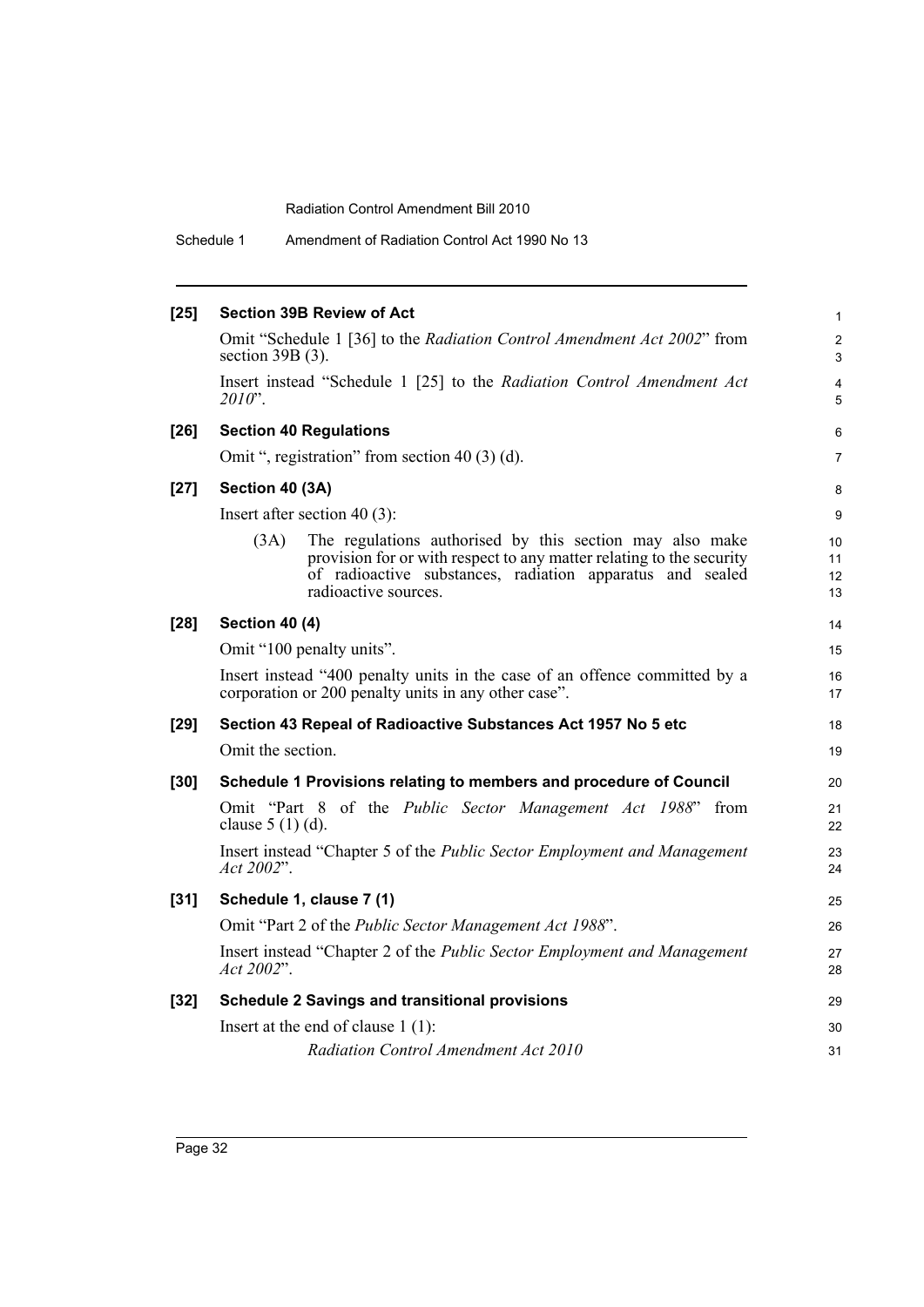| $[33]$ |                      | Schedule 2, Parts 2-4<br>Omit the Parts. |                                                                                                                                                                                                |                                                                                                                                                                                                                                                       | 1<br>$\overline{c}$  |  |  |
|--------|----------------------|------------------------------------------|------------------------------------------------------------------------------------------------------------------------------------------------------------------------------------------------|-------------------------------------------------------------------------------------------------------------------------------------------------------------------------------------------------------------------------------------------------------|----------------------|--|--|
| $[34]$ |                      | Schedule 2, Part 6                       |                                                                                                                                                                                                |                                                                                                                                                                                                                                                       | 3                    |  |  |
|        | Insert after Part 5: |                                          |                                                                                                                                                                                                |                                                                                                                                                                                                                                                       |                      |  |  |
|        | Part 6               |                                          |                                                                                                                                                                                                | Provisions consequent on enactment of<br><b>Radiation Control Amendment Act 2010</b>                                                                                                                                                                  | 5<br>6               |  |  |
|        | 7                    |                                          | <b>Definition</b>                                                                                                                                                                              |                                                                                                                                                                                                                                                       |                      |  |  |
|        |                      |                                          |                                                                                                                                                                                                | In this Part:                                                                                                                                                                                                                                         |                      |  |  |
|        |                      |                                          | <i>2010.</i>                                                                                                                                                                                   | <b>amending Act</b> means the Radiation Control Amendment Act                                                                                                                                                                                         | 9<br>10              |  |  |
|        | 8                    |                                          |                                                                                                                                                                                                | <b>Existing licences and registrations</b>                                                                                                                                                                                                            | 11                   |  |  |
|        |                      | (1)                                      |                                                                                                                                                                                                | On the substitution of Part 2 by the amending Act:                                                                                                                                                                                                    | 12                   |  |  |
|        |                      |                                          | (a)                                                                                                                                                                                            | each existing licence under section 6 in respect of<br>something to which that section applies (other than a<br>licence to use something) is taken to be a radiation<br>management licence in respect of that thing, and                              | 13<br>14<br>15<br>16 |  |  |
|        |                      |                                          | (b)                                                                                                                                                                                            | each existing licence under section 6 to use something to<br>which that section applies is taken to be a radiation user<br>licence in respect of that thing, and                                                                                      | 17<br>18<br>19       |  |  |
|        |                      |                                          | (c)                                                                                                                                                                                            | each person who is the owner of something registered<br>under section 7 is taken to be issued with a radiation<br>management licence in respect of that thing, and                                                                                    | 20<br>21<br>22       |  |  |
|        |                      |                                          | (d)                                                                                                                                                                                            | each person who is the occupier of premises registered<br>under section 8 in respect of a radioactive substance that is<br>kept or used at those premises, is taken to be issued with a<br>radiation management licence in respect of that substance. | 23<br>24<br>25<br>26 |  |  |
|        |                      | (2)                                      | A licence that is taken to be a radiation management licence or<br>radiation user licence under this clause or a radiation<br>management licence that is taken to be issued under this clause: |                                                                                                                                                                                                                                                       |                      |  |  |
|        |                      |                                          | (a)                                                                                                                                                                                            | is subject to the same conditions to which the relevant<br>existing licence or registration was subject, but only to the<br>extent that those conditions are consistent with this Act<br>and the regulations, and                                     | 30<br>31<br>32<br>33 |  |  |
|        |                      |                                          | (b)                                                                                                                                                                                            | remains in force, unless sooner cancelled or surrendered,<br>for the same period that the relevant existing licence or<br>registration would have remained in force, and                                                                              | 34<br>35<br>36       |  |  |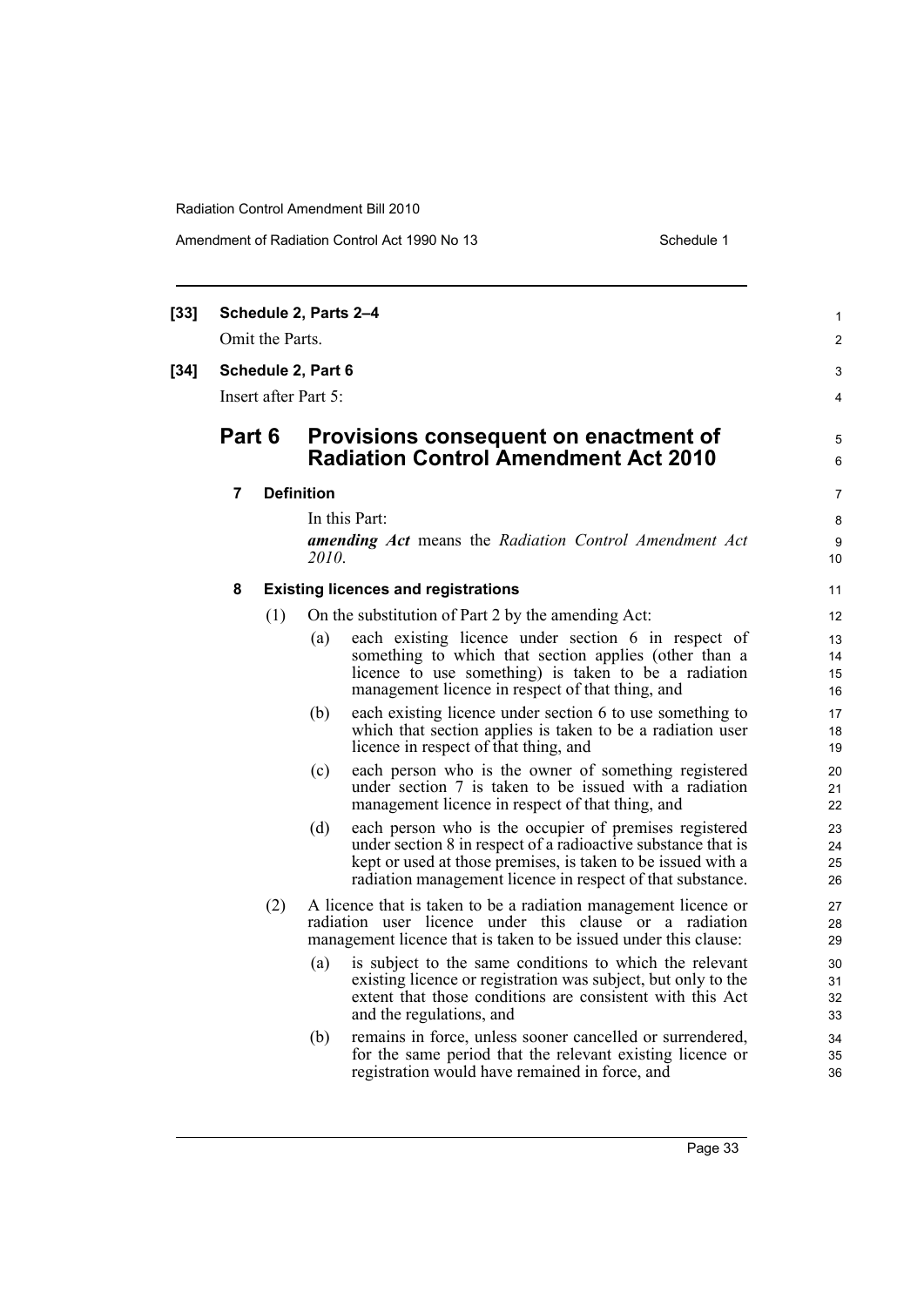(c) may be dealt with under, and is otherwise subject to, the provisions of this Act and the regulations.

(3) If, because of the operation of this clause, a person has more than one radiation management licence, the Authority may cancel each of those licences and issue a single radiation management licence (whether with or without variation to the terms of those existing licences) in respect of all the matters to which those licences related.

#### **9 Existing accreditations**

On the substitution of Part 2 by the amending Act each existing accreditation under section 9 is taken to be an accreditation under section  $8(1)$ :

- (a) subject to the same conditions to which the existing accreditation was subject, but only to the extent that those conditions are consistent with this Act and the regulations, and
- (b) remains in force, unless sooner cancelled or surrendered, for the same period that the existing accreditation would have remained in force, and
- (c) may be dealt with under, and is otherwise subject to, the provisions of this Act and the regulations.

### **10 Pending applications**

On the substitution of Part 2 by the amending Act:

- (a) each pending application for a licence under section 6 in respect of something to which that section applies (other than an application for a licence to use something) is taken to be an application for a radiation management licence in respect of that thing, and
- (b) each pending application for a licence under section 6 to use something to which that section applies is taken to be an application for a radiation user licence in respect of that thing, and
- (c) each pending application for registration of something under section 7 is taken to be an application for a radiation management licence in respect of that thing, and
- (d) each pending application for registration of premises under section 8 in respect of a radioactive substance that is kept or used at those premises, is taken to be an application for a radiation management licence in respect of that substance, and